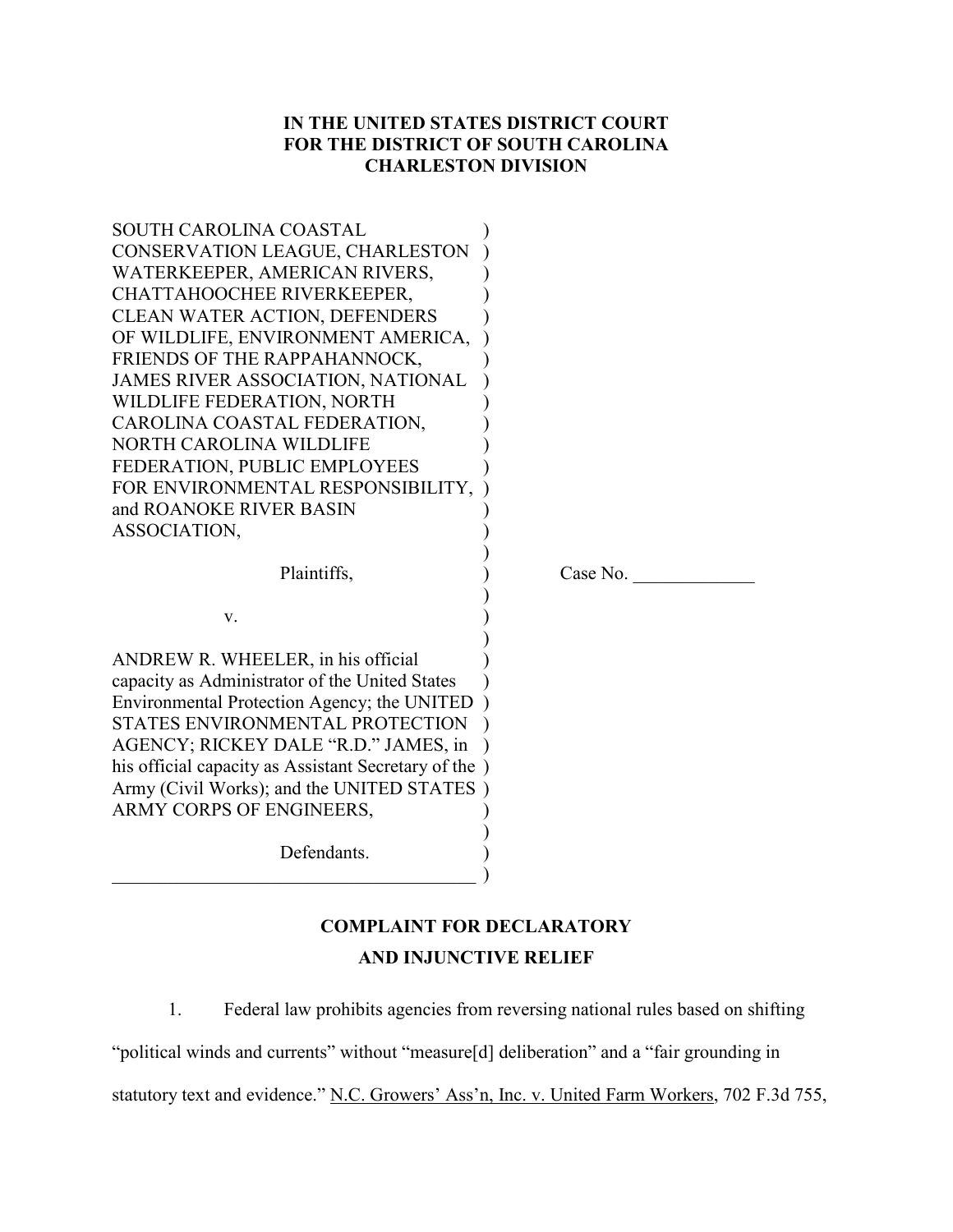772 (4th Cir. 2012) (Wilkinson, J., concurring); S.C. Coastal Conservation League v. Pruitt, 318 F. Supp. 3d 959, 967 (D.S.C. 2018) ("To allow th[is] type of administrative evasiveness . . . would allow government to become a matter of the whim and caprice of the bureaucracy." (citations and quotations omitted)), appeal dismissed, No. 18-1964 (4th Cir. Feb. 4, 2019).

2. The regulation at the heart of this case haphazardly reverses decades of agency policy in violation of the Administrative Procedure Act, the Clean Water Act, and United States Supreme Court precedent. Rather than address the consequences of rejecting that wellestablished policy—reaffirmed as recently as last October—the United States Environmental Protection Agency ("EPA") and the United States Army Corps of Engineers ("Corps") (collectively, "agencies") have neglected fundamental rulemaking requirements meant to constrain whimsical agency action.

3. The rulemaking challenged here radically revises the regulatory definition of the Clean Water Act's pivotal jurisdictional term—"waters of the United States" —and, for the first time, concocts a definition of the term that is substantially narrower than "the Nation's waters" protected by the Act. See Final Rule, "The Navigable Waters Protection Rule: Definition of 'Waters of the United States,'" 85 Fed. Reg. 22,250 (April 21, 2020) ("Replacement Rule" or "Rule"). Whether a river, stream, lake, or wetland meets that definition determines whether developers, industry, or anyone else can pollute or pave over these waters without federal permit protections provided by the Clean Water Act. By dramatically reducing the universe of waters protected by the Act, the new definition ushers in an era of unprecedented, unlawful degradation and destruction of the Nation's most precious natural resource.

4. The Replacement Rule is the culmination of the administration's plan to, first, repeal the 2015 Clean Water Rule's scientifically drawn "waters of the United States" definition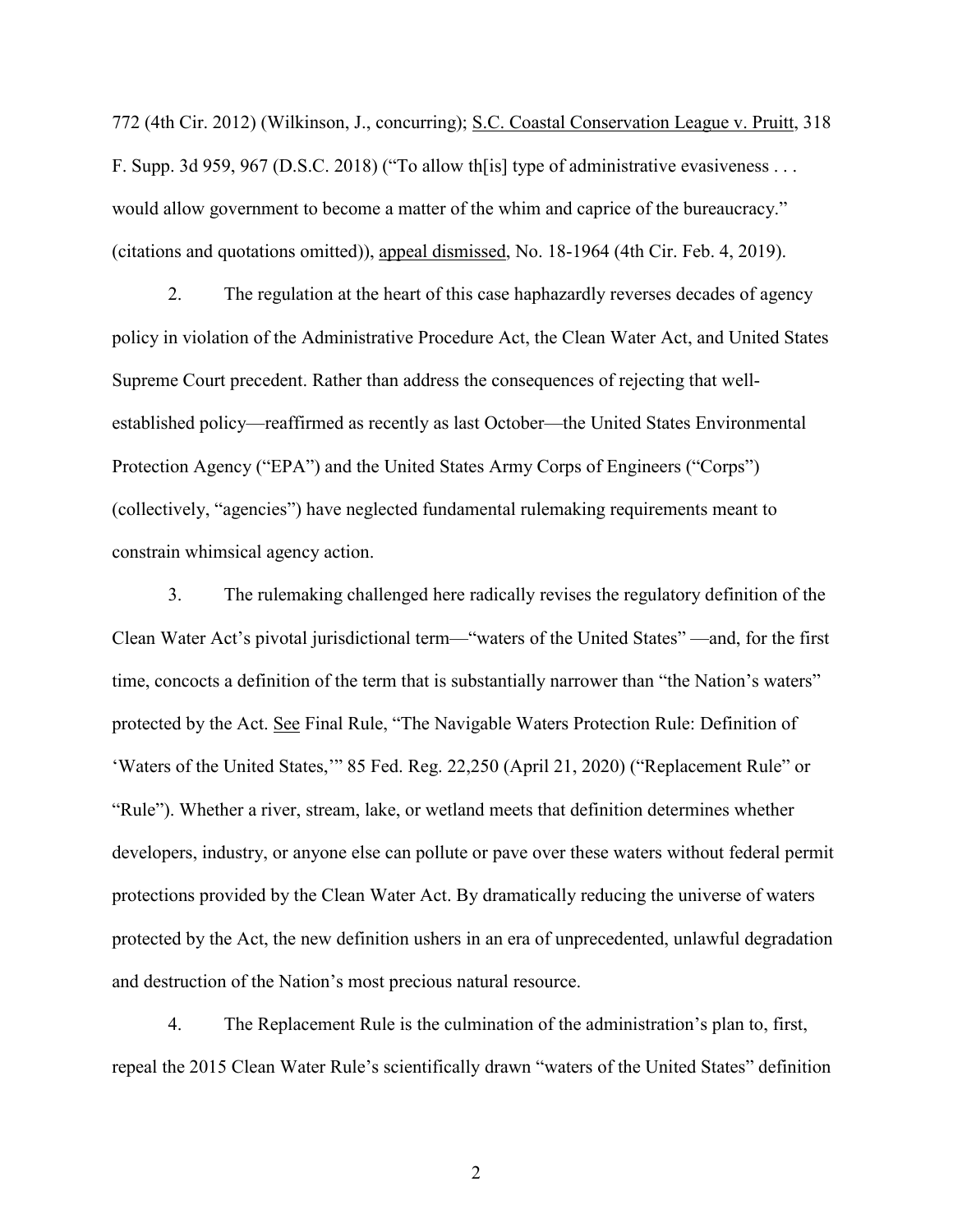that was based on the Supreme Court's "significant nexus" test, and, second, replace it with an unprecedented, novel definition that strips away clean water protections that have been in place for more than 40 years.

5. The administration's official plan to repeal and replace the Clean Water Rule began in February 2017, when President Trump issued Executive Order 13,778 directing the agencies to conduct this multistep rulemaking. See Restoring the Rule of Law, Federalism, and Economic Growth by Reviewing the 'Waters of the United States' Rule, Exec. Order No. 13,778, § 2(a) (Feb. 28, 2017).

6. On July 27, 2017, the agencies published their "proposed rule to initiate the *first step* in a comprehensive, two-step process intended to review and revise the definition of 'waters of the United States' consistent with [President Trump's] Executive Order." Proposed Rule, Definition of "Waters of the United States"––Recodification of Pre-Existing Rules, 82 Fed. Reg. 34,899, 34,899 (July 27, 2017) ("Proposed Repeal Rule") (emphasis added). The agencies then explained that "[i]n a *second step*, the agencies will pursue notice-and-comment rulemaking in which the agencies will conduct a substantive re-evaluation of the definition of 'waters of the United States,'" during which they would "consider interpreting the term . . . in a manner consistent with Justice Scalia's plurality opinion in Rapanos[ v. United States, 547 U.S. 715 (2006),]" as mandated by President Trump's order. Id. at 34,899, 34,901 (emphasis added).

7. As this Court is aware, before completing their two-step program, the agencies switched course and in February 2018 hastily finalized a proposal to retroactively delay the effective date of the Clean Water Rule. See Final Rule, Definition of "Waters of the United States"––Addition of an Applicability Date to 2015 Clean Water Rule, 83 Fed. Reg. 5,200 (Feb. 6, 2018) ("Suspension Rule"). On August 16, 2018, this Court vacated and issued a nationwide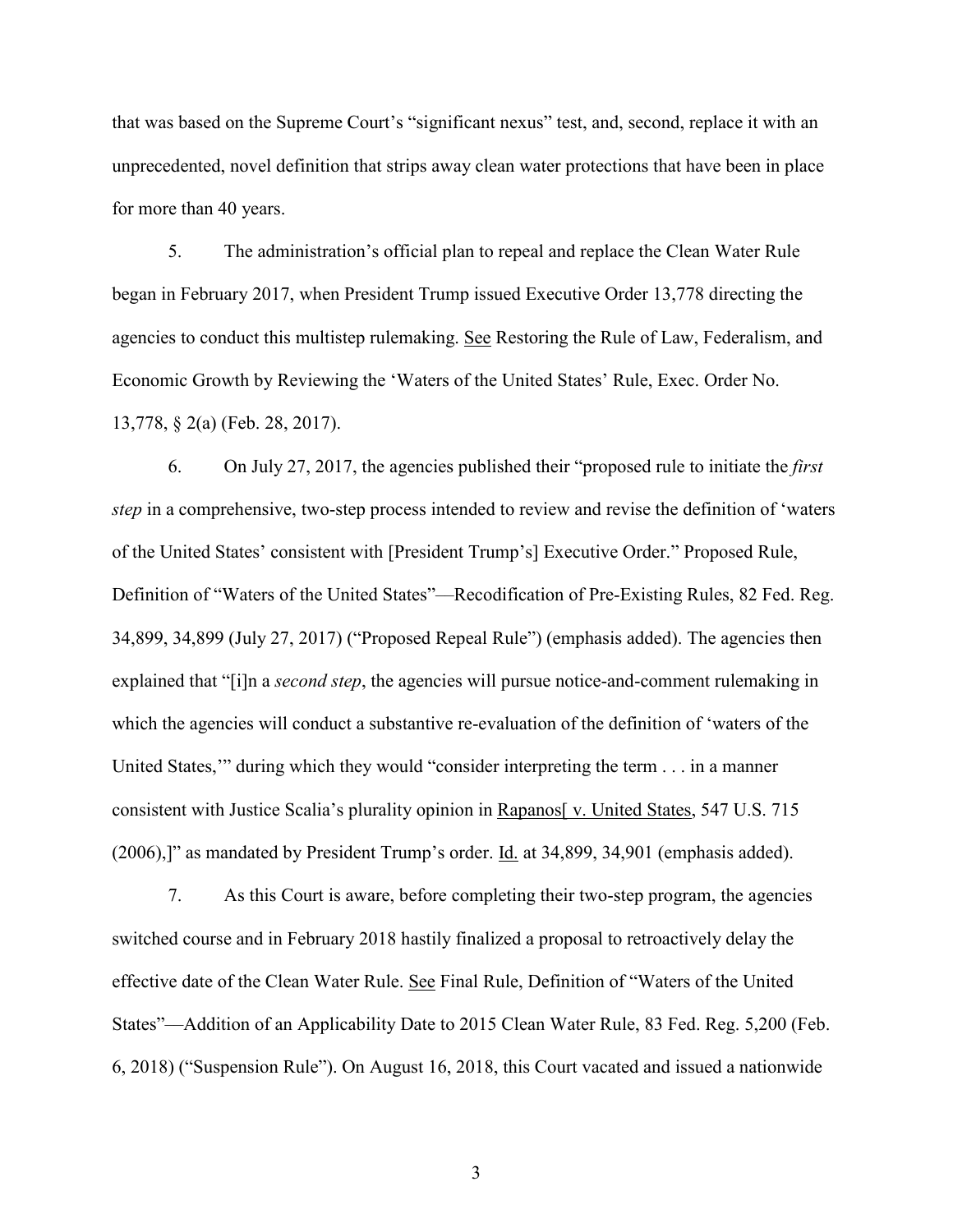injunction of the Suspension Rule, holding "that the agencies' refusal to consider or receive public comments on the substance of the [Clean Water] Rule or the 1980s regulation did not provide a 'meaningful opportunity for comment' as set forth in N. Carolina Growers' Ass'n, Inc. v. United Farm Workers, 702 F.3d 755 (4th Cir. 2012)." S.C. Coastal Conservation League, 318 F. Supp. 3d at 963.

8. After abandoning their appeal of this Court's order on the Suspension Rule, the agencies finalized their "first step" Repeal Rule in October 2019. See Final Rule, Definition of "Waters of the United States"—Recodification of Pre-Existing Rules, 84 Fed. Reg. 56,626, 56,661 (Oct. 22, 2019) ("Repeal Rule" or "2019 Rule"). A challenge to that rule was filed with this Court in October 2019 and is now pending. See S.C. Coastal Conservation League v. Wheeler, No. 2:19-cv-03006-DCN, ECF No. 1 (D.S.C. Oct. 23, 2019).

9. The agencies have now completed their "second step" with the Replacement Rule. Rather than merely revoking the Clean Water Rule, this latest regulation abandons multiple decades of agency practice, and in its place adopts unintelligible and inconsistent definitions detached from science and wholly unmoored from the Clean Water Act's explicit objective: to "restore and maintain the chemical, physical, and biological integrity of the Nation's waters." Clean Water Act § 101(a), 33 U.S.C. § 1251(a).

10. Although the Replacement Rule is cast in federalist tones, the Rule upsets the carefully crafted federal-state partnership at the core of the Clean Water Act's comprehensive national program to protect water quality. Indeed, in a related rulemaking, the EPA seeks to cripple the states' authority under section 401 of the Clean Water Act to protect waters within their borders. See Proposed Rule, Updating Regulations on Water Quality Certification, 84 Fed. Reg. 44,080 (Aug. 22, 2019) (proposing to strip states' ability to condition federally-issued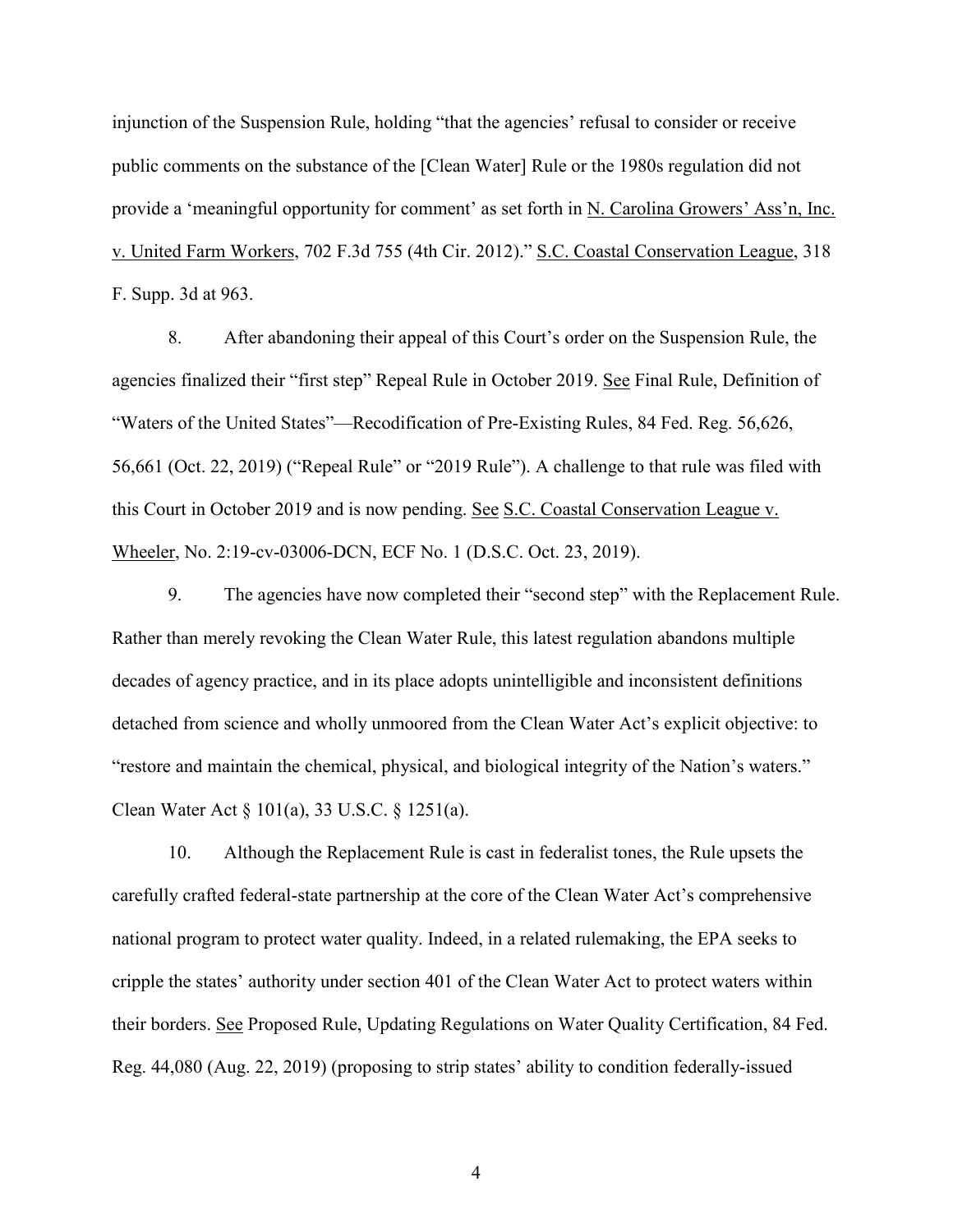permits for projects that pollute waters within state boundaries). The unifying theme of the two rulemakings is not a concern for state sovereignty; it is dismantling the Clean Water Act's intended cooperative federalism structure so that both federal and state barriers to pollution are crippled.

11. In the present rulemaking, the agencies have executed an about-face, abandoning the "significant nexus" test and prior regulations implementing it. The result will remove protections for more than a million stream miles, over half of the Nation's wetlands, and public lakes across the country, including in South Carolina and near this Court.

12. For decades, the agencies have protected streams and wetlands with a "significant nexus" to traditional navigable waters as "waters of the United States." Solid Waste Agency of N. Cook Cty. v. U.S. Army Corps of Eng'rs, 531 U.S. 159, 167 (2001) ("SWANCC"); Rapanos, 547 U.S. at 759 (Kennedy, J., concurring) (quoting SWANCC, 531 U.S. at 167, 172); see also United States v. Riverside Bayview Homes, Inc., 474 U.S. 121, 134–35 & n9 (1985). As articulated by Justice Kennedy in Rapanos, a water has a "significant nexus," and is thus jurisdictional, if it, or its functions, "significantly affect the chemical, physical, and biological integrity" of traditional navigable waters. See 547 U.S. at 759, 779–80, 787 (Kennedy, J., concurring) (quoting  $33 \text{ U.S.C. }$  §  $1251(a)$ ).

13. Just last October, the agencies justified their Repeal Rule by claiming the 2015 Clean Water Rule ran afoul of Justice Kennedy's "significant nexus" standard. See Repeal Rule, 84 Fed. Reg. at 56,643 ("The 2015 Rule's Definition of 'Significant Nexus' Was Inconsistent With the Limiting Nature of Justice Kennedy's Significant Nexus Standard.").

14. Yet the 2015 Rule, and prior regulatory guidance, all acknowledged that the "significant nexus" test is controlling. See, e.g., Final Rule, Clean Water Rule: Definition of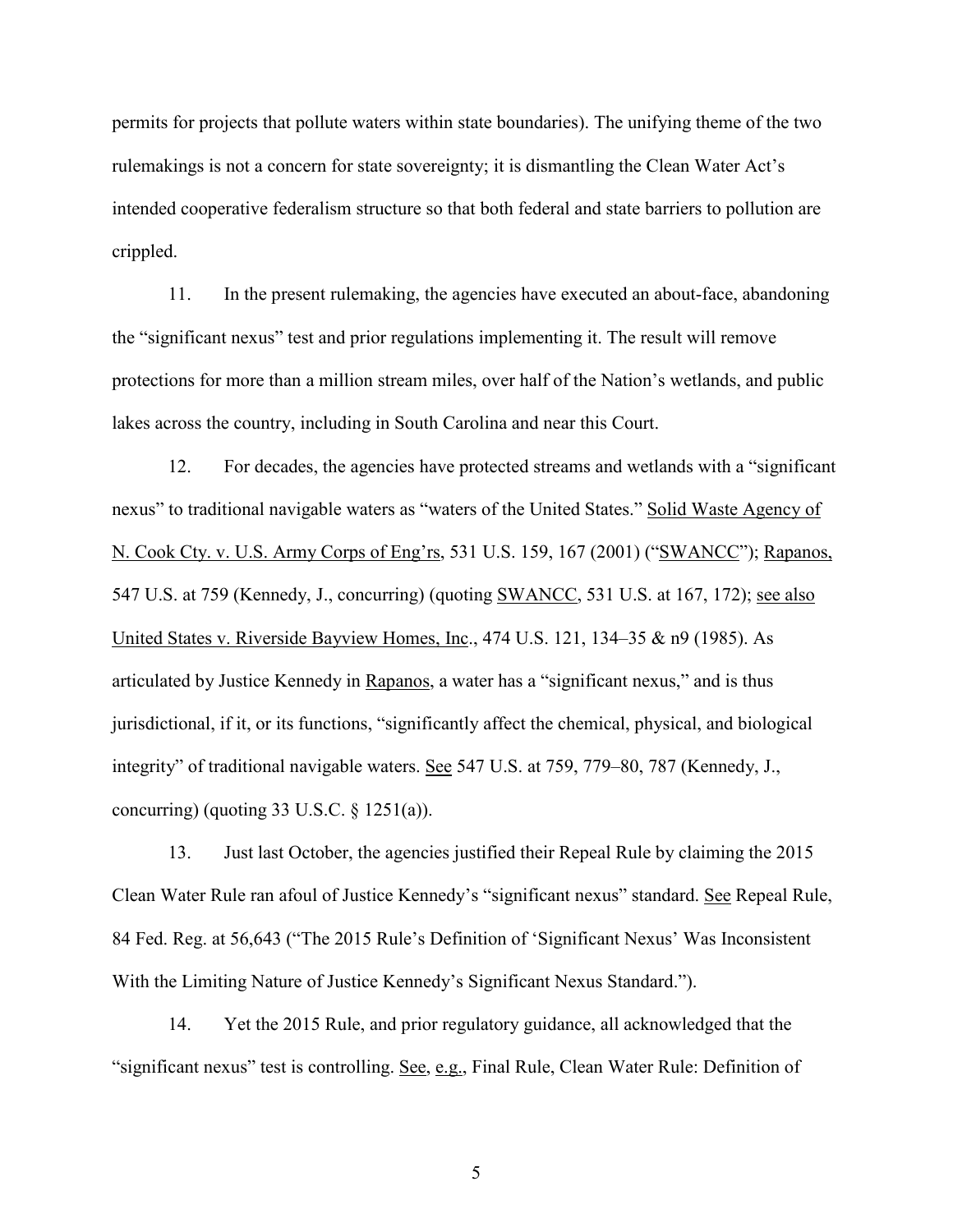"Waters of the United States," 80 Fed. Reg. 37,054, 37,056 (June 29, 2015); Clean Water Act Jurisdiction following the U.S. Supreme Court's Decision in Rapanos v. United States & Carabell v. United States (EPA-HQ-OW-2007-0282-0001) (Dec. 2, 2008), at 1, https://perma.cc/56W8-KNXJ (permanent link) ("Rapanos Guidance"). So has the Fourth Circuit. See, e.g., Precon Dev. Corp., Inc. v. U.S. Army Corps of Eng'rs, 633 F.3d 278, 288–89 (4th Cir. 2011) (stating that Kennedy test "undisputedly controls" and reserving question of whether jurisdiction may be established under plurality's standard as well).

15. Past and current definitions have also protected ecologically-important ephemeral streams—prevalent waters that flow only in response to precipitation. This Rule categorically excludes them. It also removes protections for some intermittent streams––which flow continuously during part of the year––and some perennial streams. U.S. EPA & Dep't of the Army, Economic Analysis for the Navigable Waters Protection Rule: Definition of "Waters of the United States" (Jan. 22, 2020), at 10-11, 22-23, https://perma.cc/5LHN-UUG4 (permanent link) ("Final Economic Analysis").

16. Remarkably, the agencies have also erased protections for all otherwise jurisdictional waters, including traditional navigable waters and the territorial seas, if they fit within the Rule's exclusions. See Replacement Rule, 85 Fed. Reg. at 22,325 ("If the water meets") any of the[] exclusions, the water is excluded *even if the water satisfies one or more conditions to be a [jurisdictional] water*." (emphasis added)), 22,338 (stating that the jurisdictional categories are "subject to" the non-jurisdictional categories). For example, the agencies have dramatically expanded the scope of the "waste treatment system" exclusion, such that important public lakes that are used for fishing, boating, and/or drinking water—e.g., Lake Keowee and Lake Monticello Reservoir in South Carolina, Woods Reservoir in Tennessee, Lake Juliette in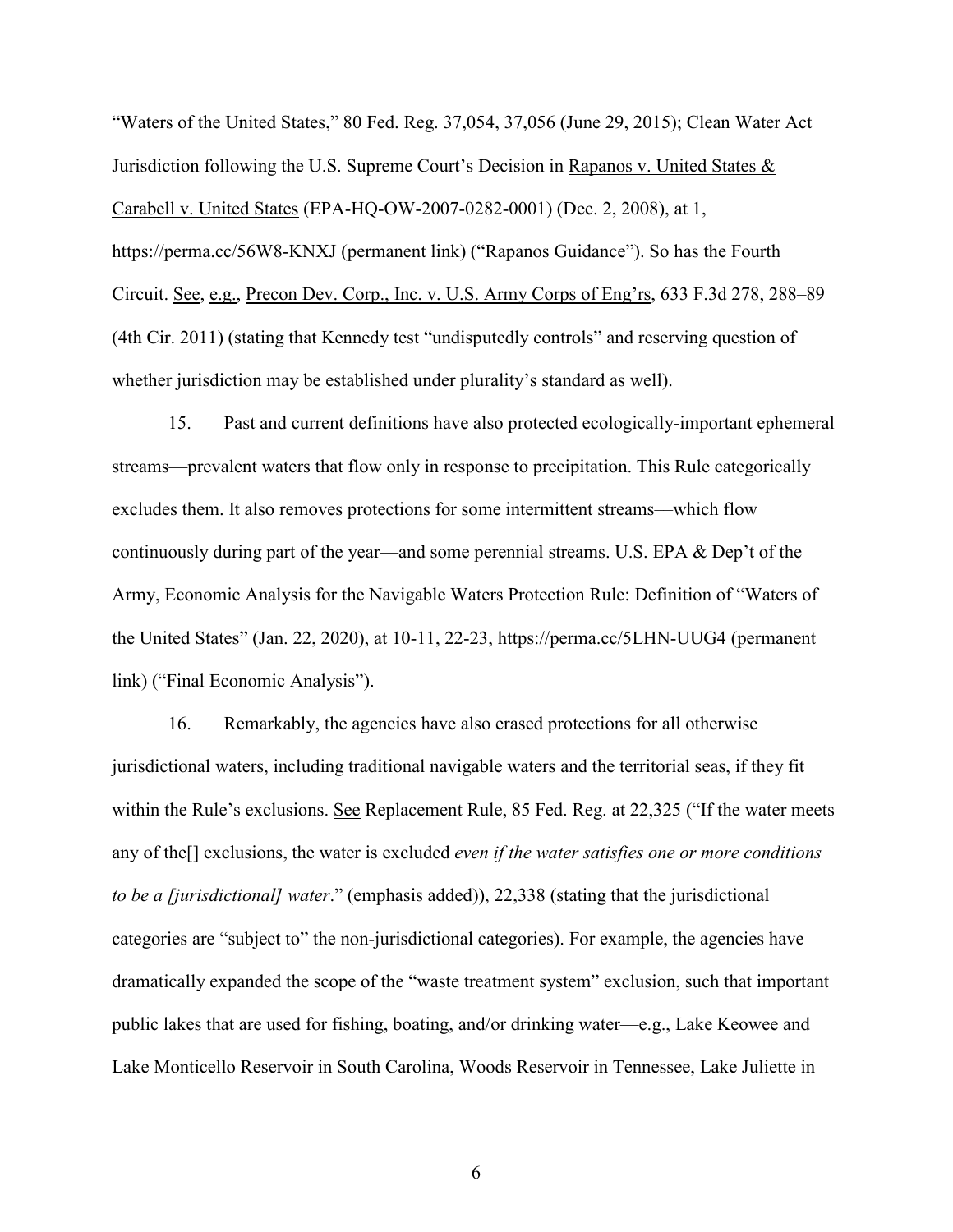Georgia, and Hyco Lake and Sutton Lake in North Carolina—are set to lose clean water protections simply because they were created to provide cooling water for power plants or other facilities. For the first time, the agencies say that all waters used as "cooling ponds" are waste treatment systems that are excluded from Clean Water Act jurisdiction, even if they are traditional navigable waters used for boating, swimming, fishing, and in interstate commerce.

17. Presidents and agencies can depart from earlier administrations' regulatory choices, but clear legal standards govern such reversals. In changing course, agencies must offer "good reasons" for their reversal in policy. Encino Motorcars, LLC v. Navarro,––– U.S. –––, 136 S.Ct. 2117, 2126, 195 L.Ed.2d 382 (2016) (citations and quotations omitted); N.C. Growers' Ass'n, 702 F.3d at 772 (Wilkinson, J., concurring) ("[T]he [Administrative Procedure Act] contemplates what is essentially a hybrid of politics and law—change yes, but only with a measure of deliberation and, hopefully, some fair grounding in statutory text and evidence."). Here, the agencies have rejected the reach of the Clean Water Act accepted by every administration since the Act was passed without providing any "good reasons" for the change.

18. When policy reversal "rests upon factual findings that contradict those which underlay [the] prior policy," or where prior policy "engendered serious reliance interest[s]," agencies must provide "more detailed justification than what would suffice for a new policy created on a blank slate." FCC v. Fox Television Stations, Inc*.*, 556 U.S. 502, 515, (2009). An agency must not "rel[y] on factors which Congress has not intended it to consider," or "offer[] an explanation for its decision that runs counter to the evidence before the agency." Motor Vehicle Mfrs. Ass'n v. State Farm Mut. Auto. Ins. Co., 463 U.S. 29, 43 (1983). They must provide a meaningful opportunity for the public to comment on their proposed decisions. 5 U.S.C. § 553(b), (c); N.C. Growers' Ass'n, 702 F.3d at 769. And they must not undercut the very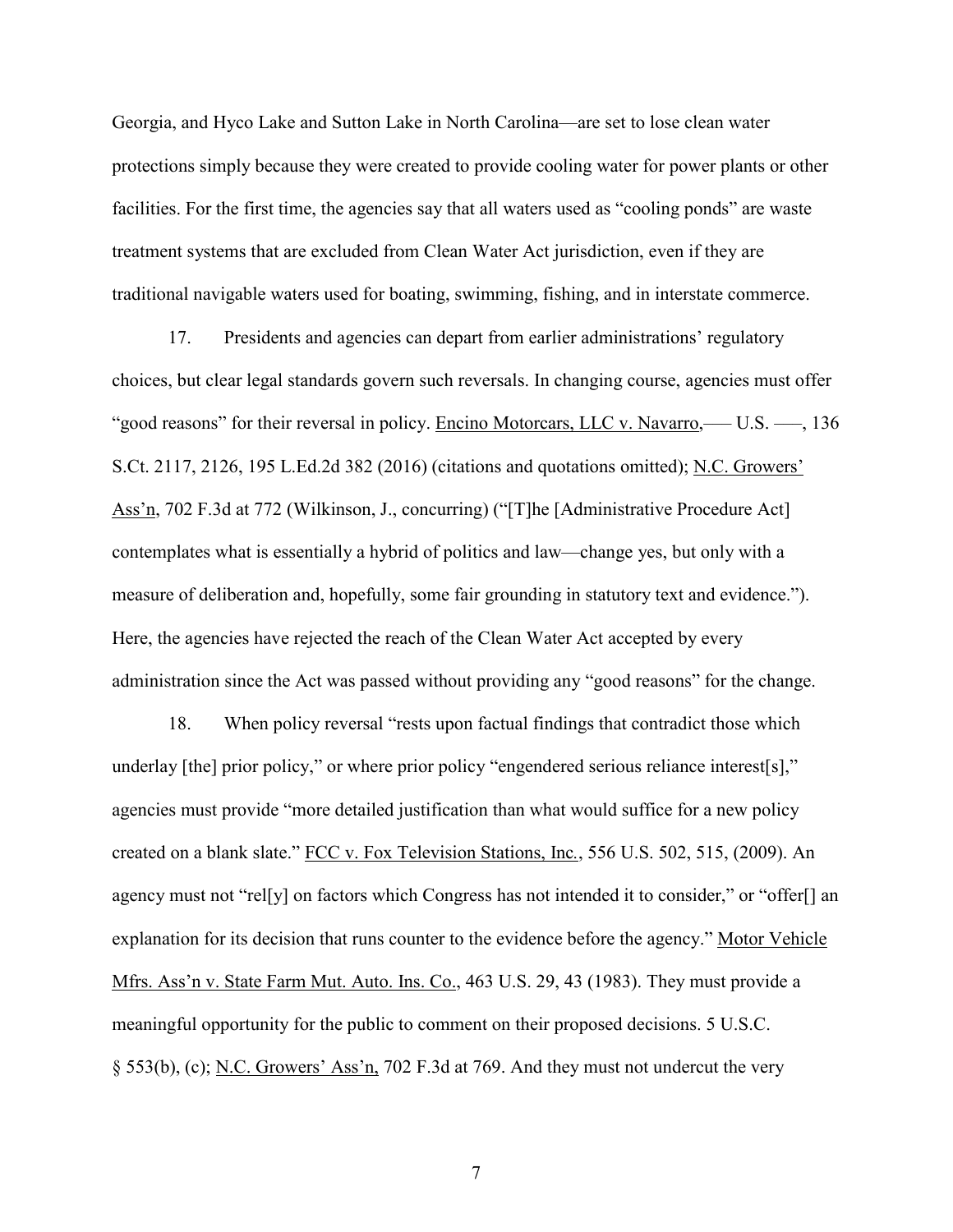purpose of the underlying statute nor ignore controlling Supreme Court precedent interpreting it. See Fox, 556 U.S. at 514–15 (noting that new policy must be "permissible under the statute").

19. In the present rulemaking, the agencies failed every one of these requirements because they rely on a faulty premise: that every administration, including this one, previously misunderstood the scope of the Clean Water Act. But the agency's new legal understanding of the Clean Water Act is wrong. Even if it were not, the manner in which the agencies promulgated the Replacement Rule—in violation of required procedure and in disregard of requisite factual and scientific considerations—is arbitrary, capricious, and unlawful. This Court should declare the Replacement Rule unlawful and set it aside.

#### **JURISDICTION AND VENUE**

20. This action is brought pursuant to the judicial review provisions of the Administrative Procedure Act, 5 U.S.C. §§ 701-06, which waive the defendant agencies' sovereign immunity, City of New York v. U.S. Dep't of Def., 913 F.3d 423, 430 (4th Cir. 2019). This Court has jurisdiction over Plaintiffs' claims under 28 U.S.C. § 1331 (federal question), and may issue a declaratory judgment and further relief pursuant to 5 U.S.C. § 706 and 28 U.S.C. §§ 2201, 2202, see generally Nat'l Ass'n of Mfrs. v. Dep't of Def., 138 S.Ct. 617, 623 (2018) (holding that district courts have jurisdiction over challenges to "waters of the United States" rulemakings under the Administrative Procedure Act).

21. Venue is proper in this District and Division under 28 U.S.C. § 1391(e)(1) and Local Civ. Rule 3.01(A) (D.S.C.) because the defendant agencies are officers or agents of the United States and the South Carolina Coastal Conservation League and Charleston Waterkeeper, two of the plaintiffs in this action, reside within the District and the Charleston Division.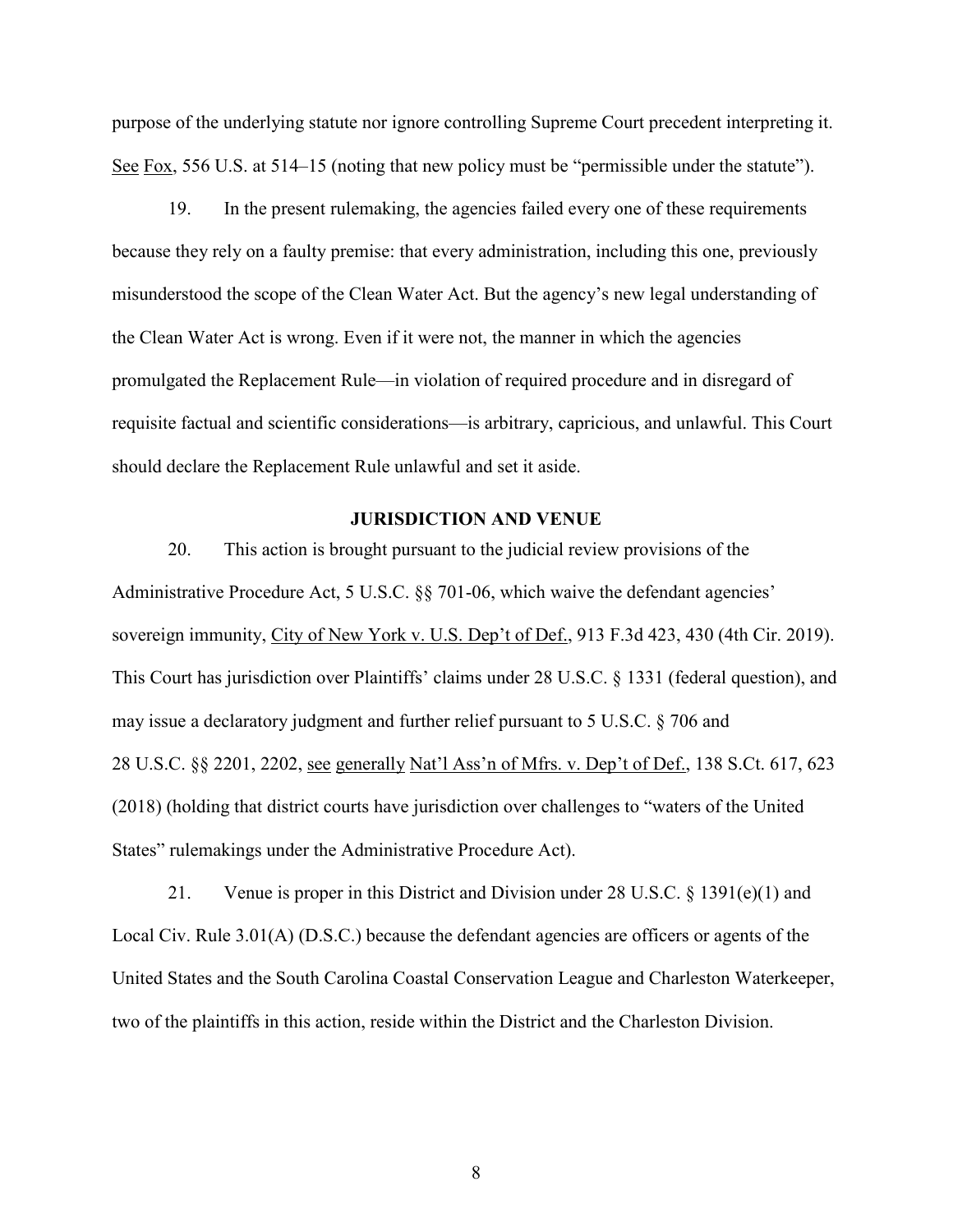#### **PLAINTIFFS**

22. The plaintiff organizations in this case, along with their members, are committed to protecting "the chemical, physical, and biological integrity of the Nation's waters." 33 U.S.C.  $§ 1251(a).$ 

23. Plaintiffs include local, regional, and national non-profit environmental organizations with offices and members across the country, including in states that will be particularly hard-hit by the Replacement Rule: South Carolina, North Carolina, Georgia, and Virginia, which have large numbers of wetlands not directly on riverbanks that will lose protection under the Rule, and arid Southwestern states with extensive intermittent and ephemeral stream networks that will also lose coverage.

24. South Carolina Coastal Conservation League (the "League") is a non-profit organization incorporated under the laws of South Carolina. Its mission is to protect the natural environment of South Carolina's coastal plain, including its wetlands and aquatic habitat, and to enhance the quality of life in the state's communities. The League has commented opposing proposals for, and participated in litigation challenging, the Suspension Rule and the Repeal Rule. The League also monitors and publically comments on development projects across the South Carolina coast. Because the Replacement Rule eliminates Clean Water Act permitting and mitigation requirements for wetland types prevalent in the area, countless projects will pollute and fill more waters than they would under the rules currently in place, and many would-be permit applicants will dredge, fill, and pollute without seeking a permit. This will undercut the League's protection of coastal water quality, cripple its monitoring of harmful projects and participation in the permitting process, and deprive the League of information that it relies on to educate its members, propose legislation, and consider litigation.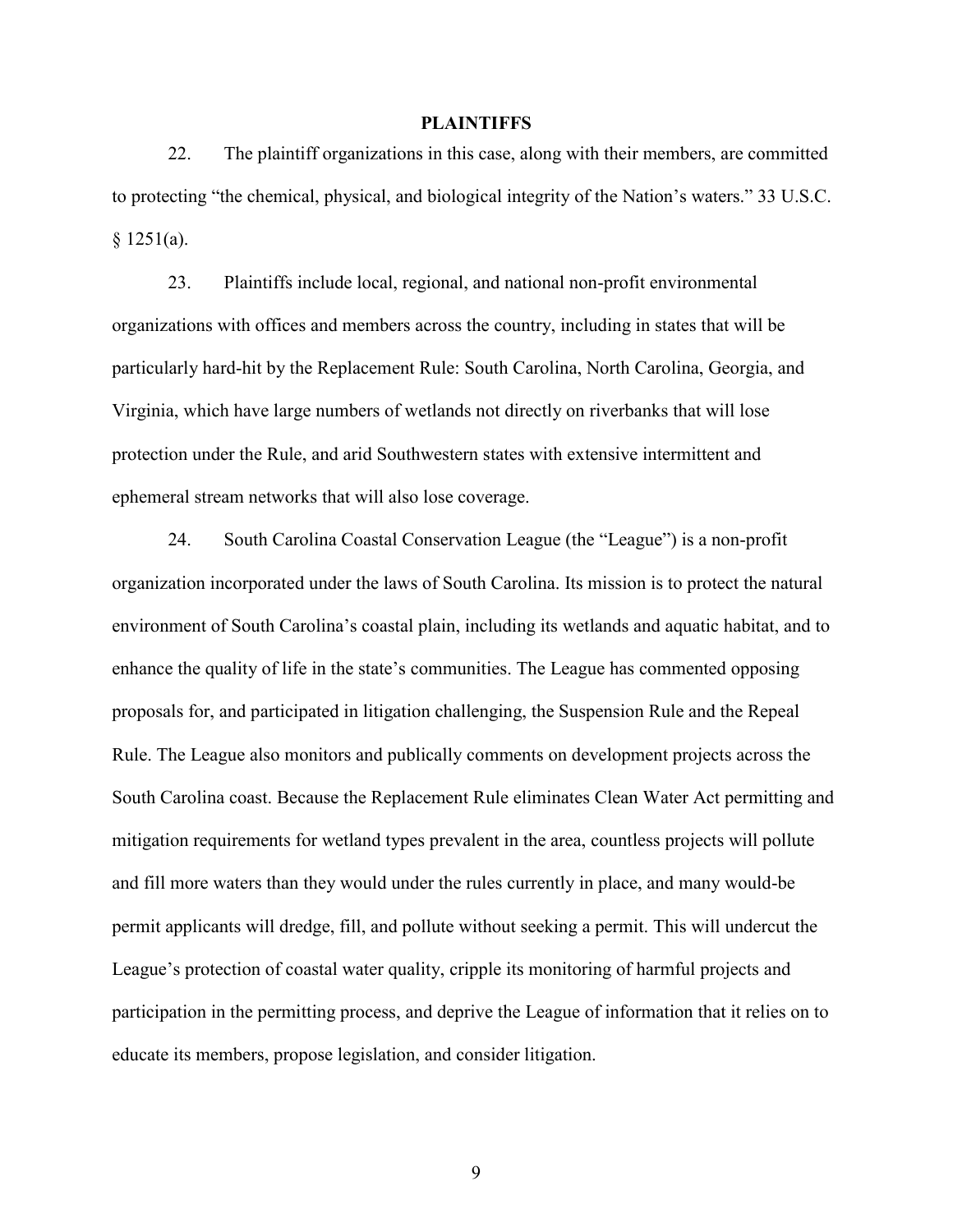25. The Replacement Rule will also harm the aesthetic, recreational, and financial interests of the League's members. The League has approximately 2,675 active members, many of whom regularly visit the state's rivers, streams, and wetlands, for birding, wildlife observation, fishing, paddling, hiking, and photography. These waters include Carolina Bays and other waters that the Replacement Rule generally deems non-jurisdictional, as well as jurisdictional waters that are connected to and affected by waters and wetlands that will lose protection under the Replacement Rule. League members own eco-tourism businesses in the Lowcountry, including in the Charleston Harbor watershed, that economically depend on clean water from nearby streams and wetlands subject to increased pollution and development under the Replacement Rule. Given the extensive presence of small but ecologically important streams, wetlands separated from navigable waters, and industry and development pressures in wetlands and along waterfronts, the Replacement Rule will degrade South Carolina's coastal water resources, destroy habitat and recreational opportunities, and increase flooding in the region–– harming members' activities and businesses.

26. Charleston Waterkeeper is a Charleston, South Carolina-based organization whose mission is to protect, promote, and restore the quality of Charleston's waterways while engaging the public through education and outreach. The Charleston Harbor watershed contains significant numbers of headwater streams and wetlands that are vulnerable under the Replacement Rule, and the health of the harbor is tied to the health of these upstream waters. The watershed faces significant threats of pollution from developers and industry, including to wetlands and streams that the Replacement Rule strips of permitting and mitigation protections. Charleston Waterkeeper is particularly concerned because South Carolina has expressed its lack of time and resources to protect waters left vulnerable by the Replacement Rule. The Rule will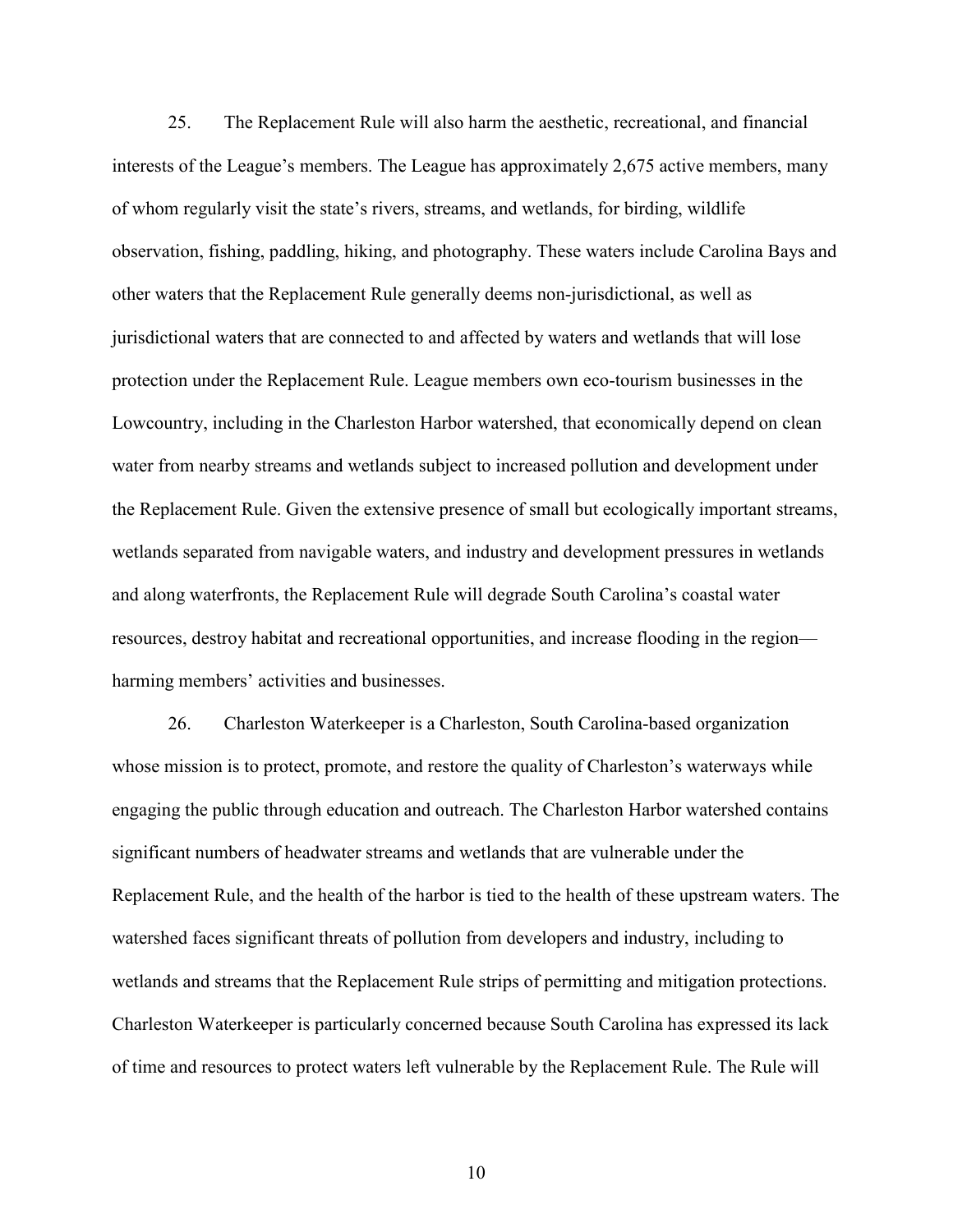thus force the Waterkeeper to divert limited resources from key programs to assess the Rule's harms and defend Charleston's waters. For these reasons, Charleston Waterkeeper has participated in litigation challenging the Suspension Rule and the Repeal Rule, and submitted comments opposing the agencies' plans to suspend, repeal, and replace the Clean Water Rule.

27. Charleston Waterkeeper has approximately 350 members in the Charleston area. Members care about clean water in the region and regularly visit rivers, streams, wetlands, and other aquatic habitat throughout the area for recreational activities, including hiking, paddling, swimming, surfing, kayaking, fishing, and wildlife viewing. They also rely on clean water for their livelihoods, including for businesses that provide kayak tours, paddleboard rentals, and boat charters. Waters they use and rely on include wetlands and streams left vulnerable under the Replacement Rule and rivers that are connected to, and whose water quality depends on, wetlands and streams that will be degraded. Water pollution has forced members to avoid recreating in certain of the city's waterways, such as Shem Creek, the lower Ashley River, and the Cooper River below the conjunction of its east and west branches. The Replacement Rule is sure to lengthen that list.

28. American Rivers works to protect wild rivers, restore damaged rivers, and conserve clean water for people and nature. Among other projects, American Rivers works to secure protections for rivers across the country under the Wild and Scenic Rivers Act ("WSRA"), including rivers in arid western states fed by large numbers of ephemeral streams that lose protection under the Replacement Rule. American Rivers works to adopt and implement river basin restoration plans across the country, including in the Yakima River basin in Washington State which contains numerous ephemeral streams. By removing Clean Water Act protections from millions of miles of streams and wetlands, the Replacement Rule will degrade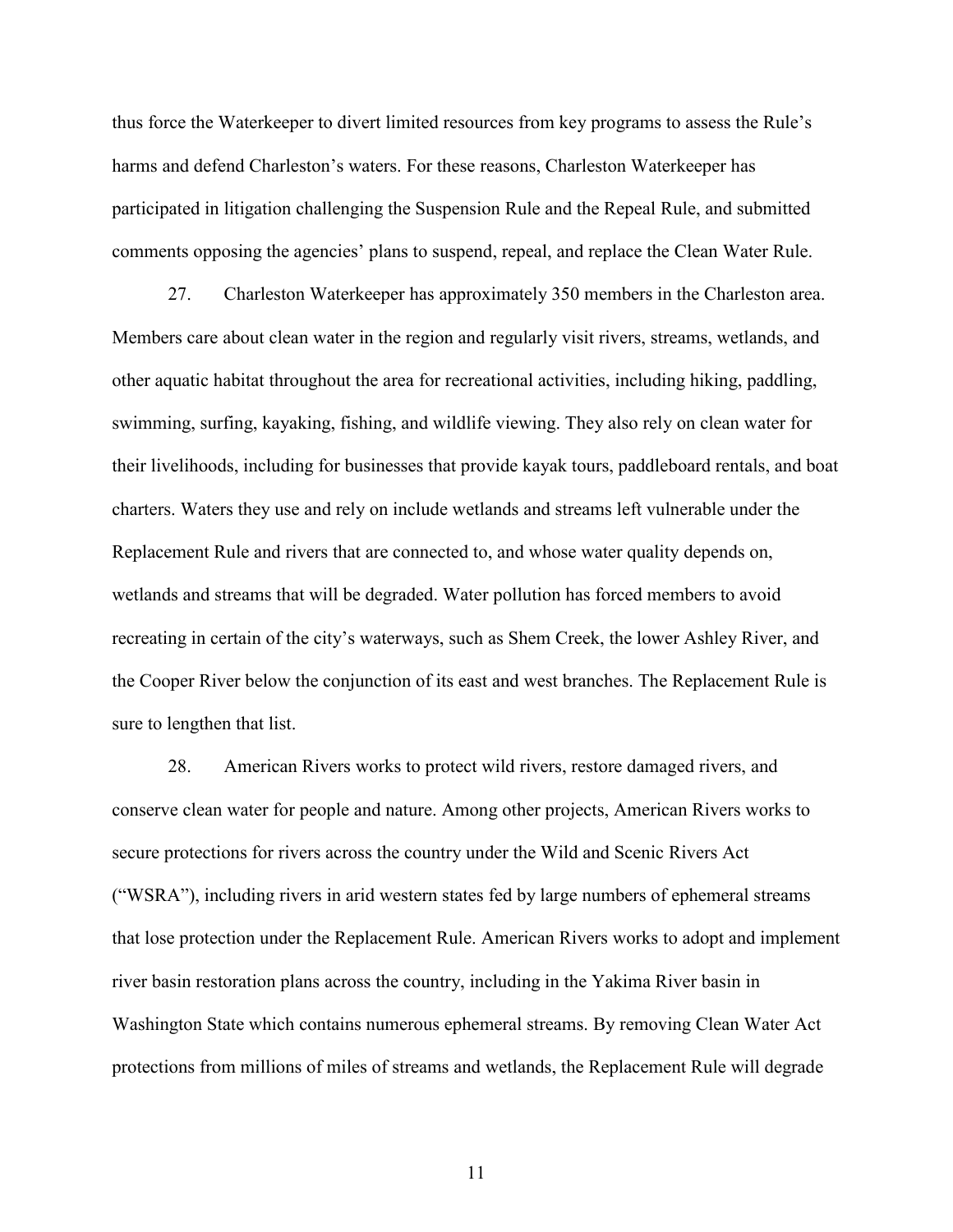rivers nationwide, making it more costly for American Rivers to obtain WSRA protections, develop and implement river basin restoration programs, and successfully implement its Clean Water Program. The Rule will force American Rivers to divert limited resources from other projects to shore up these programs. For these reasons, American Rivers has participated in litigation challenging the Suspension Rule and the Repeal Rule, and submitted comments opposing the agencies' plans to suspend, repeal, and replace the Clean Water Rule.

29. Headquartered in Washington, D.C., American Rivers has offices across the country, including two in South Carolina, throughout the Southeast, and in the arid west, as well as more than 355,000 members, supporters, and volunteers nationwide. American Rivers' members fish, swim, canoe, hike along, drink from, observe wildlife, and financially depend on waters that will lose protection or be degraded as a result of the Replacement Rule. Members fish across the country, including in South Carolina, Colorado, California, Montana, and Texas, in rivers where good fishing depends on the health of ephemeral streams and wetlands left unprotected by this Rule. Members also fish in lakes that furnish cooling water for power plants, such as Lake Monticello Reservoir in Jenkinsville, South Carolina, that risk losing protection under the Rule's expanded "waste treatment system" exclusion. Members own businesses that rely on clean water, such as selling and renting kayaks, canoes, and paddleboards, and leading guided tours on rivers across South Carolina, including the Congaree, Edisto and Ashepoo. These rivers are fed by streams and wetlands that will lose protection under the Rule. Members also own businesses that restore wetlands, and the Replacement Rule is likely to reduce demand for their services by narrowing the number of wetlands subject to the Clean Water Act's mitigation requirements. The Replacement Rule will impair the myriad of recreational, aesthetic, and business interests that American Rivers' members have in waters across the country.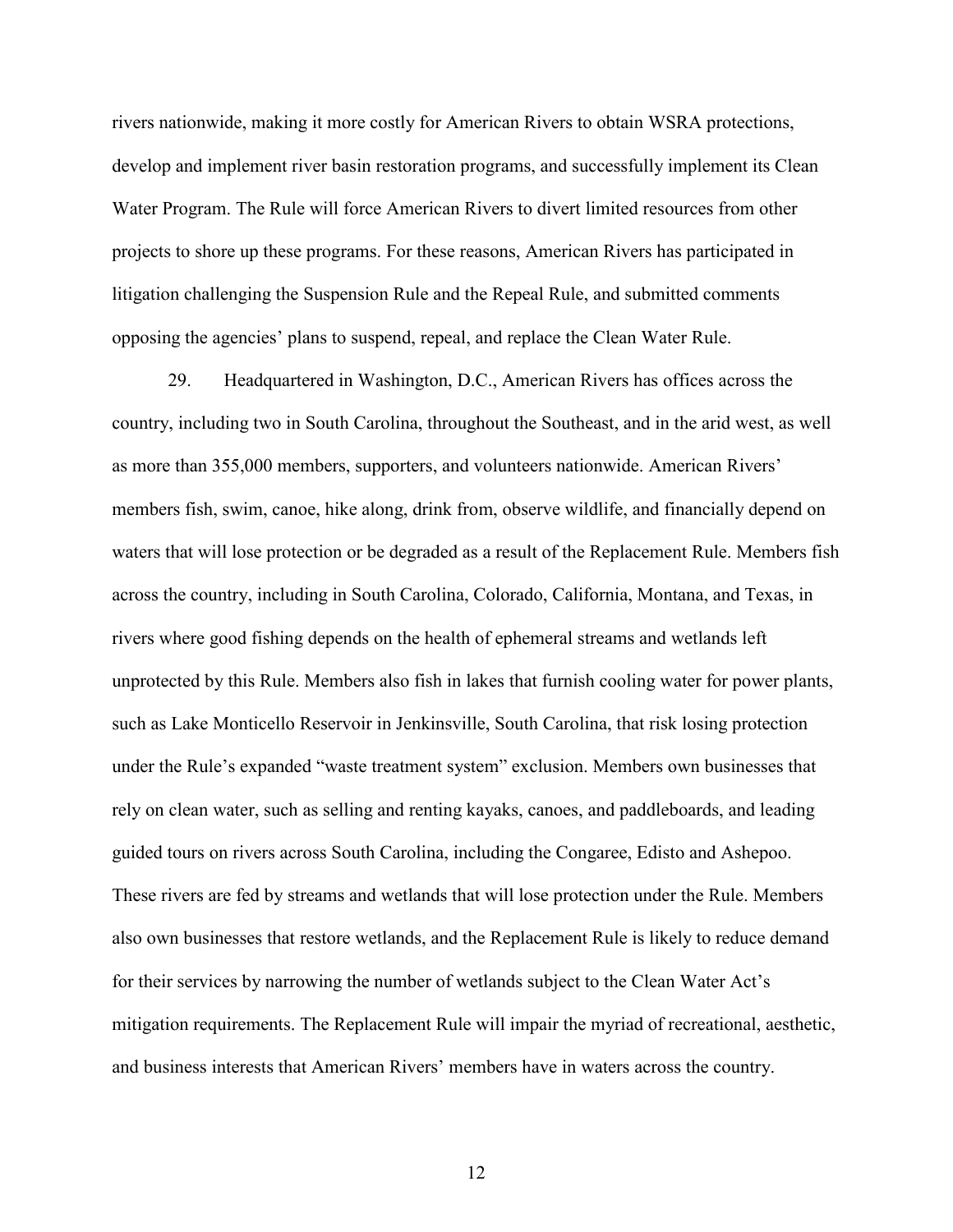30. Chattahoochee Riverkeeper is a non-profit Georgia corporation dedicated to protecting the Chattahoochee River watershed—including its lakes, tributaries, and wetlands. From the north Georgia mountains to the Florida border, the Chattahoochee is impacted by development; storm runoff and trash from roads, construction sites, and industrial activity; and discharges from sewage treatment plants. The Riverkeeper monitors the Corps' jurisdictional determinations to ensure the protection of important streams and wetlands in the watershed. Due to the vagaries of the Replacement Rule, particularly the "typical year" construct, the Riverkeeper will be forced to expend more time and resources to determine the jurisdictional status of waters and wetlands, to the detriment of its other programs. And, without the public notice mechanisms of the Clean Water Act for newly non-jurisdictional streams and wetlands in the watershed, integral water resources will be destroyed or polluted before Chattahoochee Riverkeeper can learn of the impacts or advocate for mitigation. For these reasons, Chattahoochee Riverkeeper has participated in litigation challenging the Suspension Rule and the Repeal Rule, and submitted comments opposing the agencies' plans to suspend, repeal, and replace the Clean Water Rule.

31. Headquartered in Atlanta, Chattahoochee Riverkeeper has more than 10,000 members committed to protecting and restoring the Chattahoochee River Basin—a drinkingwater source for nearly four million people in several states. Chattahoochee Riverkeeper's members regularly swim and paddle in the Chattahoochee River. The River's intermittent and ephemeral tributaries are already threatened by pollution, particularly in the Atlanta area, and the Replacement Rule gives developers and industry a free pass to pollute or fill many of these waters without a federal permit. Because the River's water quality depends on the health of its tributaries, these lost protections will harm members' activities on the River.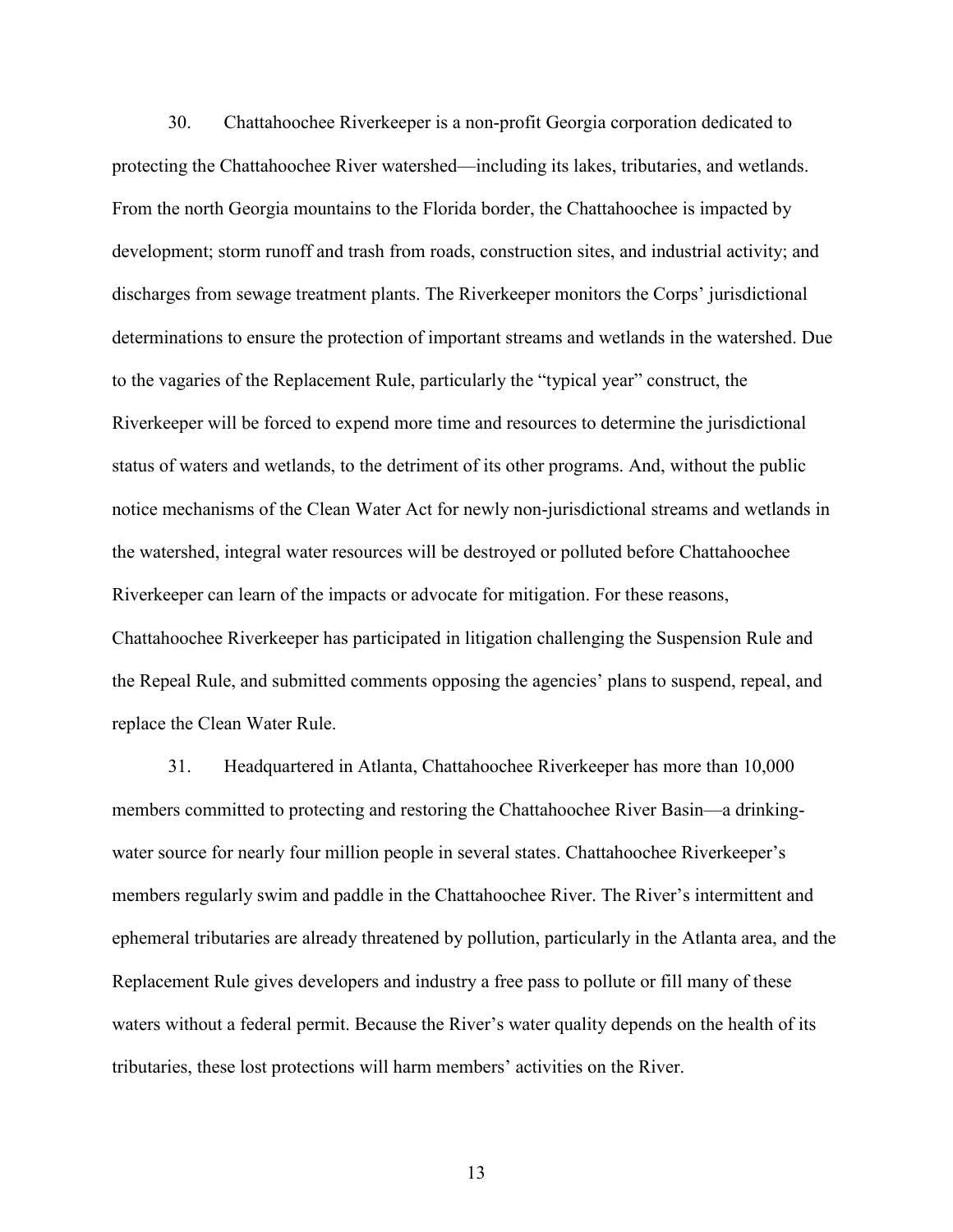32. Clean Water Action is a national, non-profit organization devoted to preventing pollution in the Nation's waters, protecting natural resources, and creating environmentally safe jobs and businesses. Clean Water Action's core programs include efforts to ensure broad clean water protections for wetlands and streams, as well as strong implementation and enforcement to meet the Act's goal of zero discharge of pollution into the Nation's waters. To that end, Clean Water Action has challenged the Suspension Rule and the Repeal Rule, and submitted comments opposing the agencies' plans to suspend, repeal, and replace the Clean Water Rule. By stripping protections from many if not most wetlands and small streams across the country, the Replacement Rule will force Clean Water Action to mobilize to address the Rule's unprecedented threat to clean water, impairing its ability to address other emerging threats to water quality.

33. Based in Washington, D.C., Clean Water Action has over 650,000 members in all 50 states, and over a dozen offices around the country. At least 50,000 Clean Water Action members in Virginia, Maryland, and the District of Columbia get their drinking water from the Potomac, the Susquehanna, or other nearby rivers that are fed by ephemeral headwaters. These members are among the 117 million people in the United States who rely on drinking water systems that draw supply from ephemeral, intermittent, or other headwater streams. By reducing or eliminating protections for these waters, the Replacement Rule will threaten members' drinking water sources. Clean Water Action's members also canoe, kayak, boat, fish, hike along, and work on rivers and streams across the country whose water quality depends upon the health of ephemeral headwaters and/or nearby wetlands. By stripping protections from these waters, the Replacement Rule will impair members' recreational and economic interests in downstream waters across the country.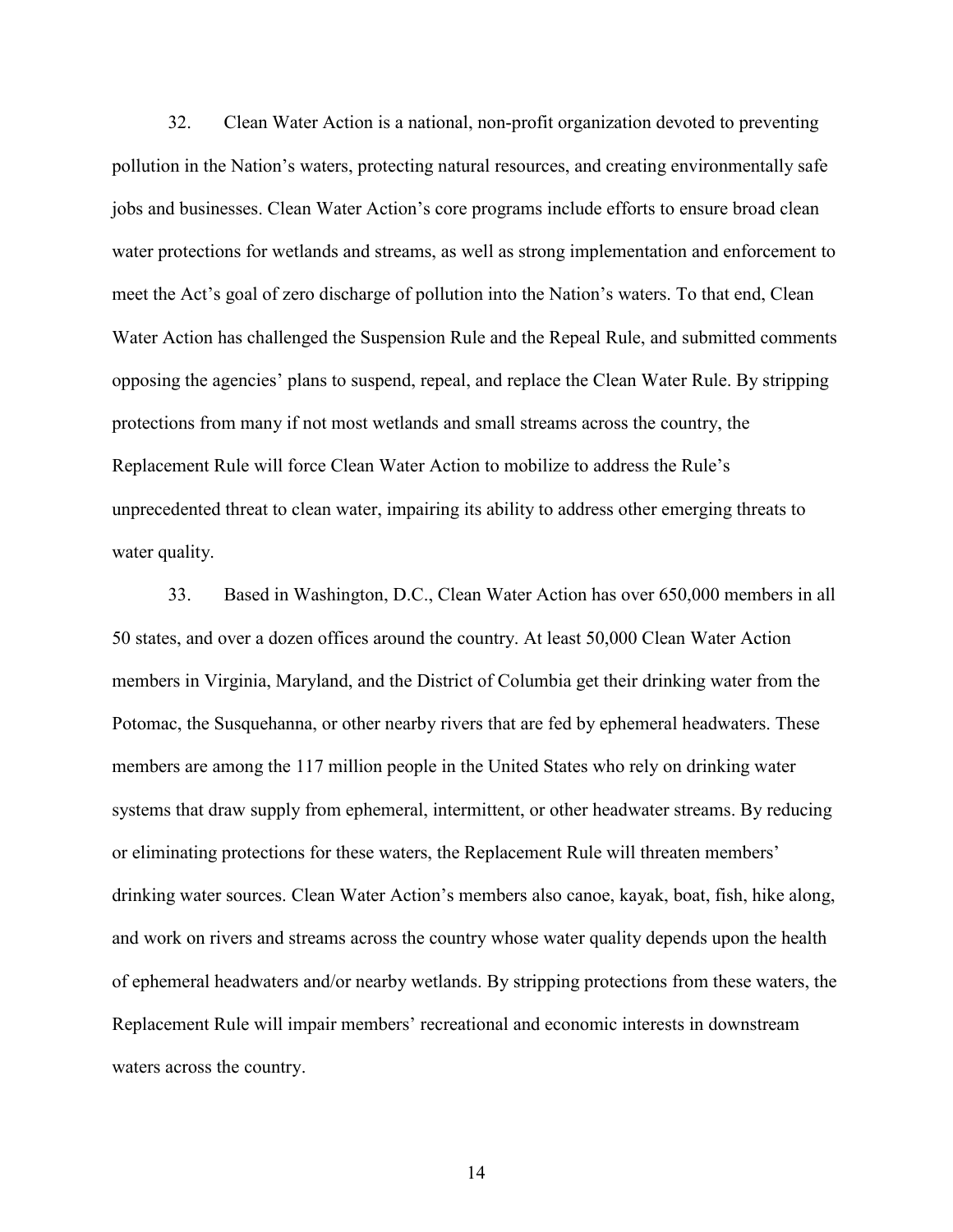34. Defenders of Wildlife ("Defenders") is dedicated to protecting the Nation's native plants and wildlife and the habitats upon which they depend. In the Southeast, for example, Defenders works to protect vulnerable or endangered species of mussels, reptiles, birds, and mammals that depend on healthy ephemeral streams and/or wetlands that are not "adjacent" (under the Rule) to navigable waters for their habitat. The Replacement Rule removes protections from these waters, and will force Defenders to divert resources from advocating for other endangered species to ensure state and local protections for this and other threatened habitat across the country. Defenders often participates in the Clean Water Act permitting process by submitting comments to ensure the protection of aquatic habitat. By drastically reducing the scope of covered waters, the Replacement Rule will force Defenders to spend more resources monitoring proposed developments to ensure that aquatic habitat is protected. And, because permitting will not be required for projects that target waters that are no longer jurisdictional, Defenders will be deprived of information typically disclosed in the permitting process—information that it crucially relies on to educate its members, monitor damaging development, oppose harmful projects, advocate for more stream and wetland protections, and litigate when necessary. For these reasons, Defenders has participated in litigation challenging the Suspension Rule and the Repeal Rule, and submitted comments opposing the agencies' plans to suspend, repeal, and replace the Clean Water Rule.

35. Founded in 1947, Defenders has nearly two million members and supporters nationwide, including members in every state, over 17,500 of whom live in South Carolina. Defenders' members fish, boat, paddleboard, canoe, and live near (or on) headwater streams, rivers, lakes, and wetlands that will be polluted, filled, or degraded as a result of lost protections under the Replacement Rule—reducing the enjoyment the members take in those activities. One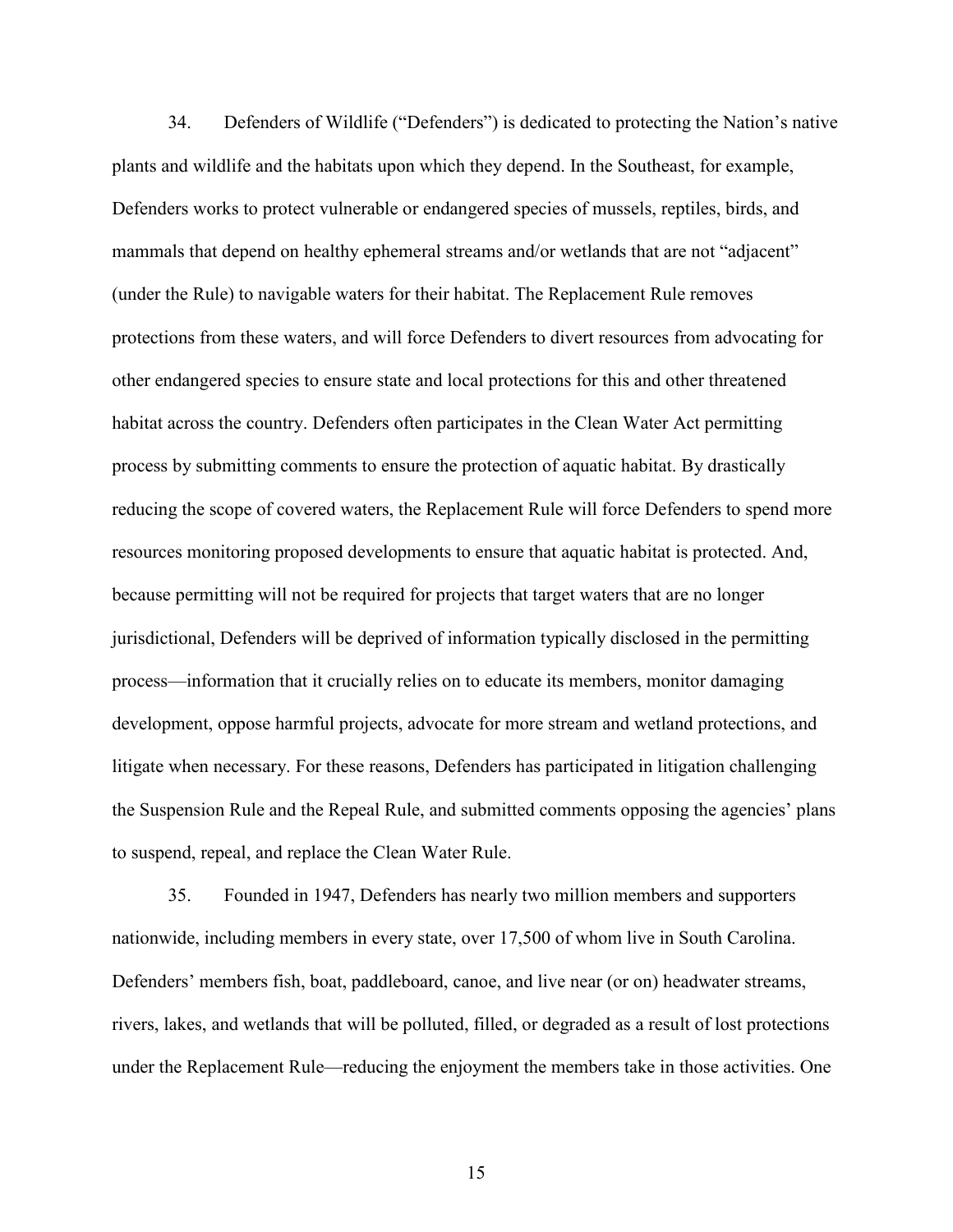or more members paddles, observes wildlife, and hikes along the Lake Monticello Reservoir, which is used by the public for boating and recreation and which furnishes cooling water for a nearby nuclear plant. Under the Replacement Rule, Monticello Reservoir is now vulnerable to losing Clean Water Act protection, which would allow the adjacent nuclear plant or any other operation to pollute the reservoir without a federal permit. If that happens, it will degrade the aesthetic and recreational interests of Defenders' members.

36. Environment America is a member-supported non-profit organization dedicated to making the world a greener and healthier place. Environment America works to protect the Nation's rivers, lakes, streams, and drinking water sources through organizing grassroots campaigns, educating the public, participating in government rulemakings, and advocating before agencies and legislative bodies. When necessary, the organization has brought citizen suits to stop excessive pollution of the Nation's waterways, including Florida's Suwannee River. Because the Replacement Rule narrows jurisdiction under the Act so severely, it will impair the organization's ability to stop polluters, and will likely force the organization to divert resources away from other projects into advocacy campaigns for cleanup funding or state protections for waterways no longer covered by the Act. For these reasons, Environment America submitted comments and amicus briefs in support of the Clean Water Rule and comments in opposition to the current administration's proposals to suspend, repeal, and replace the Clean Water Rule.

37. Environment America has over 180,000 members in all 50 states, over 20,000 in the Southeast, and offices in 29 states. Members in arid states like Colorado and New Mexico, where intermittent and ephemeral streams predominate, draw their drinking water from utilities that crucially depend on those streams. The Replacement Rule strips protections from many of these source waters, and states such as New Mexico lack the capacity to fill the considerable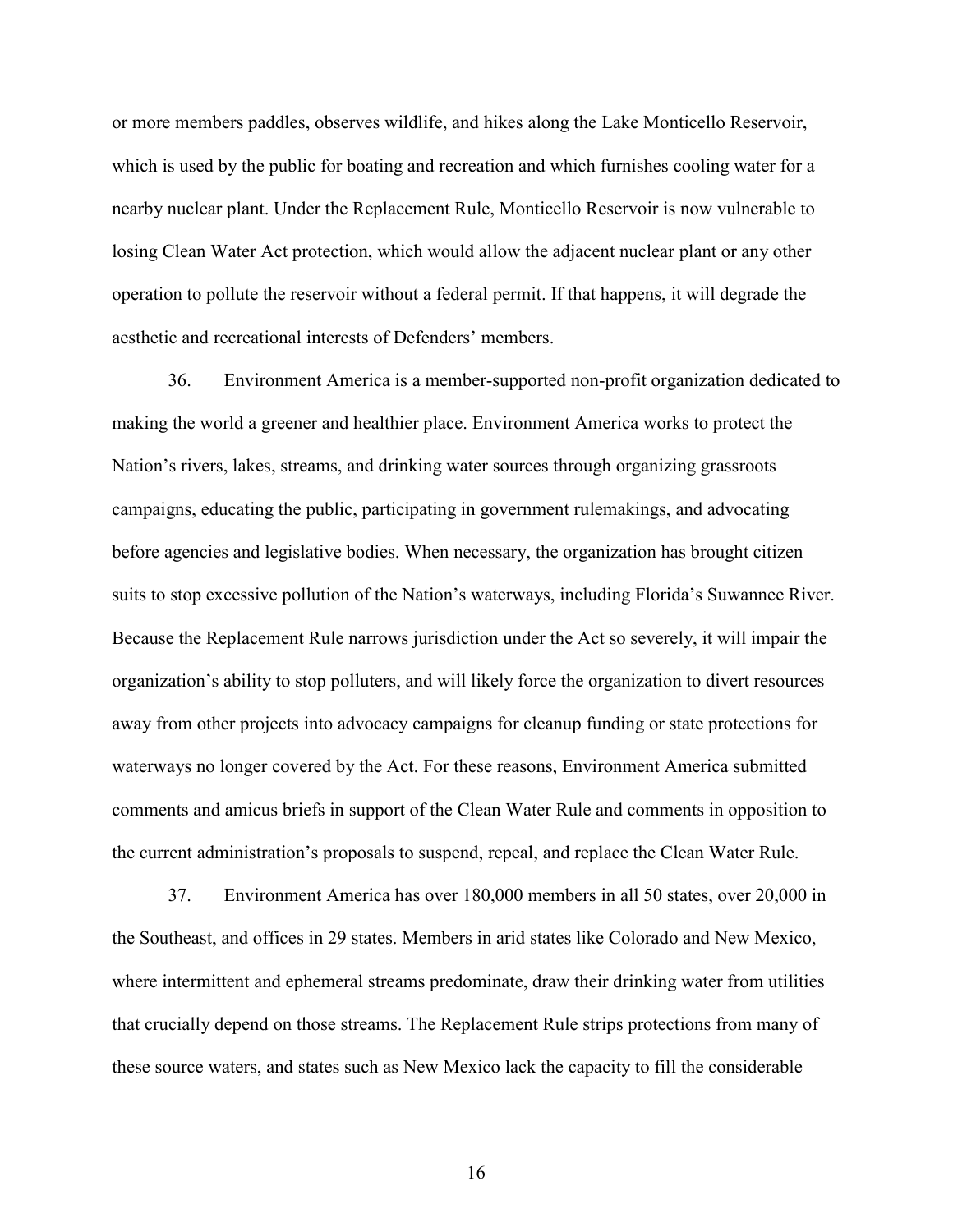gaps. As a result of the Rule, Environment America's members will experience degraded drinking water, inflated utility bills, or both. The Rule will also impair members' recreational activities by increasing pollution of waters they use. For example, one or more members in arid states fish just downstream of ephemeral headwaters, including a stretch where ephemeral streams join the Pecos River in New Mexico. These ephemeral headwaters are threatened by development and industrial activity, including a proposed mining project. The Replacement Rule allows pollution of these ephemeral headwaters without a federal permit, and increases the risk that the proposed mine will pollute more waters and implement fewer mitigation techniques than it would under the Repeal Rule or Clean Water Rule. This increased pollution and degradation would lessen members' enjoyment of fishing or force them to find a new fishing spot.

38. Friends of the Rappahannock ("Friends"), founded in 1985, is a non-profit, grassroots conservation organization. It works at the local, state, and federal levels to ensure the maximum protections for the Rappahannock River, which flows from the Blue Ridge Mountains to the Chesapeake Bay. Friends reviews and comments on local, state, and federal regulations that bear on water quality issues; works to restore the natural functioning of waterways, including through reconstructing riparian buffers and stream banks; and educates youth on water quality protection. When federal clean water protections are strong, Friends can focus on more concentrated pollution threats to the Rappahannock River. But the Replacement Rule greatly weakens protections for streams and wetlands that the River depends on for its health, which will force Friends to shift focus to obtaining state water quality protections to make up for lost federal protections. For these reasons, Friends has participated in litigation challenging the Suspension Rule and the Repeal Rule, and submitted comments opposing the agencies' plans to suspend, repeal, and replace the Clean Water Rule.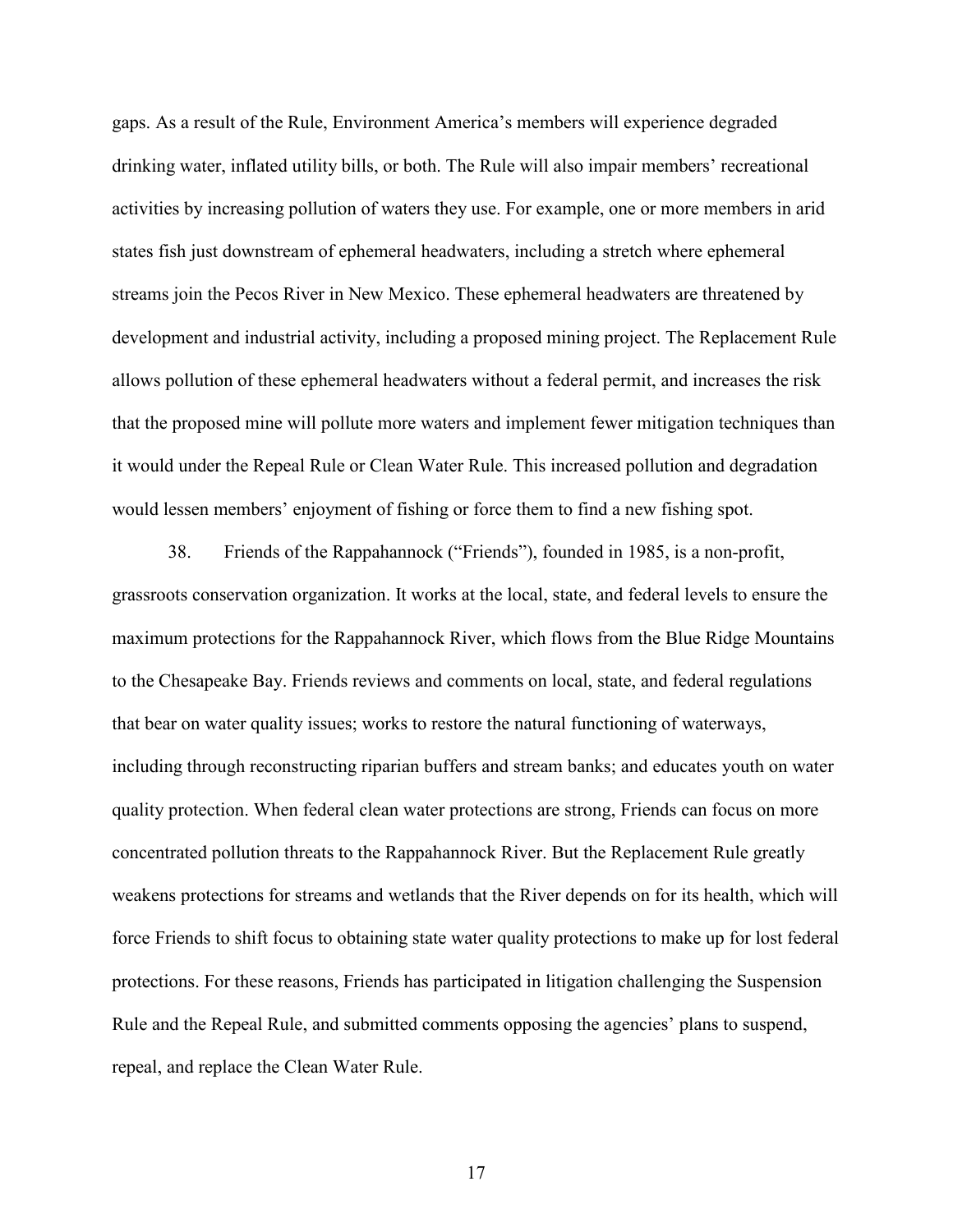39. Friends is based in Fredericksburg, Virginia, and has approximately 1,800 active members. Its members regularly use waters within the Rappahannock River basin for paddling, swimming, canoeing, painting, drinking, fishing, and hiking along. The Rappahannock has an extensive headwater system that stretches into the Blue Ridge Mountains, and upstream development has harmed water quality and reduced members' enjoyment of canoeing near Fredericksburg. The Replacement Rule will likely strip many headwater streams and wetlands in the Rappahannock River basin of clean water protections, which will amplify the impacts of industry and development on the River and its tributaries. This will harm members' interests in the Rappahannock River and other waters in its basin, degrading their usability for canoeing, fishing, drinking, and other activities. Members depend on Friends for news and information about proposed threats to waters they rely on in the Rappahannock River basin and for opportunities to make their voices heard on impactful development projects in the basin. Because the Replacement Rule strips permitting requirements for streams and wetlands in the basin, members worry that they and Friends will lose out on information about pollution threats disclosed in the permitting process and the chance to participate in decision making on proposed permits.

40. James River Association is a member-supported nonprofit founded in 1976 to serve as a guardian and voice for the James River watershed. The James River flows nearly 350 miles from its Appalachian headwaters through rural and forested areas and major population centers, including Richmond, Virginia, to the Chesapeake Bay. The James River Association works to protect and restore the watershed by monitoring river pollution, educating children, building riparian buffers and green infrastructure, and working with governments. Decades of progress are at risk because ephemeral (and even some intermittent and perennial) streams within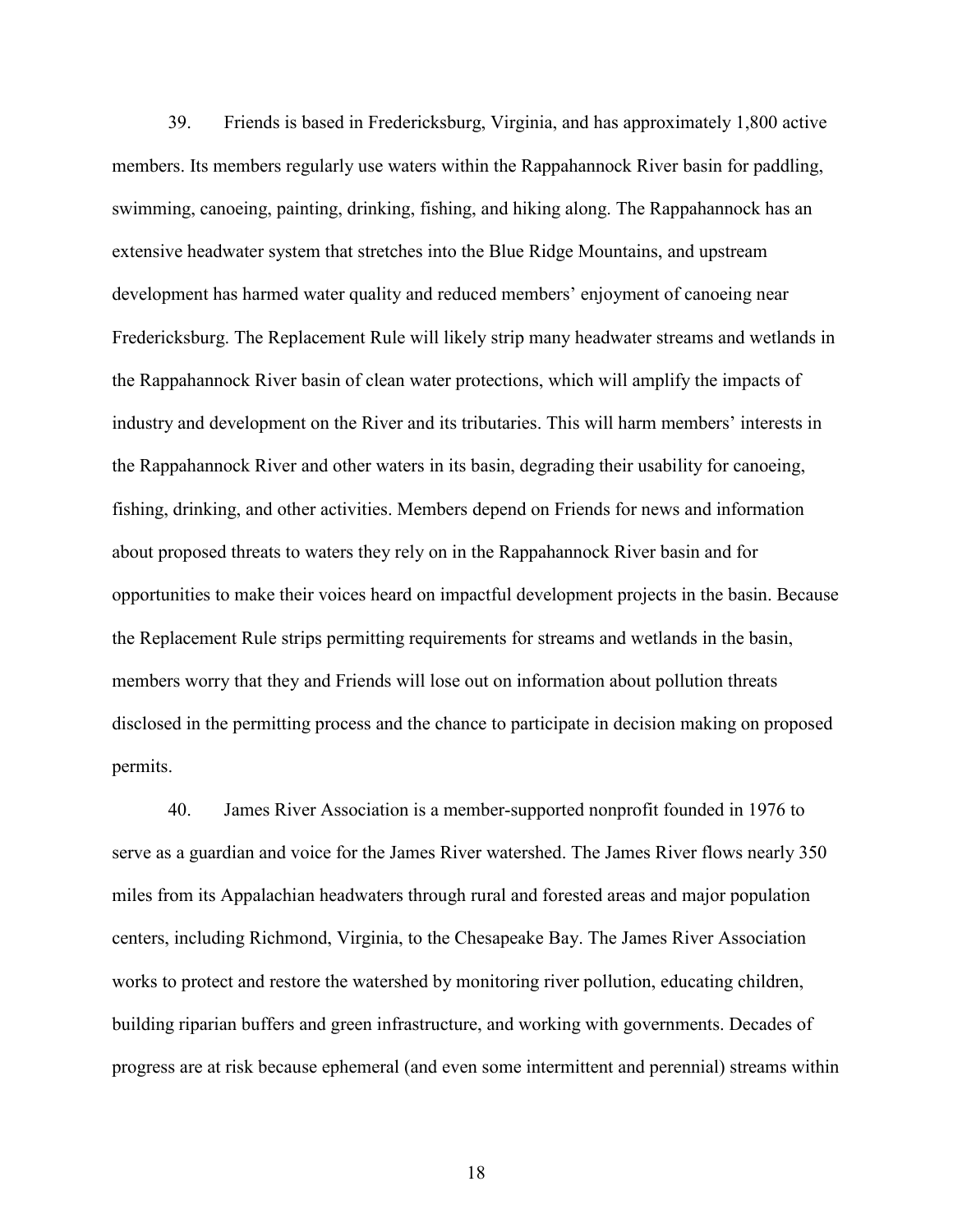the watershed lose jurisdictional status under the Replacement Rule and industries need not obtain permits for discharging into them. The Association is concerned that Virginia lacks the resources to protect these newly non-jurisdictional waters, and increased pollution in the James River basin would undercut the Association's central mission and core programs. For example, the Association would not take children out on the River for field lessons or summer camp if the water were to pose a risk to them.

41. The Replacement Rule will also impair the aesthetic and recreational interests of the James River Association's members. Headquartered in Richmond, Virginia, the Association has four offices in Virginia and over 6,000 members. Members rely on clean water in the James River for swimming, paddling, drinking, competing in triathlons, and other uses. The Replacement Rule will allow unimpeded pollution of upstream waters, degrading water quality in the James River and making it hard or impossible for members to enjoy all these activities. Members recognize that the River is only as healthy as the waters that flow into it; they are worried that under the Replacement Rule streams and wetlands that flow into the River will be degraded—including in and around Richmond, where industrial activity and development are prevalent. For these reasons, the Association submitted comments opposing the agencies' plans to suspend, repeal, and replace the Clean Water Rule.

42. National Wildlife Federation ("NWF") is a national non-profit membership organization dedicated to protecting the environment and natural resources. Among other projects, NWF restores and advocates for protecting streams, wetlands, and rivers across the country, including in the Chesapeake Bay watershed, Michigan's Upper Peninsula, Florida's Everglades, and the Mississippi River Delta. By reducing Clean Water Act protections for streams and wetlands in these areas, the Replacement Rule will force NWF to expend more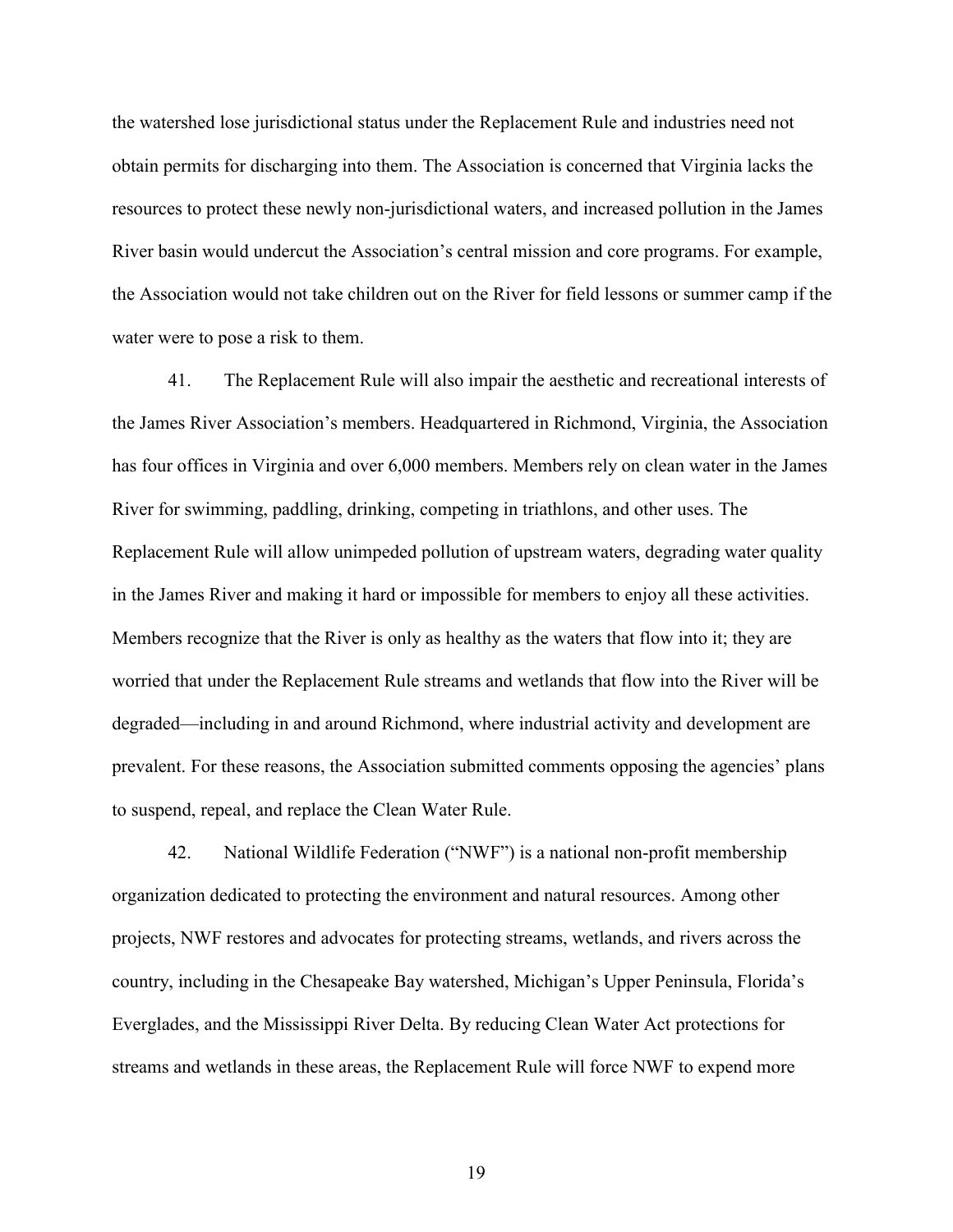resources to restore waters facing increased pollution and to advocate before Congress, state legislatures, and state and federal agencies to fill the gap in federal protections. The Rule will also require NWF to expend more resources on litigation to challenge potentially damaging projects and Clean Water Act permits nationwide. These efforts will all come at the expense of NWF's other activities. NWF has worked on behalf of its members for the last nineteen years to ensure that vulnerable waters receive the full protection of the Clean Water Act, including participating in the rulemaking that produced the Clean Water Rule. Since that Rule was finalized, NWF has litigated to defend the Clean Water Rule and to challenge the Suspension and Repeal Rules. NWF has also submitted comments opposing the agencies' plans to suspend, repeal, and replace the Clean Water Rule.

43. Founded in 1936, NWF is a member-supported organization with over six million members, partners, and supporters nationwide, and affiliate organizations in fifty-one states and territories. NWF's members swim, fish, canoe, and hike along streams, wetlands, and other water bodies across the country that face increased pollution, destruction, or degradation as a result of the Replacement Rule. The Rule's removal of protections will injure members' varied recreational interests in these waters. For example, an NWF member lives along and paddleboards in South Carolina's Lake Keowee, which furnishes cooling water for a Duke Energy power plant and is at risk of losing protection under the Rule's expanded "waste treatment system" exclusion. Another member lives near, explores, and works to protect the wetlands, karst sinkholes, sloughs, and streams of the St. Marks and Wakulla watersheds in Florida. The member observes birds, manatees, and other fish and wildlife and canoes in the Wakulla River and nearby wetlands. By allowing the pollution and destruction of small headwaters and interconnected wetlands, the Replacement Rule threatens to undo hard-fought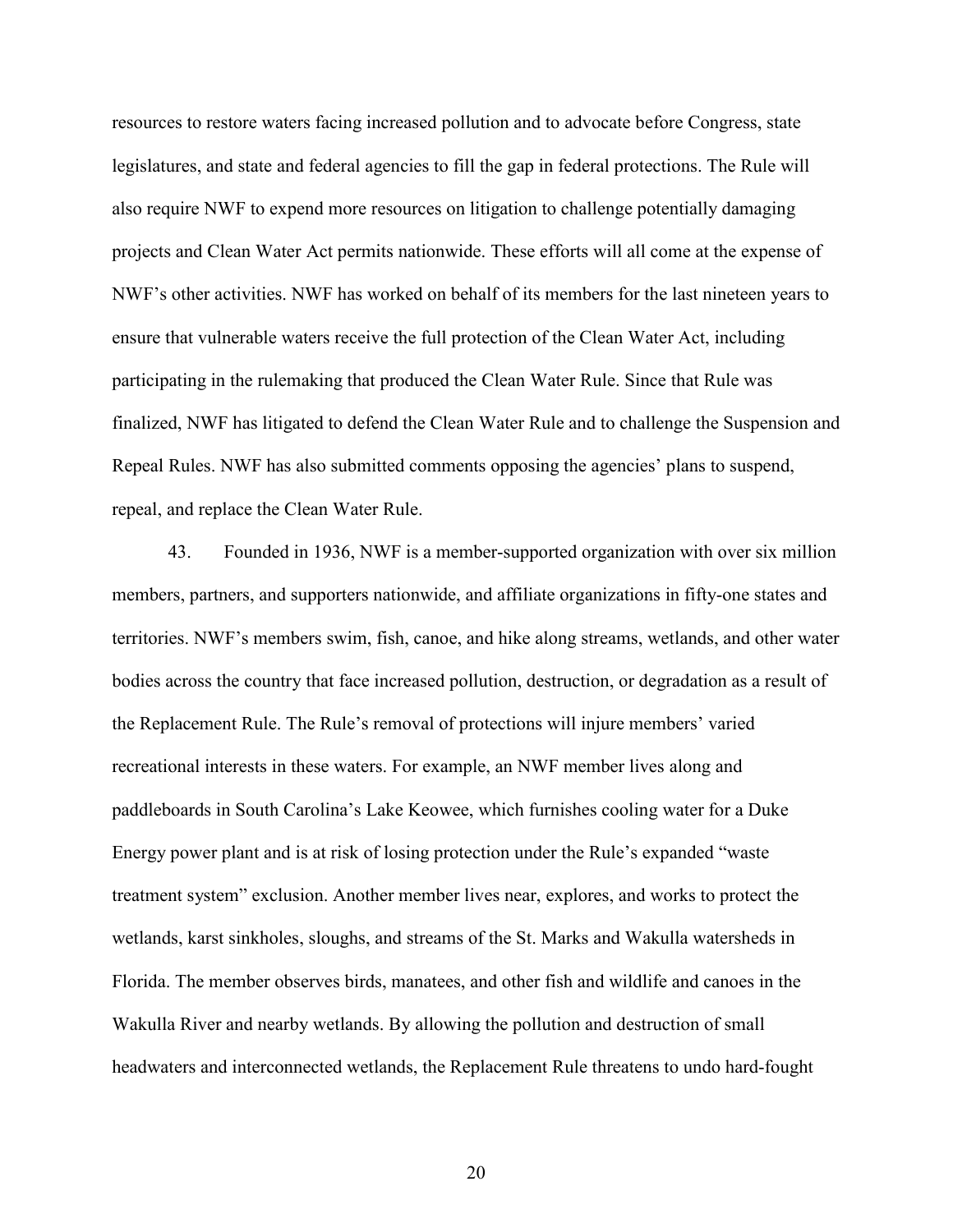protections and return industrial and nutrient pollution to the watershed, harming aquatic wildlife and making the member's birdwatching and canoeing less enjoyable.

44. North Carolina Coastal Federation ("Coastal Federation") is a member-supported non-profit organization founded in 1982 to protect and restore North Carolina's coastal water resources. Among other programs, Coastal Federation acquires and restores degraded wetlands and headwater systems, much of which had previously been converted to cropland. The Replacement Rule threatens to strip protections from nearly two million acres of North Carolina coastal plain wetlands, which will increase pollution and flooding across the region––particularly given the increase in severe hurricanes and new development. Based on Coastal Federation's experience and North Carolina's own admission, the state lacks the time and resources to protect the important waters left vulnerable by the Replacement Rule. The Rule will thus harm Coastal Federation's restoration and other work and require it to shift resources to train staff on the Rule and mitigate its water quality effects. The Rule also makes it easier for wetlands previously converted to cropland to be developed or polluted without a permit, which will increase the value of those lands and force Coastal Federation to pay more to acquire them for restoration or else drive it out of the market. For these and other reasons, Coastal Federation has participated in litigation challenging the Suspension Rule and the Repeal Rule, and submitted comments opposing the agencies' plans to suspend, repeal, and replace the Clean Water Rule.

45. Based in Ocean, North Carolina, Coastal Federation has over 16,000 members and supporters. Coastal Federation's members work, live, swim, boat, and surf in and around North Carolina coastal plain wetlands and streams that will lose protection under the Replacement Rule, as well as waters downstream that will be degraded by increased upstream pollution. Members depend on these waters and the coastal estuaries for their livelihoods, like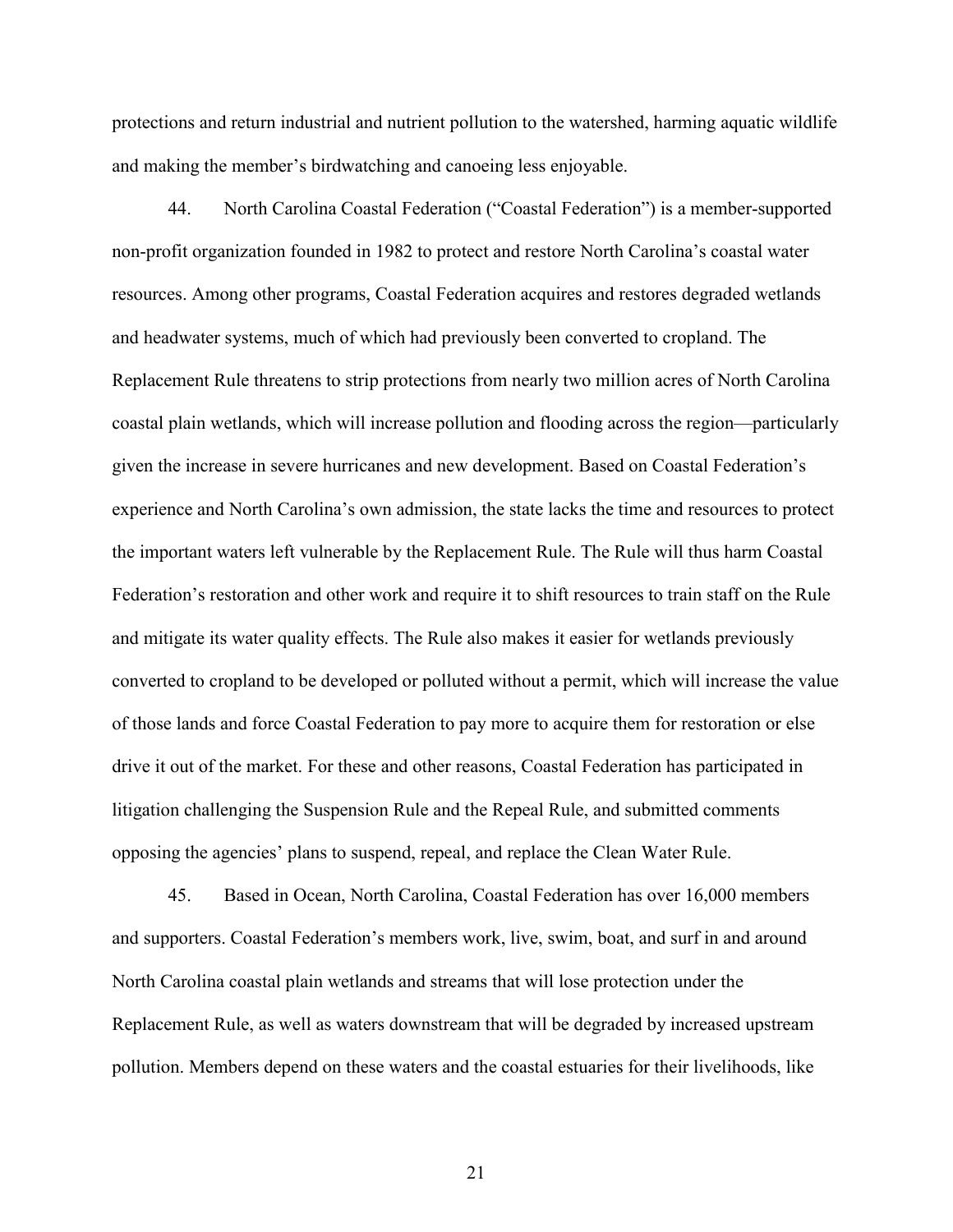oyster farming––a delicate process that can be destroyed by upstream pollution. Members enjoy rare and endangered species of birds and plants that depend on wetlands in areas facing development pressures, where the dredging and filling of wetlands has already reduced the numbers of such species. Members also know that the quality of North Carolina's coastal waters is tied to the preservation of at-risk wetlands because they have seen the development of such areas wreak havoc downstream. The Replacement Rule will impair members' varied activities that depend on clean water and preserved wetlands in the North Carolina coastal region.

46. North Carolina Wildlife Federation ("Wildlife Federation") has advocated for all wildlife and wildlife habitat since 1945, bringing together citizens, outdoor enthusiasts, hunters and anglers, government, and industry to protect North Carolina's natural resources. Through its policy and protection work, research, education, and direct hands-on conservation projects, the Wildlife Federation works collectively for the places and species that have no voice. Because water conservation is a critical part of its efforts, the Wildlife Federation has participated in litigation challenging the Suspension Rule and the Repeal Rule, and submitted comments opposing the agencies' plans to suspend, repeal, and replace the Clean Water Rule. The Replacement Rule will force the Wildlife Federation to divert resources from its other activities to advocate for local water quality protections to mitigate the harms to members and wildlife that the Federation strives to protect.

47. Headquartered in Raleigh, North Carolina, the Wildlife Federation has approximately 10,000 members and supporters in addition to 15 local community chapters and four dozen affiliates. Many of the Wildlife Federation's members are wildlife enthusiasts who enjoy canoeing, kayaking, and fishing in waters whose quality depends on headwaters and upstream wetlands that the Replacement Rule leaves vulnerable. Members also directly use and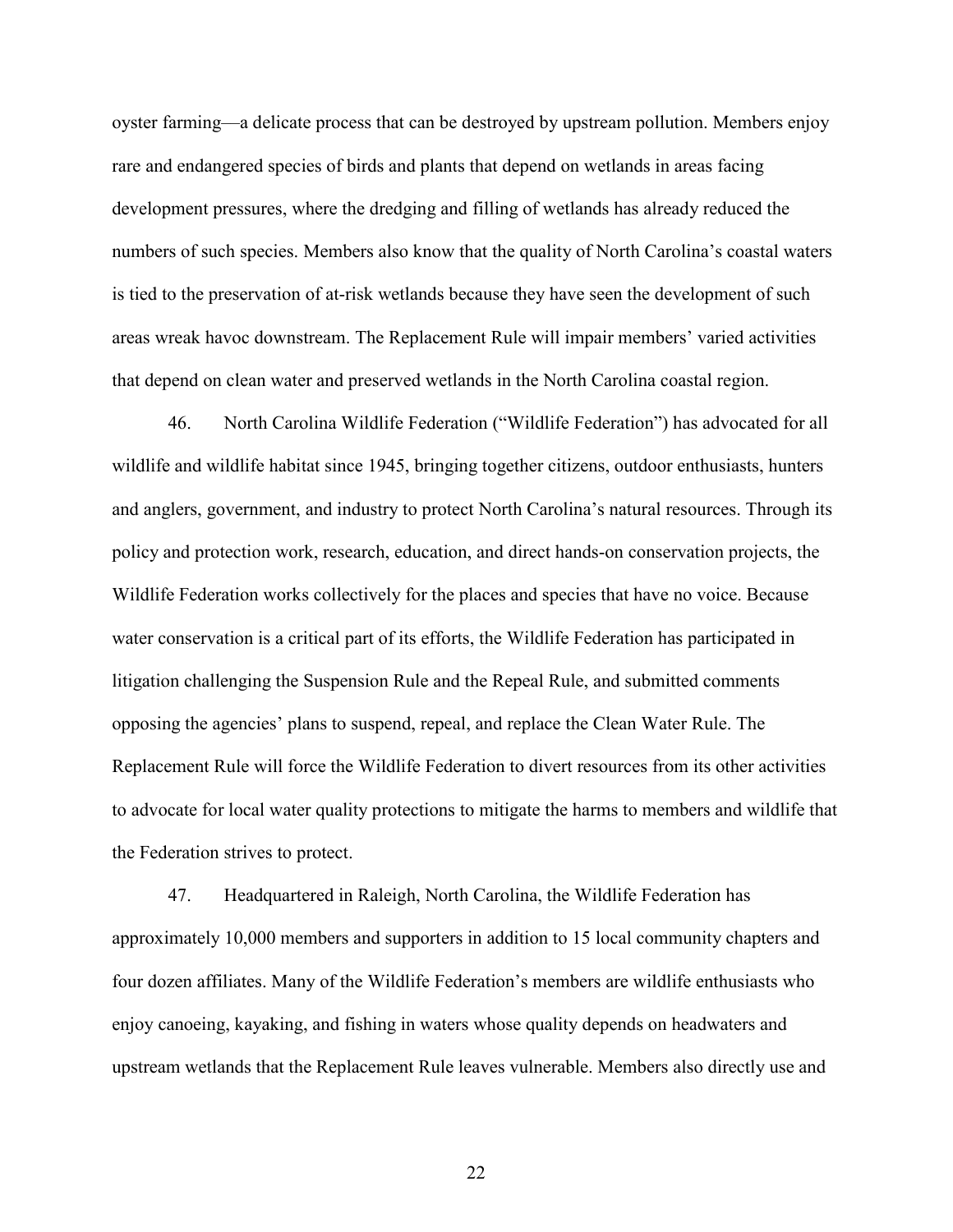enjoy waters that the Replacement Rule leaves unprotected, including Carolina Bays and pocosins. By removing protections for upstream waters, the Replacement Rule will also worsen sedimentation, pollution, and development harms to the waters members live on and enjoy. The Rule's harms will also potentially decrease members' property values.

48. Public Employees for Environmental Responsibility ("PEER") is a national nonprofit, non-partisan public interest organization based in Washington, D.C., with field offices across the country. PEER serves and protects public employees working on environmental issues, including those at EPA and the Corps, and represents thousands of local, state, and federal government employees nationwide. PEER's staff, clients, and supporters have a long history of engagement in water quality and Clean Water Act issues. PEER's Florida, Tennessee, and Pacific field offices have reported violations of federal discharge standards numerous times and sought federal enforcement, as well as challenged improper degradation of wetlands and other water sources.

49. Many of PEER's clients and supporters have serious substantive and procedural concerns about the Replacement Rule, particularly the Rule's ignorance of science and gross underestimation of its water quality impacts. PEER's officers and countless of its clients and supporters use waters across the country that will be degraded as a result of the Rule for canoeing, boating, wildlife viewing, fishing, swimming, and other recreational activities. For these reasons, PEER submitted comments opposing the agencies' plans to suspend, repeal, and replace the Clean Water Rule and a complaint to the Office of the Inspector General on behalf of dozens of current and former employees of the agencies, including three former regional administrators and agency experts, alleging systematic violations of EPA's Scientific Integrity Policy during the replacement rulemaking by EPA political appointees.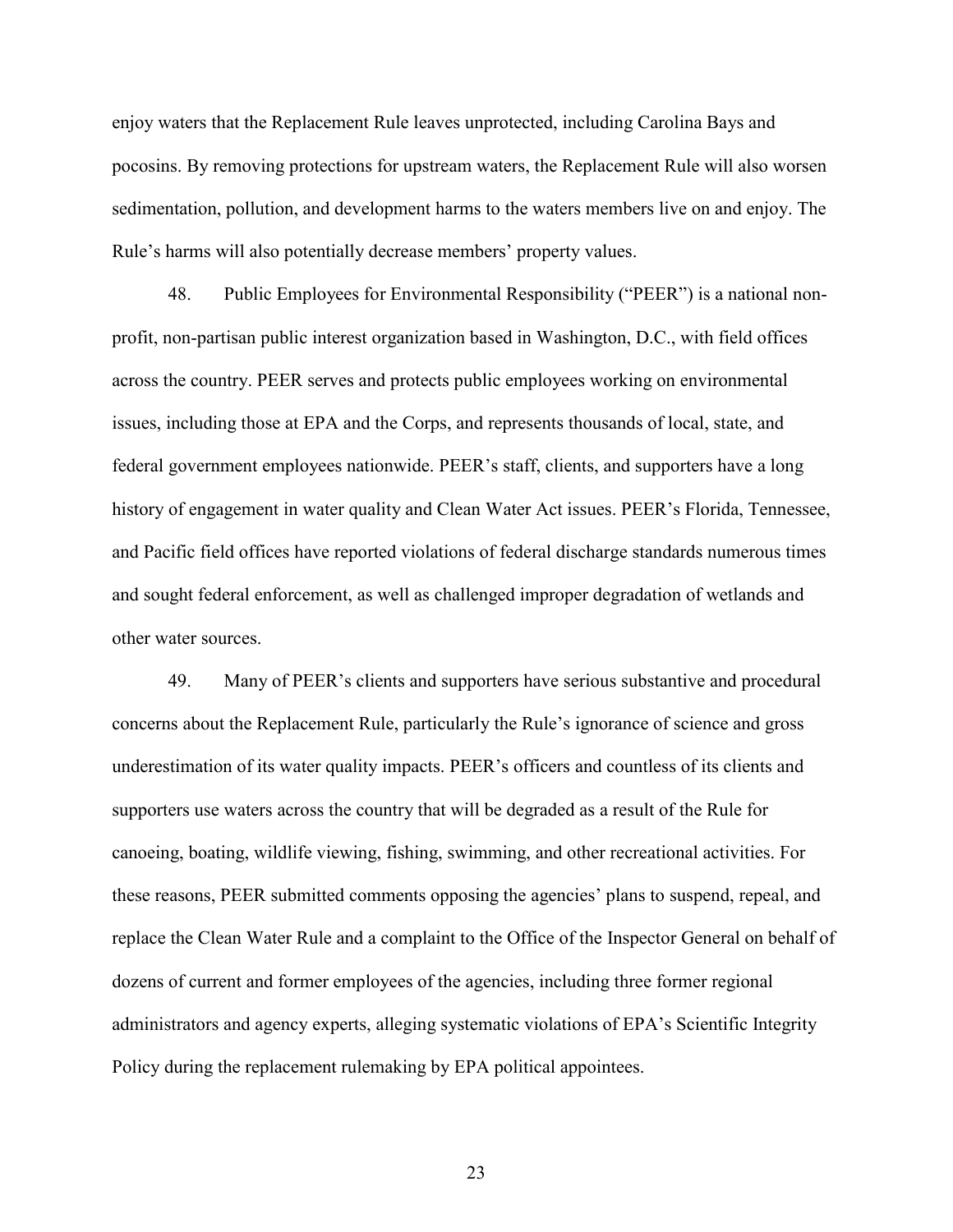50. Roanoke River Basin Association (the "Association") is a nonprofit organization whose mission is to establish and carry out a strategy for the development, use, preservation, and enhancement of the resources of the Roanoke River basin in the best interest of present and future generations. The Association is headquartered in Danville, Virginia, and its membership in North Carolina and Virginia includes local governments; regional government entities; the Sappony Tribe; non-profit, civic, and community organizations; businesses; and individuals. As part of its mission, the Association monitors activities that might harm the water resources within the basin. The Association has filed state and federal litigation to stop unlawful coal ash pollution from Duke Energy's coal-fired power plants into Hyco Lake, Belews Lake, and other waterways within the Roanoke River basin. The Association and its members also attend public hearings and comment on Clean Water Act permits regulating discharges of pollution into these waters. The Replacement Rule expands the waste treatment exclusion from the definition of "waters of the United States" to risk eliminating the protections of the Clean Water Act for large, traditionally navigable impounded waters used for cooling, such as Hyco Lake and Belews Lake. The Association has fought for years to remove leaking coal ash impoundments from the banks of these large public lakes, and to strengthen the pollution limits on Clean Water Act permits regulating discharges into them. The Replacement Rule's new waste treatment exclusion would for the first time attempt to remove these lakes from the "waters of the United States" protected by the Act, undermining these gains and potentially eliminating the Association's ability to enforce water quality protections for these important public resources in the future, to the detriment of these lakes, downstream waterways, and the economy of the Roanoke River basin.

51. Members of the Association live near and use public lakes created to provide cooling water, such as Hyco Lake, for activities including paddling, boating, fishing, and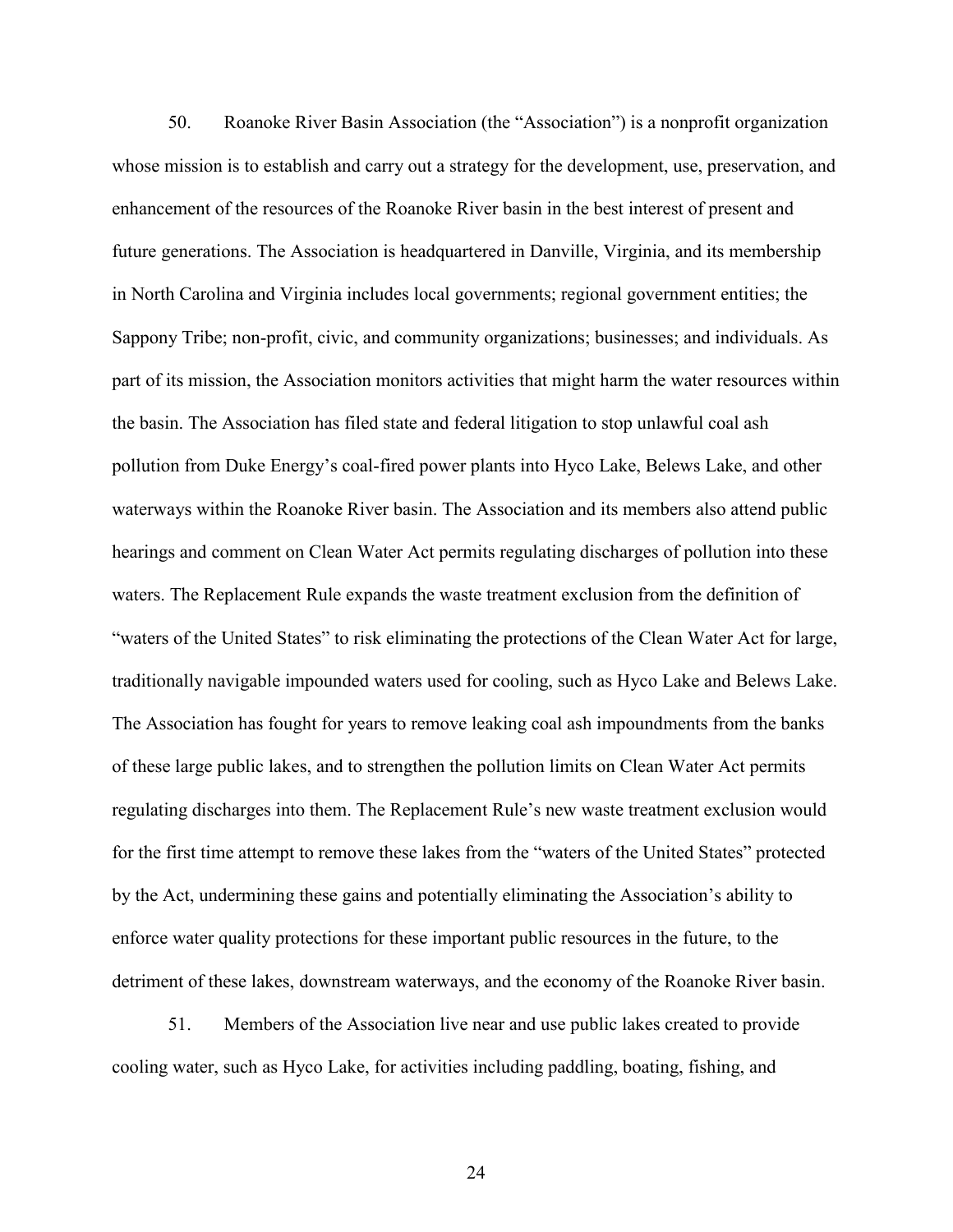swimming. These members will be harmed by the Replacement Rule's new waste treatment exclusion. They fear damage to the waterways, wildlife, and the natural environment they use and enjoy if Clean Water Act protections are removed from these lakes. For example, Duke Energy's coal plant wastewater discharges contain toxic pollutants including arsenic, mercury, and many other harmful contaminants. If Duke Energy and other dischargers are allowed to dump unregulated amounts of pollutants into these lakes without a permit, the water and wildlife that the Association's members enjoy will be damaged, injuring members' enjoyment, recreation, and property values.

52. Plaintiffs bring this action on their own behalf and on behalf of their members.

53. The harms to Plaintiffs and their members will be particularly pronounced in the Southeast, which is marked by wetlands––such as Carolina Bays, pocosins, hardwood flats, pine savannahs, and cypress domes––that often exist outside the floodplain of traditional navigable waters and significantly impact water quality through groundwater connections, filtration of pollutants, storage of runoff water, and other ecological functions. See generally U.S. EPA Office of Research and Dev., Connectivity of Streams and Wetlands to Downstream Waters: A Review and Synthesis of the Scientific Evidence, Docket ID No. EPA-HQ-OW-2011-0880- 20858 (Jan. 2015) ("Science Report"), at 4-28–4-45, https://perma.cc/5KDU-HP4W (permanent link). The Clean Water Rule clarified protections for these integral wetlands. The Repeal Rule left them vulnerable, but the Replacement Rule goes further still, decimating protections for these wetlands.

54. The Rule will also have particularly devastating consequences for Plaintiffs and their members in the arid Southwest, where––according to EPA's own data––over 81% of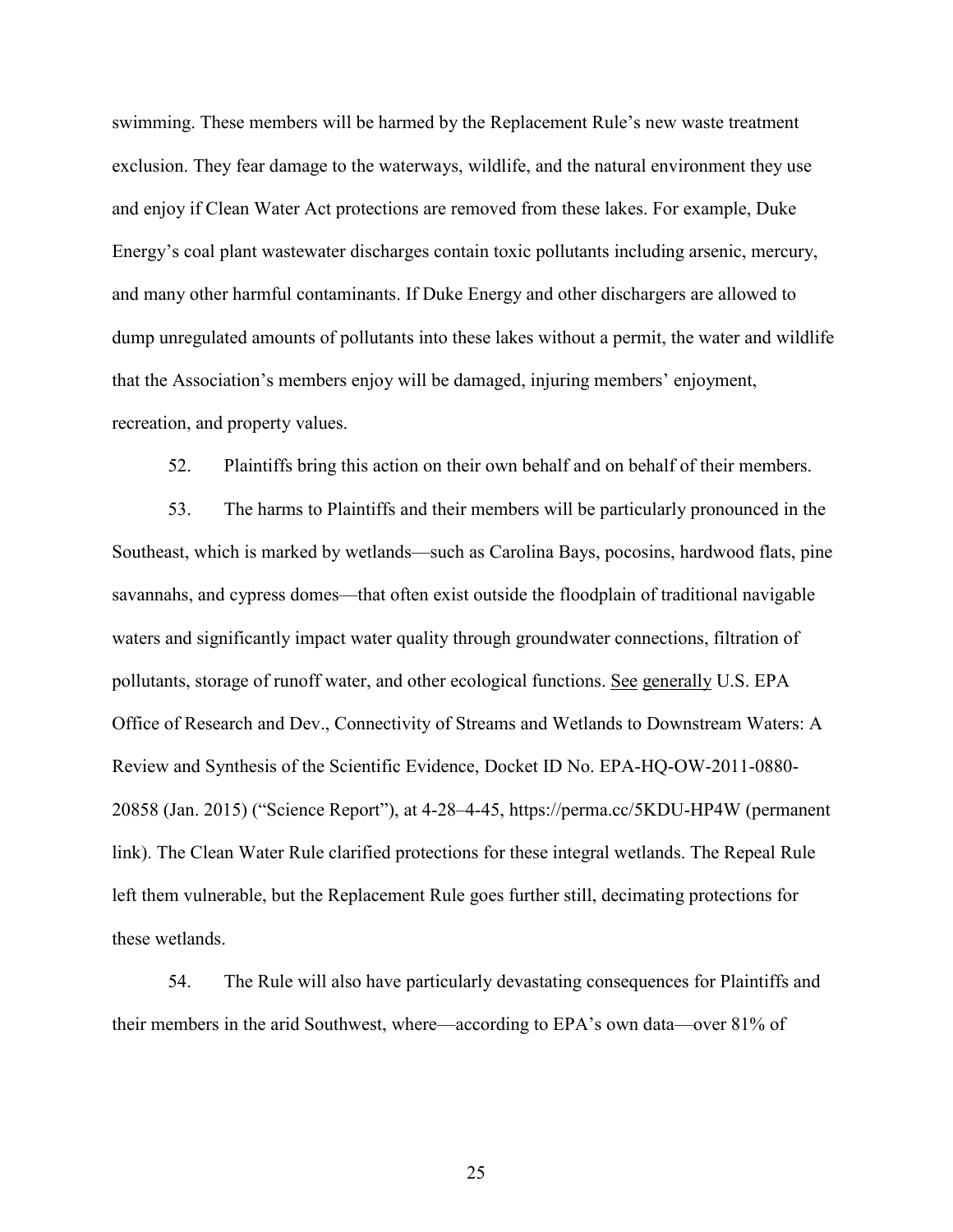streams are intermittent or ephemeral<sup>[1](#page-25-0)</sup> and over 98% of residents depend on public drinking water systems that rely on intermittent, ephemeral, and headwater streams.<sup>[2](#page-25-1)</sup> The Replacement Rule leaves intermittent streams vulnerable and––for the first time since the passage of the Clean Water Act—categorically excludes ephemeral streams from coverage.

55. The waters left vulnerable or excluded under the Replacement Rule face a significantly heightened risk of contamination and destruction, which would increase health risks and lessen Plaintiffs' members use and enjoyment of waters across the country.

56. Plaintiffs are also injured by the agencies' failure to provide a meaningful opportunity to comment on a rule that so significantly impacts the Nation's waterways and Plaintiffs' use and enjoyment of those waterways. The amount of time provided for comment was insufficient for a major rulemaking that reverses decades of agency policy and clean water protections, much less for the numerous issues presented by the agencies for comment. The short comment period interfered with Plaintiffs' public education and advocacy surrounding the Rule. Had the agencies allowed more time for comment, Plaintiffs would have been able to more thoroughly address the Rule's numerous deficiencies, develop a factual record for the rulemaking, and educate the public about the dangers of the Rule.

57. Although many Plaintiffs have challenged the agencies' repeal of the Clean Water Rule as weakening the Clean Water Rule's protections, the Replacement Rule goes much further, such as categorically excluding ephemeral streams, narrowing the number of jurisdictional

<span id="page-25-0"></span><sup>&</sup>lt;sup>1</sup> EPA, The Ecological and Hydrological Significance of Ephemeral and Intermittent Streams in the Arid and Semi-Arid American Southwest at iii, Nov. 2008, https://perma.cc/7QA4-QBGF (permanent link).

<span id="page-25-1"></span><sup>&</sup>lt;sup>2</sup> EPA, Analysis of Surface Drinking Water Provided by Intermittent, Ephemeral, and Headwater Streams in the U.S. at 1, July 2009, https://perma.cc/SKG4-AFM7 (permanent link).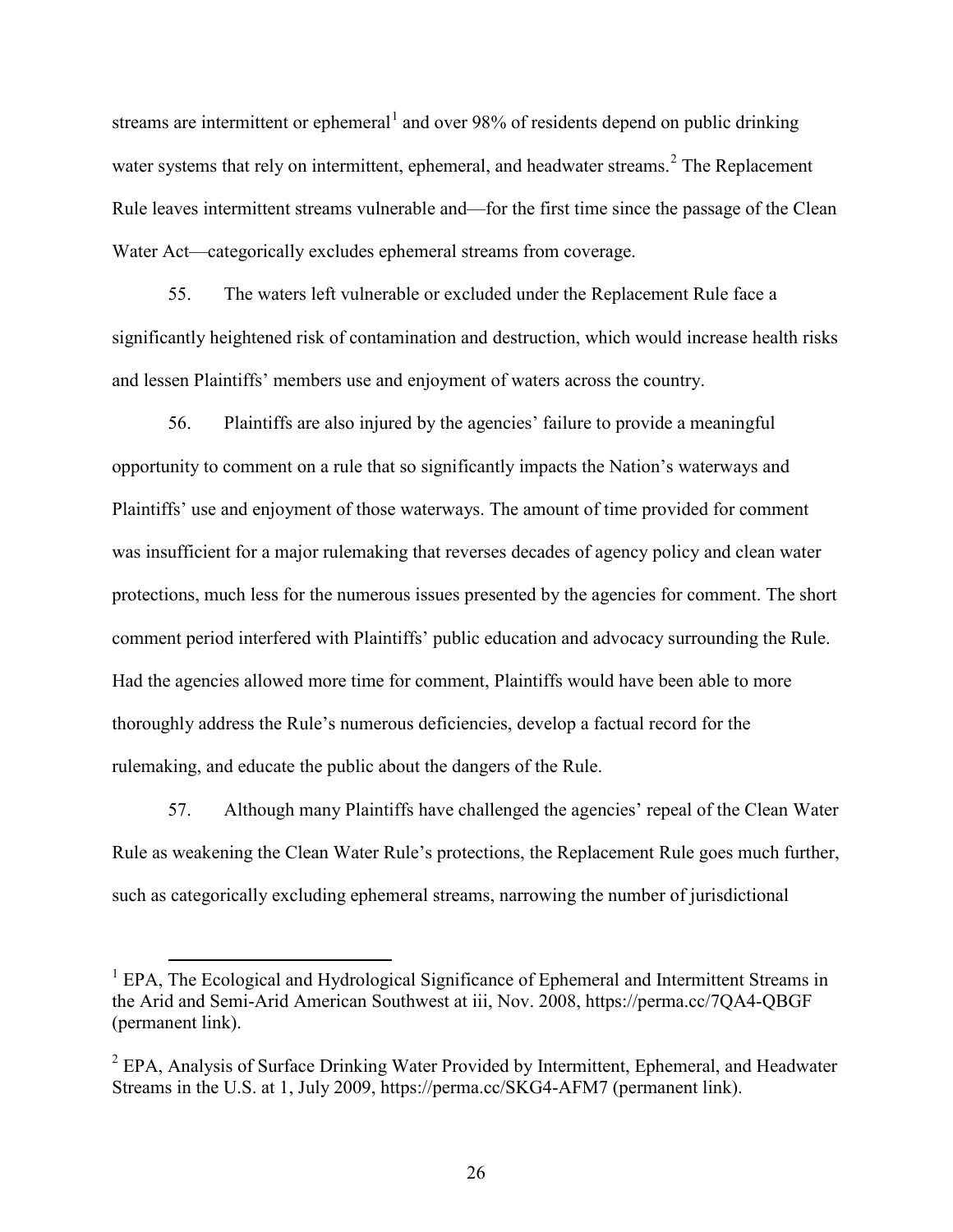wetlands, and removing protections from large public lakes. Even if vacatur of the Replacement Rule does not revive the clear clean water protections provided under the Clean Water Rule, returning to the status quo will eliminate the risk of the widespread destruction posed by the Replacement Rule. Thus, Plaintiffs' injuries will be redressed by an order vacating the Replacement Rule.

#### **DEFENDANTS**

58. Defendant United States Environmental Protection Agency is the federal agency responsible for implementing most of the Clean Water Act's pollution-control programs. Despite its recent turn toward eliminating essential environmental protections, the EPA was established with the "mission" of "protect [ing] human health and the environment." U.S. EPA, Our Mission and What We Do, https://perma.cc/QYH6-SWER (permanent link); see also Reorganization Plan No. 3 of 1970, https://perma.cc/U5UN-XNKF (permanent link) (providing that the first of the EPA's "principal roles and functions" is "[t]he establishment and enforcement of environmental protection standards consistent with national environmental goals"). Consistent with this mission, the agency has historically worked to ensure:

> That . . . Americans have clean air, land and water; . . . [that] National efforts to reduce environmental risk are based on the best available scientific information; . . . [and that] Federal laws protecting human health and the environment are administered and enforced fairly [and] effectively[.]

U.S. EPA, Our Mission and What We Do. More recently, the EPA has abdicated this charge, and together with the United States Army Corps of Engineers, issued the Replacement Rule that Plaintiffs challenge in this action.

59. Defendant Andrew R. Wheeler, EPA Administrator, is the highest-ranking official in the EPA. Administrator Wheeler signed the Replacement Rule on January 23, 2020. Plaintiffs sue Administrator Wheeler in his official capacity.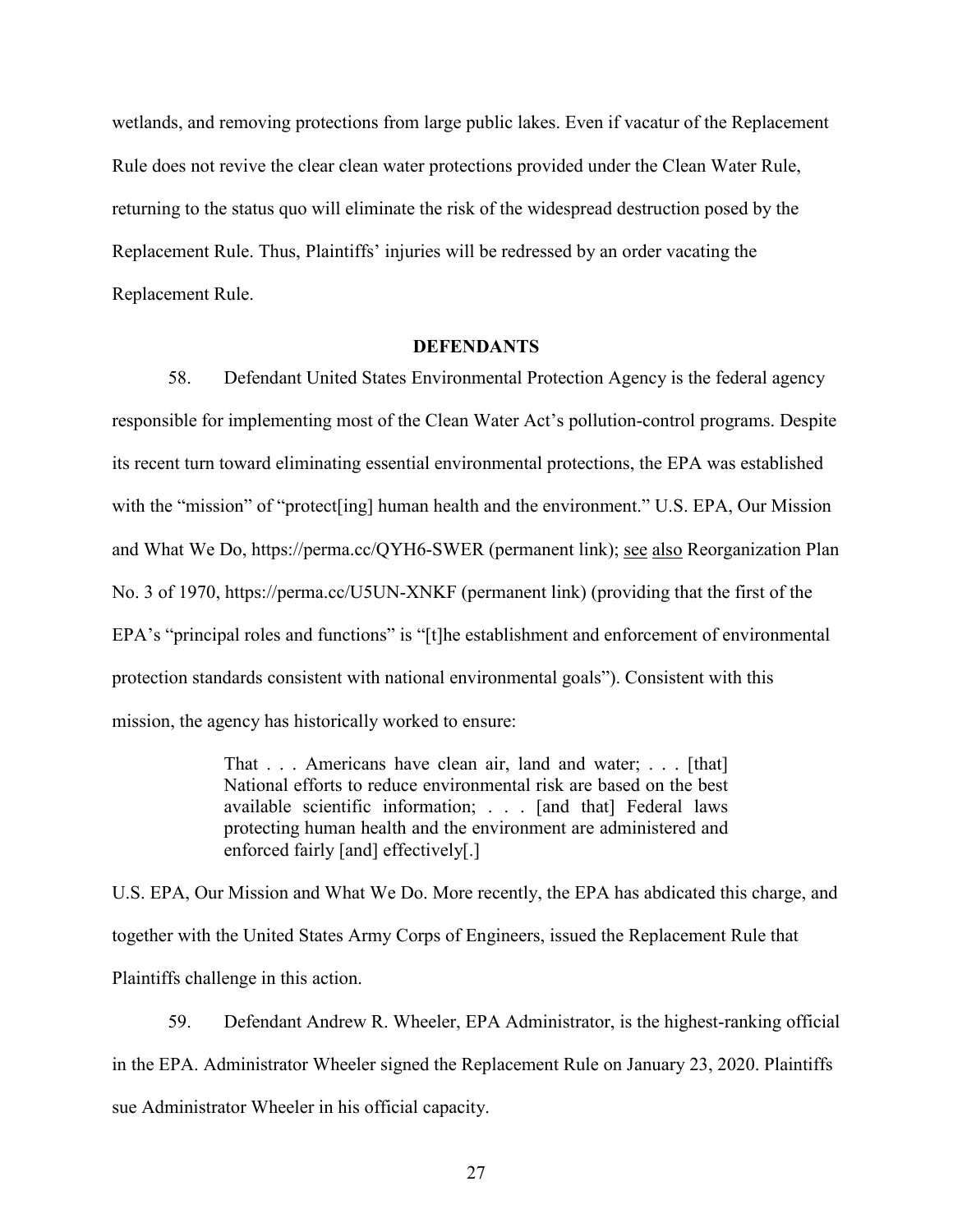60. Defendant United States Army Corps of Engineers is a federal agency and a branch of the Department of the Army. The Corps is responsible for implementing and enforcing regulations governing the discharge of dredged and fill material into the waters of the United States. 33 U.S.C. § 1344(a). Together with EPA, the Corps issued the Replacement Rule that Plaintiffs challenge in this action.

61. Defendant Rickey Dale "R.D." James supervises the Corps' Civil Works program, including its implementation of the Clean Water Act. Assistant Secretary James signed the challenged rule on behalf of the Corps. Plaintiffs sue Assistant Secretary James in his official capacity.

#### **STATUTORY BACKGROUND**

### **I. The Administrative Procedure Act**

62. Congress enacted the Administrative Procedure Act to ensure stability in agency action by mandating reasoned decision-making and to guard against agencies' pursuit of a political agenda without adherence to legal process. See N.C. Growers' Ass'n, 702 F.3d at 772 (Wilkinson, J., concurring) (noting the Administrative Procedure Act prohibits policy change based on "political winds and currents" without adherence to "law and legal process"); see also U.S. v. Morton Salt Co., 338 U.S. 632, 644 (1950) (describing the Administrative Procedure Act as "a check upon administrators whose zeal might otherwise have carried them to excesses not contemplated in legislation creating their offices," which "create[s] safeguards even narrower than the constitutional ones [] against arbitrary" agency action).

63. By requiring courts to review challenged agency actions, the Administrative Procedure Act embraces the duty of the judiciary "to say what the law is." Marbury v. Madison, 5 U.S. (1 Cranch.) 137, 177 (1803); see City of Arlington v. FCC, 569 U.S. 290, 316–17 (2013) (Roberts, C.J., joined by Kennedy and Alito, JJ., dissenting) ("Indeed, the [APA], governing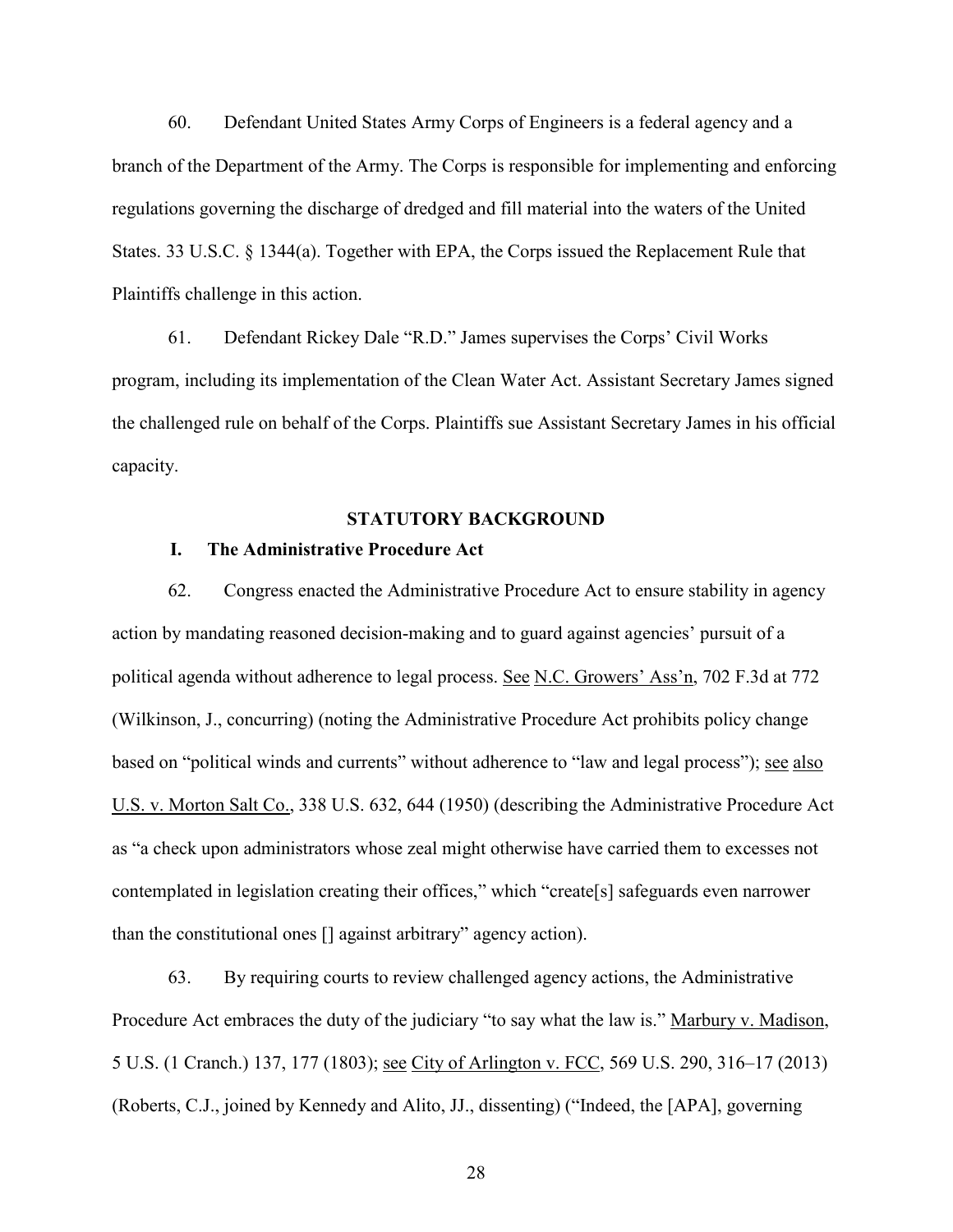judicial review of most agency action, instructs reviewing courts to decide 'all relevant questions of law.'" (quoting 5 U.S.C. § 706)).

64. Judicial scrutiny of agency action thus protects the people by preventing the executive branch from subverting the rule of law to meet its political whims. See N.C. Growers' Ass'n, 702 F.3d at 772 (Wilkinson, J., concurring) ("The [APA] requires that the pivot from one administration's priorities to those of the next be accomplished with at least some fidelity to law and legal process. Otherwise, government becomes a matter of the whim and caprice of the bureaucracy . . . ."); S.C. Coastal Conservation League, 318 F. Supp. 3d at 963 (same) (quoting id.).

65. Consistent with our government's checks and balances, the Administrative Procedure Act requires a court to "hold unlawful and set aside agency action, findings, and conclusions found to be . . . arbitrary, capricious, an abuse of discretion, or otherwise not in accordance with law; contrary to constitutional right, power, privilege, or immunity; in excess of statutory jurisdiction, authority, or limitations, or short of statutory right; [or] without observance of procedure required by law." 5 U.S.C. § 706(2)(A)-(D).

66. Agency action is arbitrary and capricious, and must be set aside, where, among other things: the agency "entirely failed to consider an important aspect of the problem, offered an explanation for its decision that runs counter to the evidence before the agency, or is so implausible that it could not be ascribed to a difference in view or the product of agency expertise," State Farm, 463 U.S. at 43; the agency's action is not based on a "reasoned analysis," id. at 42–43; the agency failed to "treat similar cases in a similar manner" without providing "legitimate reason[s] for failing to do so," Indep. Petroleum Ass'n of Am. v. Babbitt, 92 F.3d 1248, 1258 (D.C. Cir. 1996); or the agency failed to adequately justify a departure from past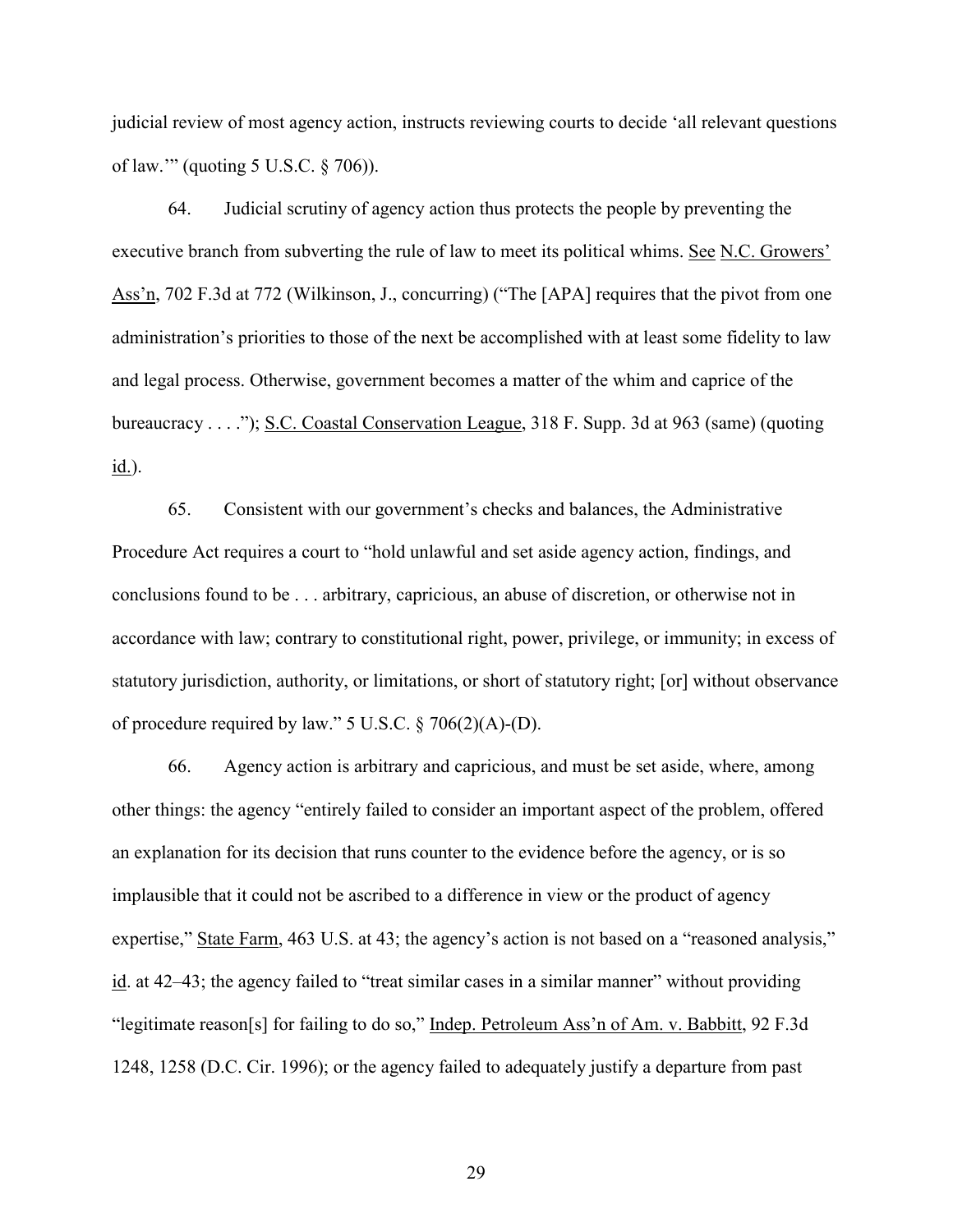practice by, for example, leaving an "[u]nexplained inconsistency" between new and prior policy, Encino Motorcars, 136 S.Ct. at 2126; accord Mfrs. Ry. Co. v. Surface Transp. Bd., 676 F.3d 1094, 1096 (D.C. Cir. 2012).

67. When an agency departs from past practice, particularly when it disregards previous expert determinations, the burden is higher. The agency must:

- a. acknowledge the change in policy and provide "good reasons" for it; Fox, 556 U.S. at 515;
- b. provide a "reasoned analysis for the change beyond that which may be required when an agency does not act in the first instance;" State Farm, 463 U.S. at 43;
- c. demonstrate that the new policy is itself consistent with the governing statute, Fox, 556 U.S. at 515;
- d. ensure that the new policy is itself supported by substantial record evidence, "based upon a consideration of the relevant factors," and supported with "rational connection[s] between the facts found and the choice made," State Farm, 463 U.S. at 43–44 (citations and quotations omitted); accord Cablevision Sys. Corp. v. FCC, 597 F.3d 1306, 1310 (D.C. Cir. 2010);
- e. provide a reasoned explanation for "disregarding facts and circumstances that underlay" the prior policy,  $\underline{Fox}$ , 556 U.S. at 516;
- f. consider the relevant alternatives to wholesale departure, and explain why the agency is not adopting them in the new rule, State Farm, 463 U.S. at 51; Public Citizen v. Steed, 733 F.2d 93, 100 (D.C. Cir. 1984); and
- g. address "'serious reliance interests'" grounded on the prior policy, Encino Motorcars, 136 S. Ct. at 2126 (quoting Fox*,* at 515).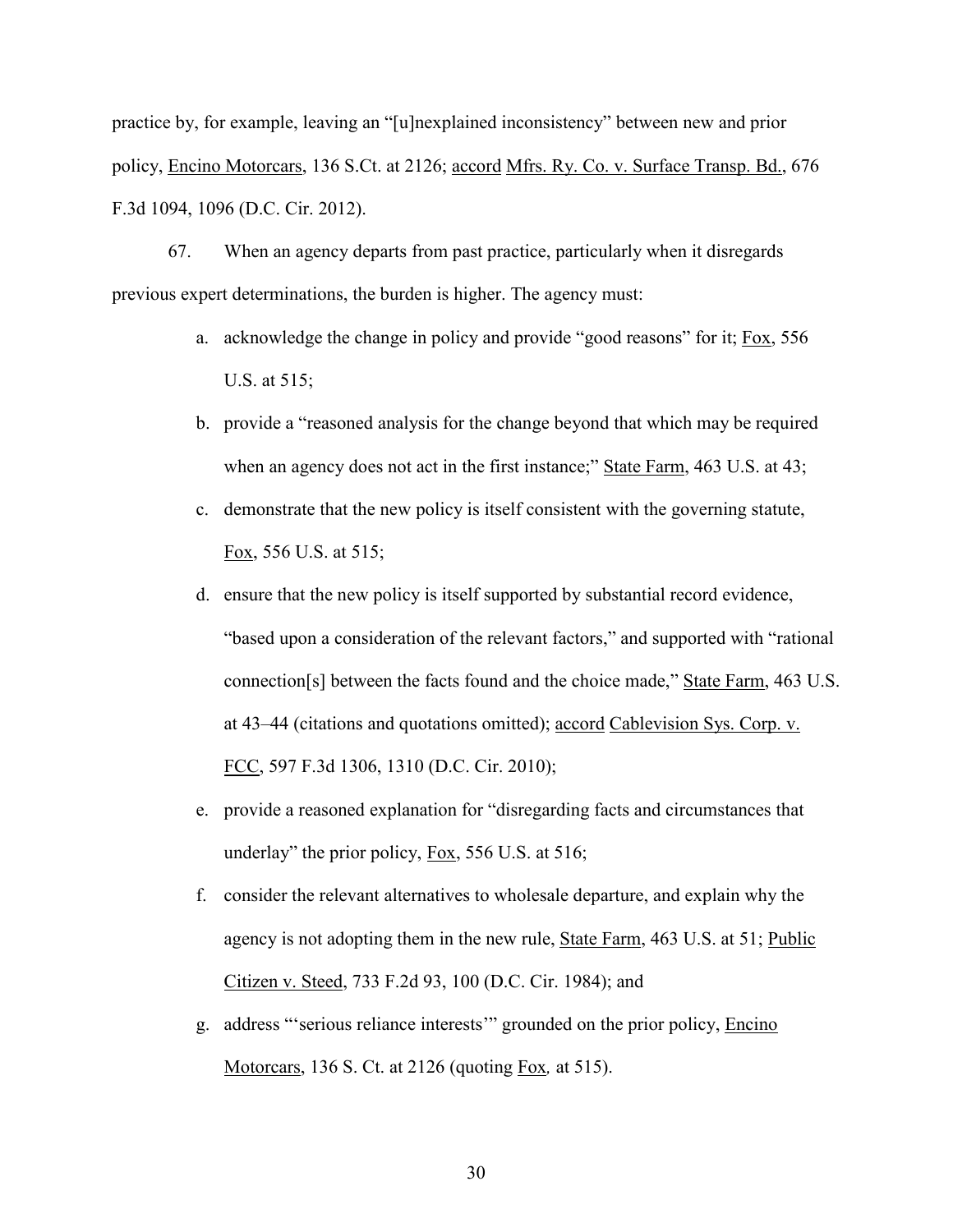68. In short, the Administrative Procedure Act demands that agency action is "reasonable and reasonably explained." Mfrs. Ry. Co., 676 F.3d at 1096.

69. The Administrative Procedure Act requires courts to vacate an agency rule if it does not comport with these principles. 5 U.S.C. §§ 706(2)(A) (reviewing courts "shall . . . set aside" unlawful agency action); Nat'l Mining Ass'n v. U.S. Army Corps of Eng'rs., 145 F.3d 1399, 1409 (D.C. Cir. 1998) ("We have made clear that when a reviewing court determines that the agency regulations are unlawful, the ordinary result is that the rules are vacated  $\dots$ ." (citations and quotations omitted)).

#### **II. The Clean Water Act**

70. By the early 1970s, after decades of federal deference to state efforts, the Nation's waters were "in serious trouble, thanks to years of neglect, ignorance and public indifference." H.R. Rep. No. 92-911, at 66 (1972). "Many of the Nation's navigable waters [we]re severely polluted[,]" "major waterways near the industrial and urban areas [we]re unfit for most purposes[,]" and "many lakes and confined waterways [we]re aging rapidly under the impact of increased pollution[.]" S. Rep. No. 92-414, at 3674 (1971). "Rivers, lakes, and streams [we]re being used[,]" in short, "to dispose of man's wastes rather than to support man's life and health $[.]$ " Id.

71. More than twenty years before, Congress had adopted the Federal Water Pollution Control Act of 1948. See H.R. Rep. No. 92-911, at 66; Pub. L. No. 80-845, 62 Stat. 1155 (1948). Other statutes followed, including the Federal Water Pollution Control Act of 1956, Pub. L. No. 84-660, 70 Stat. 498 (1956); the Water Quality Act of 1965, Pub. L. No. 89-234, 79 Stat. 903 (1965); the Clean Water Restoration Act of 1966, Pub. L. No. 89-753, 80 Stat. 1246 (1966); and the Water Quality Improvement Act of 1970, Pub. L. No. 91-224, 84 Stat. 91 (1970). All of this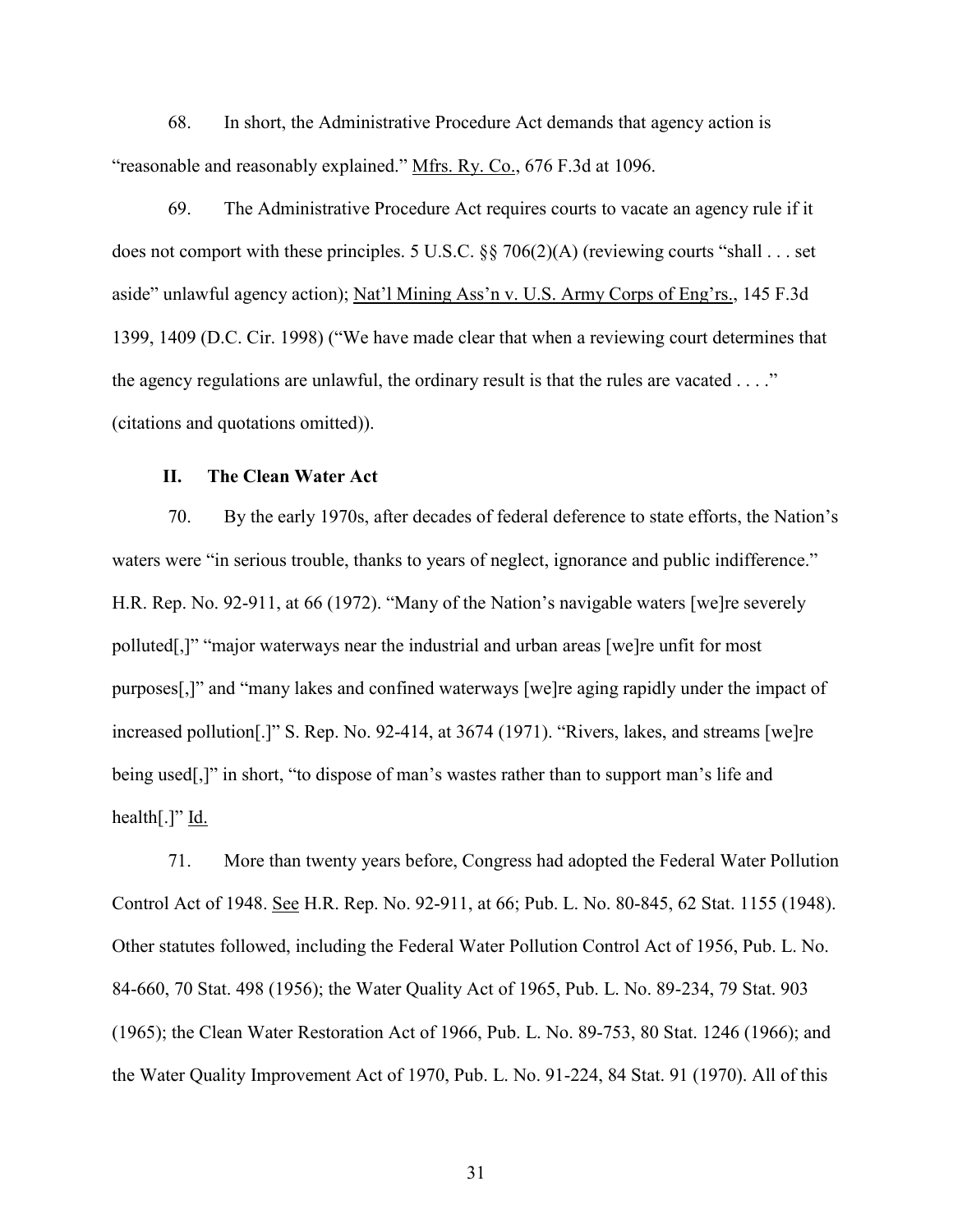legislation, however, limited "the Federal role … to support of, and assistance to, the States[,]" which had been charged with "lead [ing] the national effort to prevent, control and abate water pollution." S. Rep. No. 92-414, at 3669.

72. After assessing the condition of the Nation's waters during a series of hearings in 1970 and 1971, the Senate Committee on Public Works was forced to conclude that, under the states' leadership, "the national effort to abate and control water pollution ha[d] been inadequate in every vital aspect[.]" Id. at 3674.

73. In 1972, a bipartisan Congress responded, passing the Clean Water Act as a "total restructuring," placing the federal government in the primary role of implementing the new water pollution control system. See City of Milwaukee v. Illinois, 451 U.S. 304, 317 (1981) (explaining that the Clean Water Act was "not merely another law 'touching interstate waters'" but was "viewed by Congress as a 'total restructuring' and 'complete rewriting' of the existing water pollution legislation.'" (citations omitted)); <u>see also Middlesex Cty. Sewerage Auth. v.</u> Nat'l Sea Clammers Ass'n, 453 U.S. 1, 22 (1981) (noting the existing water pollution control scheme "was completely revised" by the enactment of the Clean Water Act).

74. In the Clean Water Act, Congress announced an unequivocal objective to "restore and maintain the chemical, physical, and biological integrity of the Nation's waters." Clean Water Act § 101(a), 33 U.S.C. § 1251(a). "This objective<sup>[1]</sup>," the Supreme Court later affirmed,

> incorporated a broad, systemic view of the goal of maintaining and improving water quality: as the House Report on the legislation put it, "the word 'integrity' . . . refers to a condition in which the natural structure and function of ecosystems . . . [are] maintained." H.R. Rep. No. 92-911, p. 76 (1972). *Protection of aquatic ecosystems, Congress recognized, demanded broad federal authority to control pollution*, for "[w]ater moves in hydrologic cycles and it is essential that discharge of pollutants be controlled at the source." S. Rep. No. 92-414, p. 77 (1972)[.]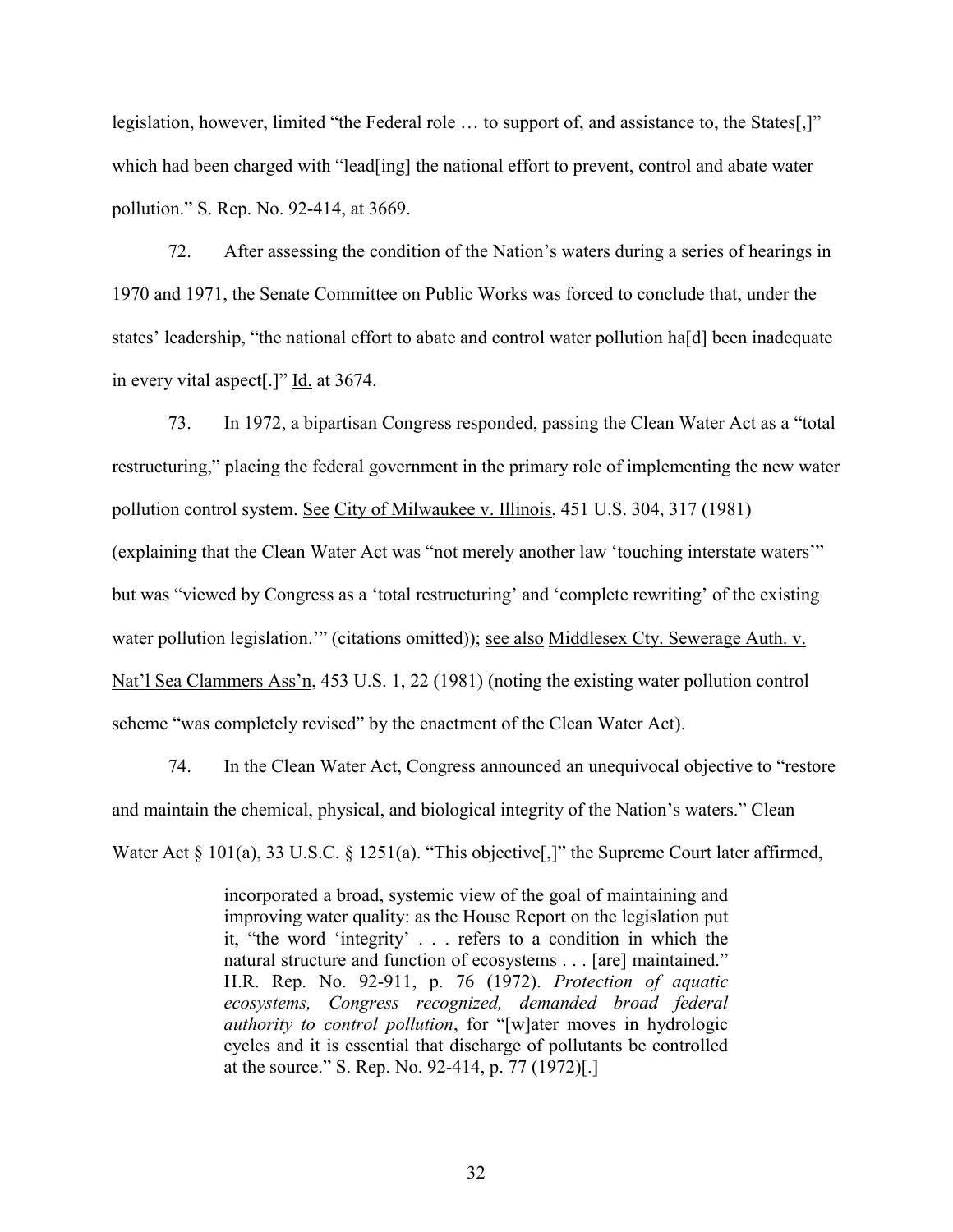Riverside Bayview, 474 U.S. at 132–33 (emphasis added).

75. To achieve its objective, Congress made it "the national goal" to eliminate the discharge of pollutants into the Nation's waters by 1985 and to make the Nation's waters fishable and swimmable by 1983. 33 U.S.C.  $\S$  1251(a)(1) and (2).

76. The Act's suite of water pollution controls applies to "navigable waters," 33 U.S.C. §§ 1311(a), 1362(12), which "Congress chose to define . . . broadly" as "the waters of the United States." Riverside Bayview, 474 U.S. at 133; see also 33 U.S.C. § 1362(7). The EPA and Corps are charged with applying the Act's protections to the "waters of the United States." See, e.g., Nat. Res. Def. Council v. Callaway, 392 F. Supp. 685, 686 (D.D.C. 1975) (vacating Corps' regulatory definition of "navigable waters" that was "limited to the traditional tests of navigability" because Corps had "derogat[ed] [its] responsibilities" to regulate "waters of the United States" more broadly).

#### **REGULATORY BACKGROUND**

## **I. Scope of Federal Jurisdiction under the Clean Water Act: "Waters of the United States"**

77. Under the Clean Water Act, the discharge of pollutants into "navigable waters," defined as "waters of the United States," 33 U.S.C. § 1362(7), is prohibited in the absence of a permit issued by the EPA, the Corps, or an authorized state. Id. §§ 1311(a), 1342, 1344, 1362(12). Under this system of cooperative federalism, states—unless hamstrung by their own legislatures, agencies, or resource constraints—are able to implement stricter standards while the Clean Water Act serves as a federal backstop.

78. Between the late-1970s and early 2000s, the courts and the agencies applied the Act broadly to protect many kinds of water bodies, including streams and wetlands. See, e.g., Riverside Bayview, 474 U.S. at 123–24, 131–39.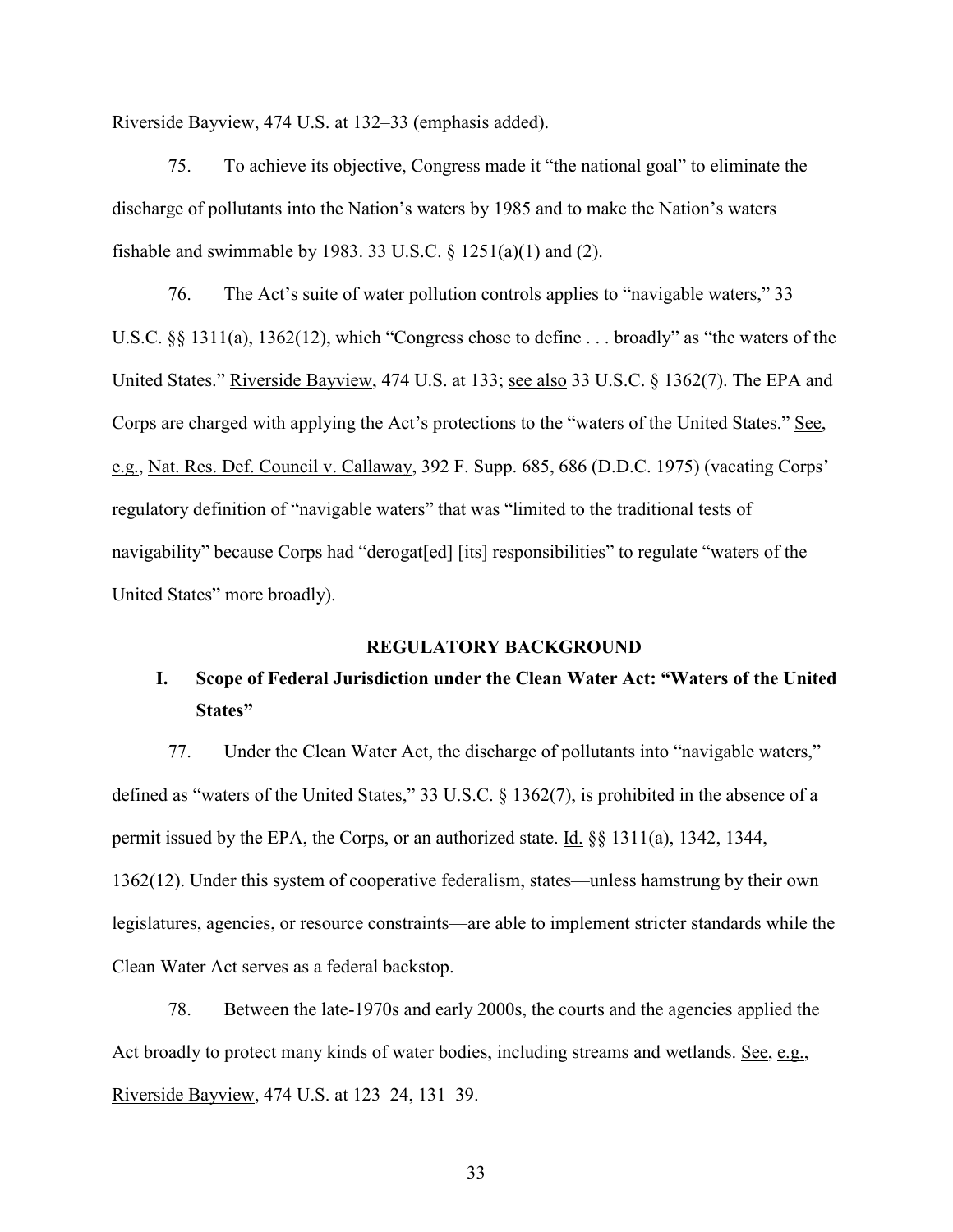79. Beginning in 1985, the United States Supreme Court recognized that the Clean Water Act appropriately extended jurisdiction over waters and wetlands that "have significant effects on water quality and the aquatic ecosystem." Id. at 135 n.9.

80. In SWANCC, decided in 2001, the Court rejected the Corps' attempt to assert jurisdiction over an "isolated," "abandoned sand and gravel pit" solely on the basis that the pit served as a habitat for migratory birds. 531 U.S. at 162, 164, 171–72, 174. The Court recognized that "[i]t was the significant nexus between the wetlands and 'navigable waters' that informed [its] reading of the [Clean Water Act] in Riverside Bayview Homes," but found such a nexus lacking. Id. at 167.

81. The Court's latest opinion on point, Rapanos v. United States, raised the question of whether the Clean Water Act's protections could be extended to wetlands that "are not adjacent to waters that are navigable in fact." 547 U.S. at 759 (Kennedy, J., concurring). As Chief Justice Roberts noted in a brief concurrence, "no opinion command[ed] a majority of the Court on precisely how to read Congress' limits on the reach of the Clean Water Act." Id. at 758. In an opinion joined by three other members of the Court, Justice Scalia conceded that the term "'navigable waters' in the Act is broader than the traditional understanding of that term," id. at 731, but maintained that it only extends to waters with "a continuous surface connection" to "relatively permanent, standing or continuously flowing bodies of water." Id. at 739, 742. Five Justices rejected Justice Scalia's limitations. Id. at 759–86 (Kennedy, J. concurring), 786–812 (Stevens, J., joined by Souter, Breyer, and Ginsburg, JJ., dissenting).

82. Justice Kennedy concurred in the judgment and applied the Court's prior decisions, which recognized that "a water or wetland" must be given federal protections whenever it "possess[es] a 'significant nexus' to waters that are or were navigable in fact or that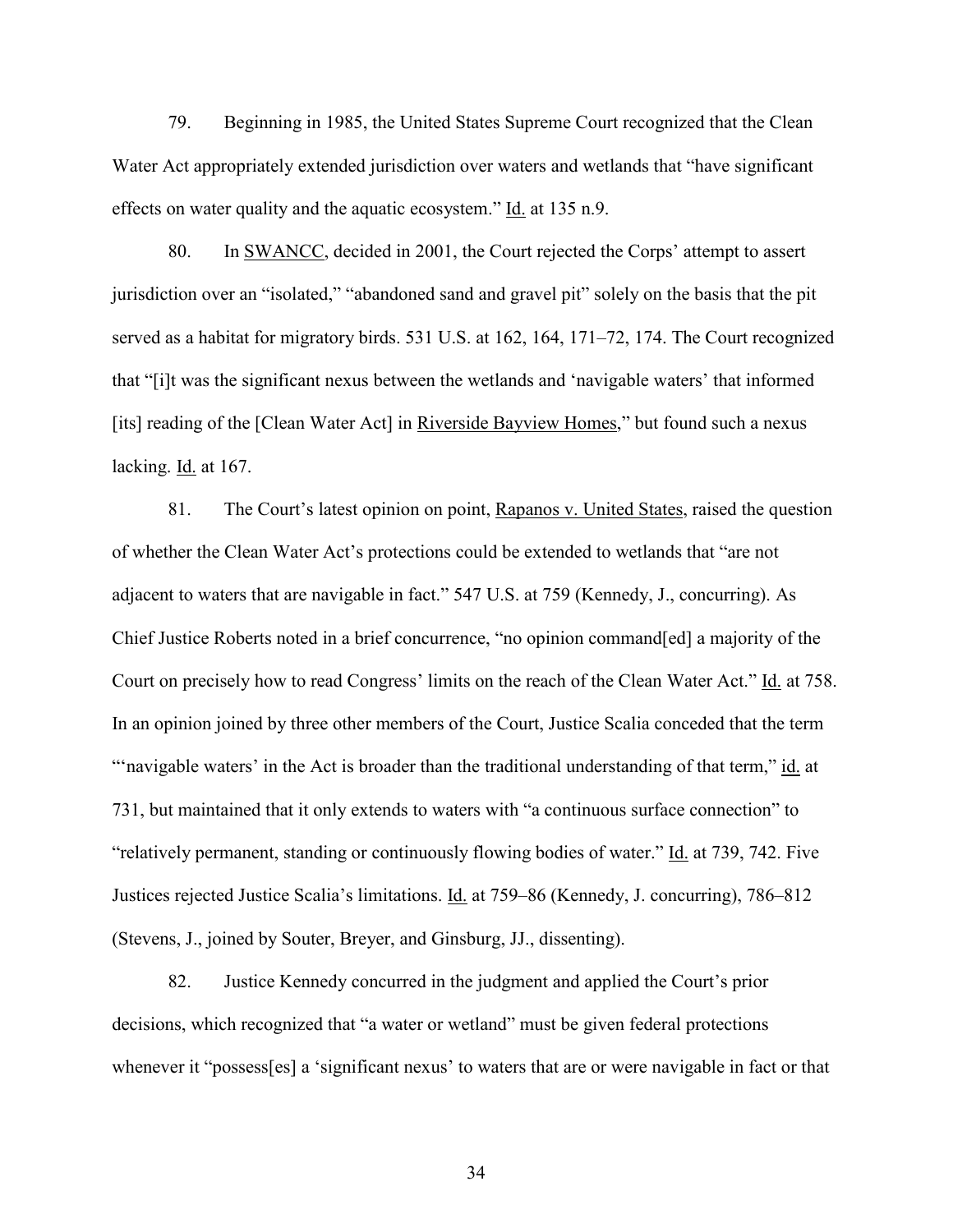could reasonably be so made." Id. at 759 (quoting SWANCC, 531 U.S. at 167). As every court of appeals to have considered the issue has held, waters that meet Justice Kennedy's test but not Justice Scalia's test are protected under the Clean Water Act.<sup>[3](#page-34-0)</sup>

83. Following SWANCC and Rapanos, the agencies issued the 2008 Rapanos Guidance with guidelines describing which waters were covered by the Act, including those with a significant nexus to downstream waters. See Replacement Rule, 85 Fed. Reg. at 22,256, 22,333 (noting the 2008 Rapanos "guidance" stated that the agencies would assert jurisdiction over, *inter alia*, certain tributaries and wetlands with a "significant nexus with traditional navigable waters"). The 2008 Rapanos Guidance gives agency staff the option not to follow the guidance "depending on the circumstances"—leading to uncertainty and inconsistent application of the term "waters of the United States." 2008 Rapanos Guidance at 4 n. 17.

### **II. The Clean Water Rule**

84. In 2015, the agencies promulgated the Clean Water Rule to clarify the scope of the Clean Water Act's coverage and to ensure "predictability," "consistency," and "protection for

<span id="page-34-0"></span><sup>&</sup>lt;sup>3</sup> Compare, e.g., Precon Dev. Corp., Inc. v. U.S. Army Corps of Eng'rs, 633 F.3d 278, 288–89 (4th Cir. 2011) (noting that the Kennedy test "undisputedly controls" and reserving the question of whether jurisdiction may alternatively be established under the plurality's standard), and N. Cal. River Watch v. Wilcox, 633 F.3d 766, 781 (9th Cir. 2011) (same), with United States v. Donovan, 661 F.3d 174, 183–84 (3d Cir. 2011) (agreeing with Justice Stevens' view in his dissenting opinion in Rapanos that wetlands and waters are jurisdictional if they satisfy either Justice Kennedy's or the plurality's standards), United States v. Bailey, 571 F.3d 791, 798–800 (8th Cir. 2009) (same), United States v. Johnson, 467 F.3d 56, 66 (1st Cir. 2006) (same), and with United States v. Robison, 505 F.3d 1208, 1222 (11th Cir. 2007) (holding Justice Kennedy's significant nexus standard is controlling rule from Rapanos), and United States v. Gerke Excavating, Inc., 464 F.3d 723, 724–25 (7th Cir. 2006) (same). Other circuits have not established a clear interpretation of Rapanos, but none has adopted the plurality's test alone or rejected Justice Kennedy's standard. See, e.g., United States v. Cundiff, 555 F.3d 200, 208, 210– 13 (6th Cir. 2009) (finding evidence to support jurisdiction under both Justice Kennedy's and the plurality's standards and reserving question of "which test controls in all future cases"); United States v. Lucas, 516 F.3d 316, 325–27 (5th Cir. 2008) (finding evidence presented at trial "supports all three of the Rapanos standards.").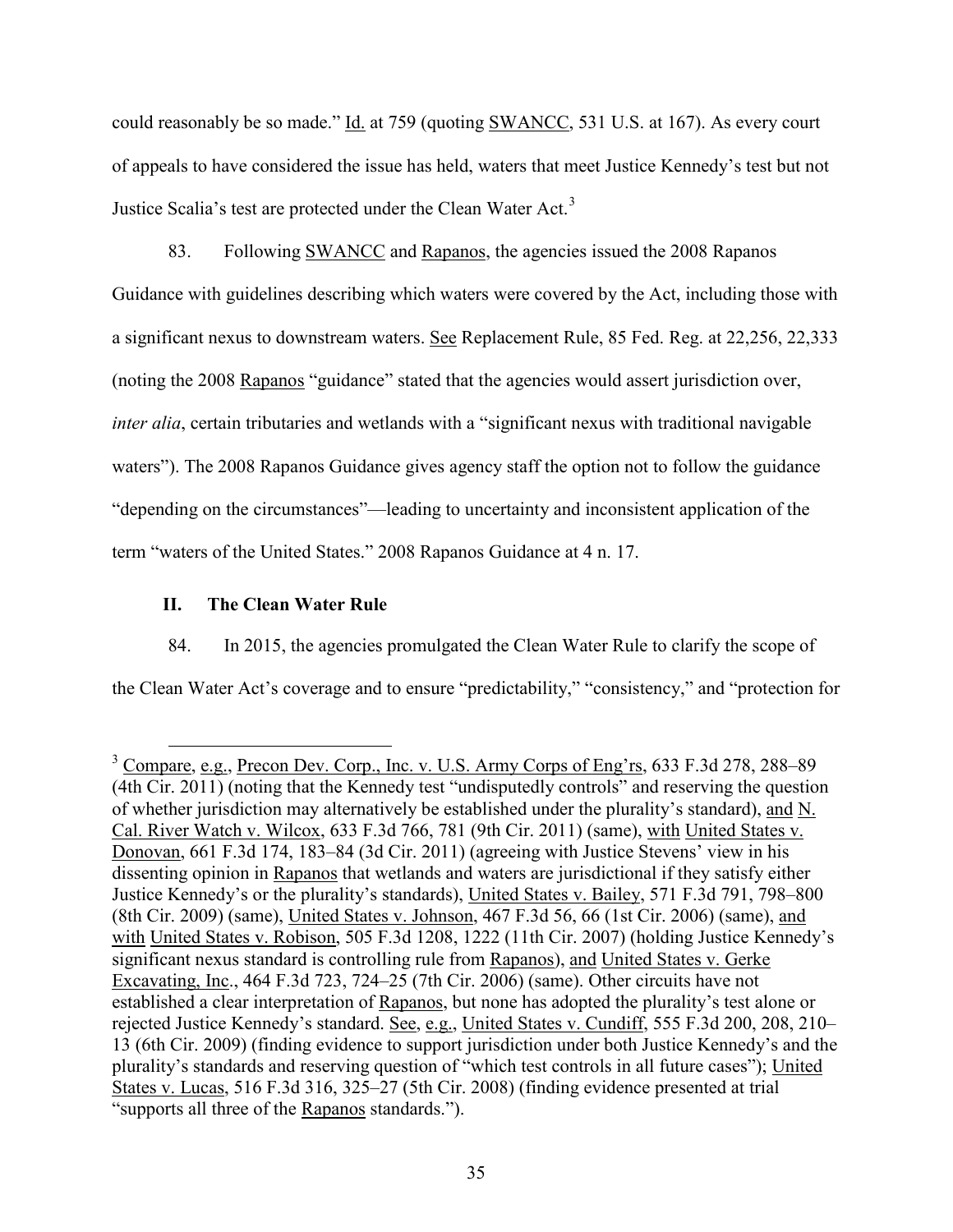the nation's public health and aquatic resources," Final Rule, Clean Water Rule: Definition of "Waters of the United States," 80 Fed. Reg. 37,054, 37,054, 37,056–57 (June 29, 2015). In developing the regulation, the agencies reviewed and relied on the "best available peer-reviewed science[,]" the decisions of the Supreme Court, and the clear "objective" of the Clean Water Act. See id. at 37,056–57. Ultimately, the agencies rested their interpretation of the statute on the "significant nexus" standard, as most recently articulated by Justice Kennedy in Rapanos. Id. at 37,060–61. Consistent with the Clean Water Act and Supreme Court precedent, the Clean Water Rule applied the Act's safeguards to wetlands and tributaries if they, "either alone or in combination with similarly situated [waters] in the region, significantly affect the chemical, physical, or biological integrity of traditional navigable waters, interstate waters, or the territorial seas." Id. at 37,060.

85. To answer the question of which waters satisfied the "significant nexus" standard, the agencies undertook more than four years of research, analysis, and public outreach. The agencies' extensive public outreach began in 2011 and continued through the end of the rulemaking process. That consultation included outreach to state and local governments, more than 40 Native American tribes, the National Governors Association, the National Conference of State Legislatures, the Council of State Governors, the National Association of Counties, and the Environmental Council for the States. E.g., Clean Water Rule, 80 Fed. Reg. 37,102–03. The agencies documented this extensive voluntary outreach in a report that it included in the record. See Report on the Discretionary Consultation and Outreach for State, Local, and County Governments on the Clean Water Rule: Definition of "Waters of the United States," Final Rule, Docket ID No. EPA-HQ-OW-2011-0880-20864.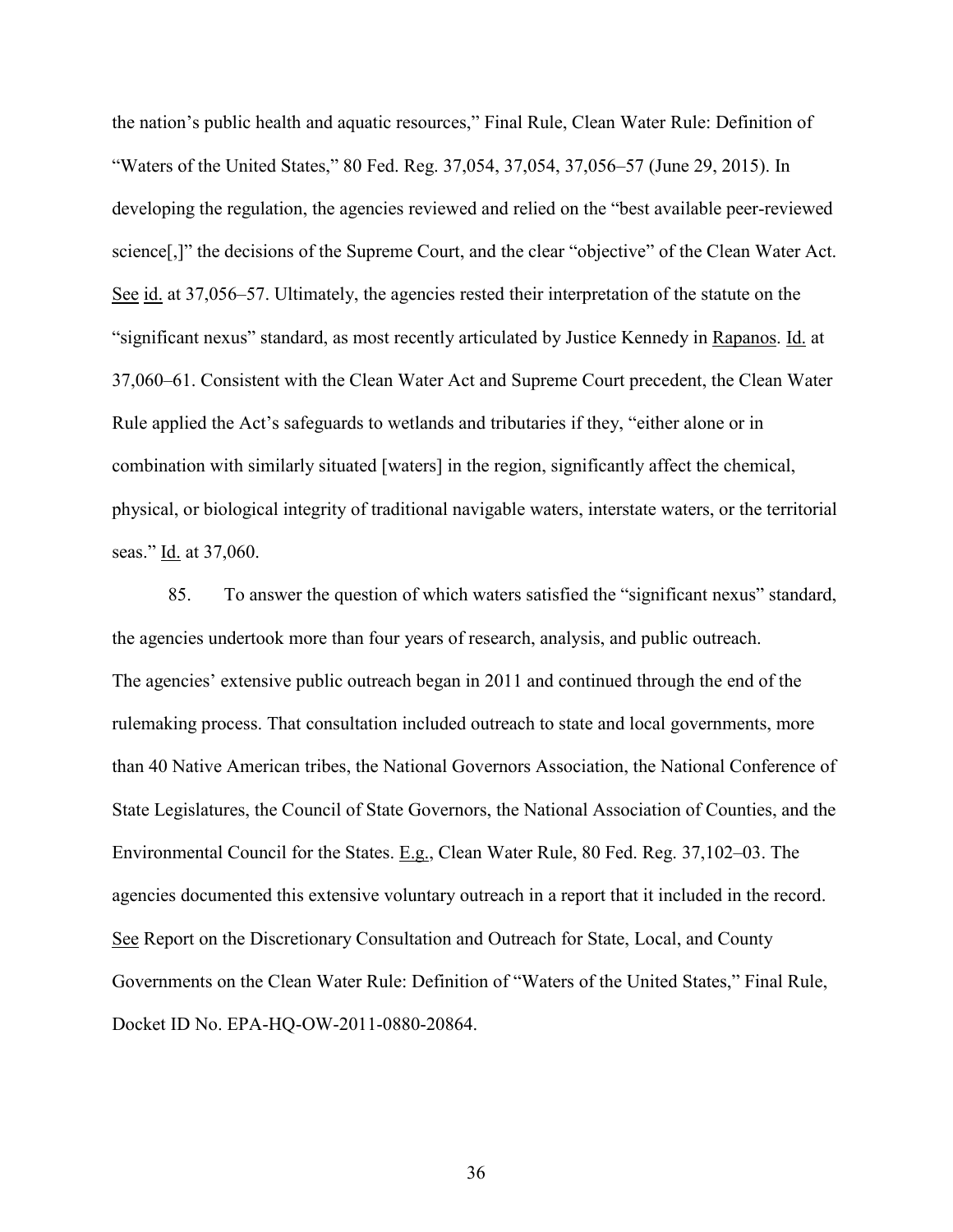86. The agencies also compiled a considerable scientific record that supported the approach taken in the Clean Water Rule, including its application of the "significant nexus" test as described by Justice Kennedy. See U.S. EPA Office of Research and Dev., Connectivity of Streams and Wetlands to Downstream Waters: A Review and Synthesis of the Scientific Evidence, Docket ID No. EPA-HQ-OW-2011-0880-20858 (Jan. 2015) ("Science Report"), https://perma.cc/5KDU-HP4W (permanent link).

87. In 2015, the EPA's Office of Research and Development published the results of the comprehensive Science Report. Science Report at ES-1. After synthesizing more than 1,200 peer-reviewed studies, the Science Report reached "major conclusions" that would serve as the foundation of the Clean Water Rule. Id. at ES-2. First, the report confirmed that "'streams, individually or cumulatively, exert a strong influence on the integrity of downstream waters.'" Id; see Clean Water Rule, 80 Fed. Reg. at 37,076 (quoting Science Report at ES-2). Tributary streams, the agency declared, "including perennial, intermittent, and ephemeral streams, are physically, chemically, and biologically connected to downstream rivers . . . ." Clean Water Rule, 80 Fed. Reg. at 37,063; Science Report at ES-2. The report also concluded that "[w]etlands and open waters in non-floodplain landscape settings . . . provide numerous functions that benefit downstream water integrity"—including "storage of floodwater; recharge of ground water that sustains river baseflow; retention and transformation of nutrients, metals, and pesticides; export of organisms or reproductive propagules to downstream waters; and habitats needed for stream species." Science Report at ES-3. Thus, evaluation "of the degree of connectivity for specific groups or classes of wetlands (e.g., prairie potholes or vernal pools)" required a science-based "case-by-case analysis." Id. at ES-4; see also Clean Water Rule, 80 Fed. Reg. at 37,057, 37,063 (summarizing report).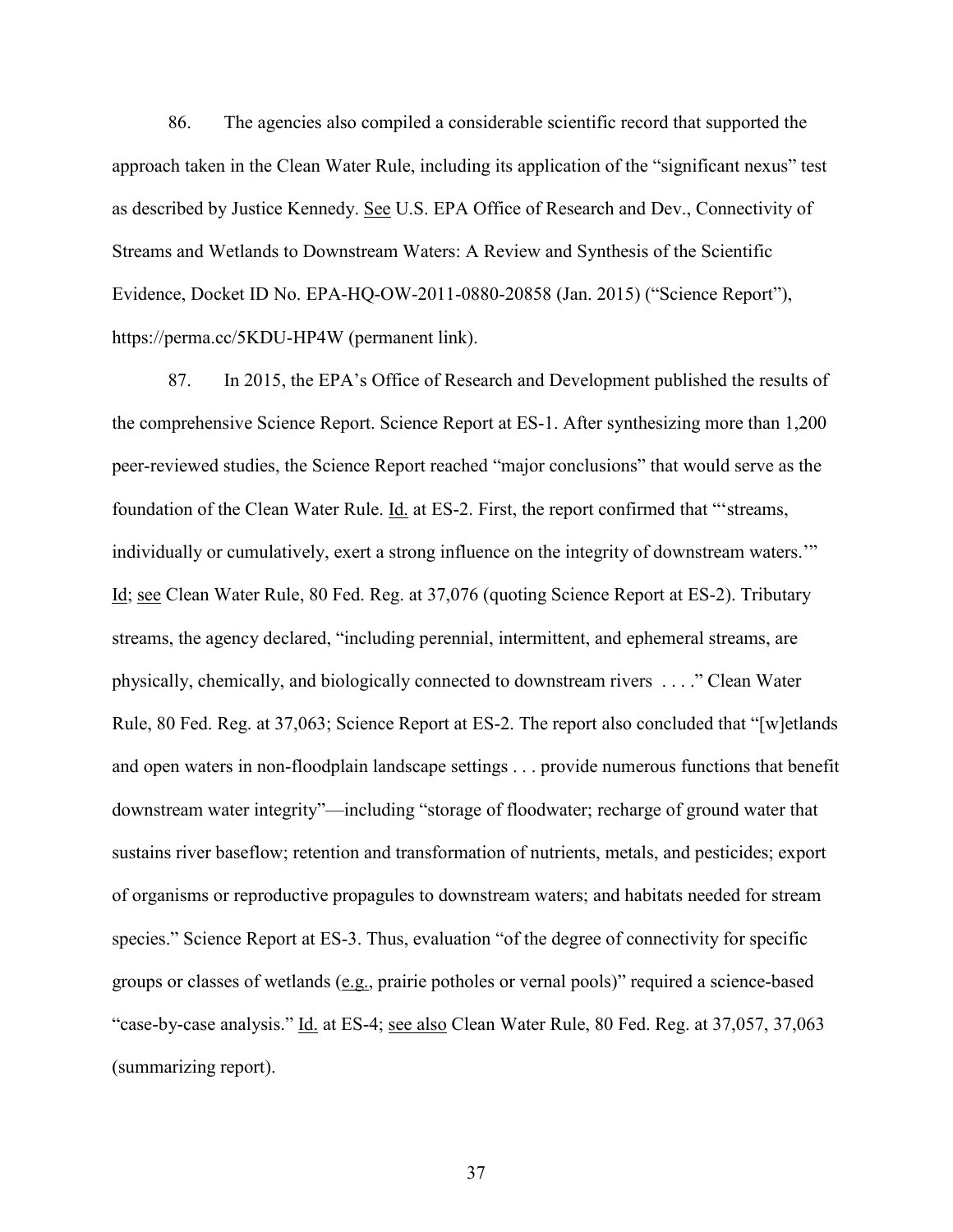88. With the Clean Water Rule, the agencies translated this science into clear regulatory standards that are "easier to understand, consistent, and environmentally more protective" than the agencies' prior regulations and guidance. Clean Water Rule, 80 Fed. Reg. at 37,057. The Clean Water Rule, which became effective on August 28, 2015, organized the Nation's waters into three classes: "[w]aters that are jurisdictional in all instances, waters that are excluded from jurisdiction, and a narrow category of waters subject to case-specific analysis to determine whether they are jurisdictional." Id.

89. The class of waters deemed "jurisdictional in all instances" includes traditional navigable waters, interstate waters, and the territorial seas, along with "impoundments" of such waterbodies. Clean Water Rule, 80 Fed. Reg. at 37,057–58. To this list of waters, the Clean Water Rule adds both "tributaries" that contribute flow to a primary water and have "a bed and banks and an ordinary high water mark[,]" and "waters adjacent" to other jurisdictional waters, "including wetlands, ponds, lakes, oxbows, impoundments, and similar waters[.]" Id. at 37,104. According to the agencies, "[t]he great majority of tributaries as defined by the rule are headwater streams that play an important role in the transport of water, sediments, organic matter, nutrients, and organisms to downstream waters." Id. at 37,058. As to "adjacent waters," the regulation uses "bright line boundaries" to target only "those waters that . . . possess the requisite connection to downstream waters and function as a system to protect the chemical, physical, or biological integrity of those waters." <u>Id.; see also id.</u> at 37,105 (defining "adjacent" to include waters within defined distances from the "ordinary high water mark" of other jurisdictional waters).

90. In outlining the "narrow category of waters subject to case-specific analysis" under the Clean Water Rule, the agencies "identified . . . five specific types of waters in specific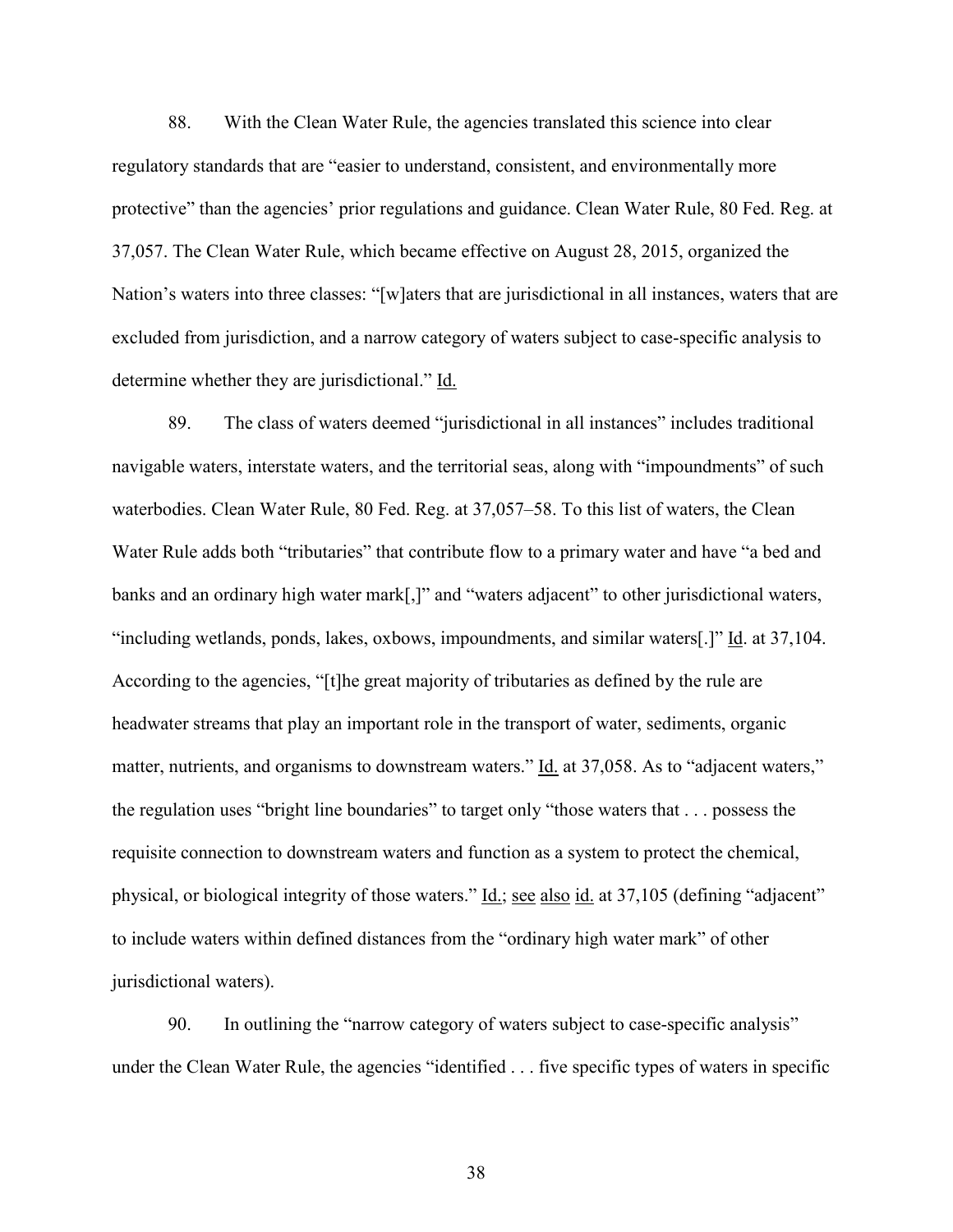regions that science demonstrates should be subject to a significant nexus analysis and are considered similarly situated by rule because they function alike and are sufficiently close to function together in affecting downstream waters." Id. at 37,059. "Consistent with Justice Kennedy's opinion in Rapanos, the agencies determined that . . . [these] waters"—"Prairie potholes, Carolina and Delmarva bays, pocosins, western vernal pools in California, and Texas coastal prairie wetlands"—"should be analyzed 'in combination' (as a group, rather than individually) in the watershed that drains to the nearest traditional navigable water, interstate water, or the territorial seas when making a case-specific analysis of whether these waters have a significant nexus" to such downstream waters. Id. at 37,059.

91. In the 2015 Clean Water Rule, the agencies clarified but did not change the scope of the waste treatment system exclusion. 80 Fed. Reg. at 37,097. The Clean Water Rule stated that impounded navigable waters could be excluded as waste treatment systems if they were created pursuant to a section 404 permit or if they were "created to serve as part of a cooling water system with a valid state permit constructed in waters of the United States prior to enactment of the Clean Water Act *and currently excluded from jurisdiction*." Id. at 37,099 (emphasis added). In other words, the agencies explained that they were not removing any additional waters from Clean Water Act jurisdiction.

92. The agencies also made clear that the waste treatment system exclusion could not apply to traditional navigable waters that are "used, were used in the past, or may be susceptible to use in interstate or foreign commerce." Id. at 37,104. In the preamble to the final Clean Water Rule, the agencies stated that they "*did not intend to exclude any traditional navigable waters*." Id. at 37,096 (emphasis added).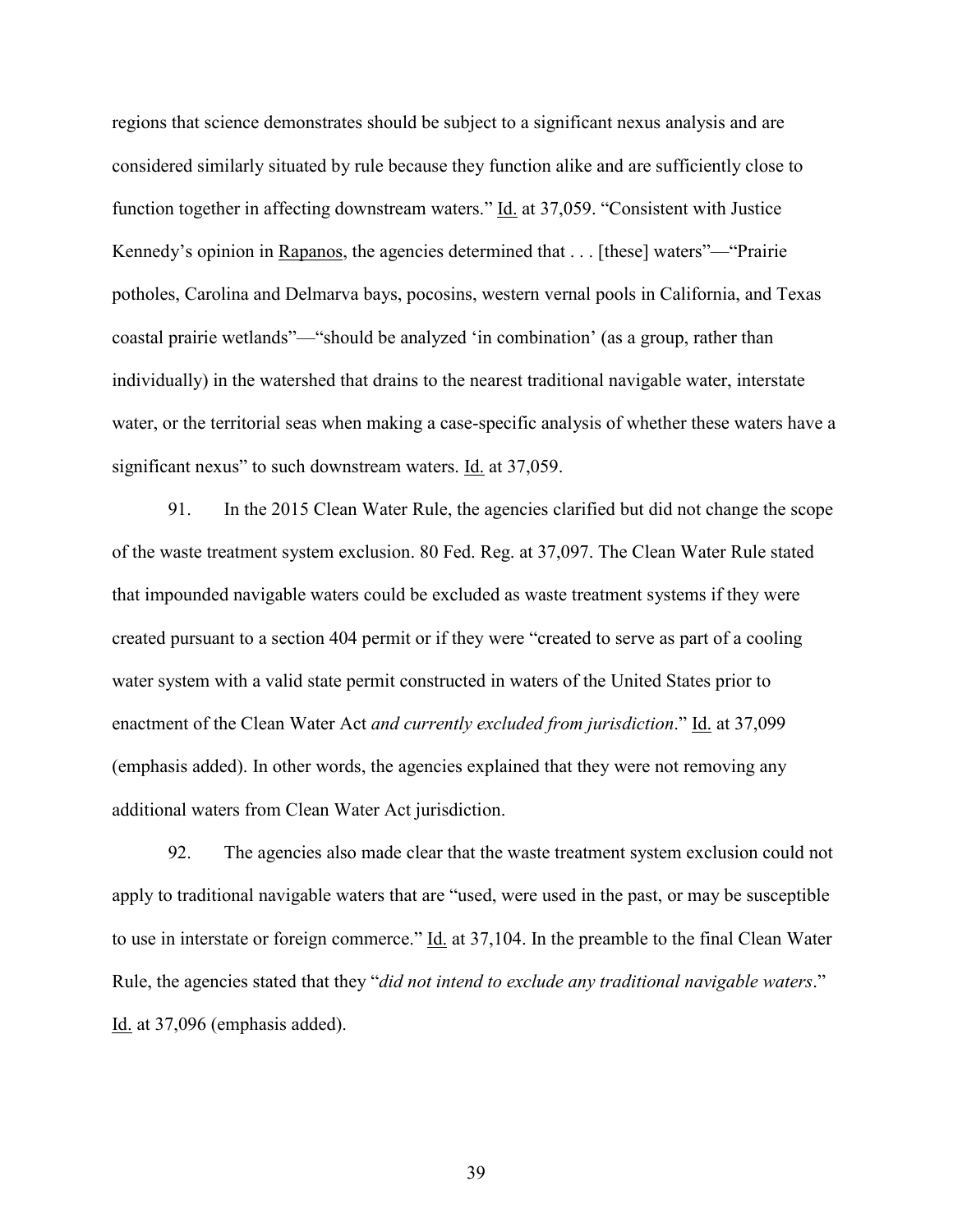93. Under the Clean Water Rule, as with the preceding regulation and the 2019 Repeal Rule, a public lake created to provide cooling water by impounding a jurisdictional river or stream, used by the public for boating, fishing, recreation, or other activities related to interstate commerce, and currently protected by the Clean Water Act, would not have fit within the waste treatment system exclusion. That is, it would be a "water of the United States."

94. After publishing the proposed the Clean Water Rule in April 2014, the agencies invited members of the public to submit substantive comments for more than 200 days. Id. at 37,057; Extension of Comment Period for the Definition of "Waters of the United States" under the Clean Water Act Proposed Rule and Notice of Availability, 79 Fed. Reg. 61,590, 61,590–91 (Oct. 14, 2014) (extending the comment period on the agencies' proposal until November 14, 2014). The agencies' final regulation

> reflect[ed] the over 1 million public comments on the proposal, the substantial majority of which supported the proposed rule, as well as input provided through the agencies' extensive public outreach effort, which included over 400 meetings nationwide with states, small businesses, farmers, academics, miners, energy companies, counties, municipalities, environmental organizations, other federal agencies, and many others.

Clean Water Rule, 80 Fed. Reg. at 37,057.

95. The opportunity for public comment was not limited to the rulemaking process. Following the preparation of its draft Science Report, the EPA asked the public to assist the Science Advisory Board in its "comprehensive technical review" of the document. Request for Nominations of Experts for a Science Advisory Bd. Panel to Review EPA's Draft Science Synthesis Report on the Connectivity of Streams and Wetlands to Downstream Waters, 78 Fed. Reg. 15,012 (Mar. 8, 2013) ("Request for SAB Nominations"); Clean Water Rule, 80 Fed. Reg. at 37,057. In early 2013, the agency encouraged members of the public to nominate "recognized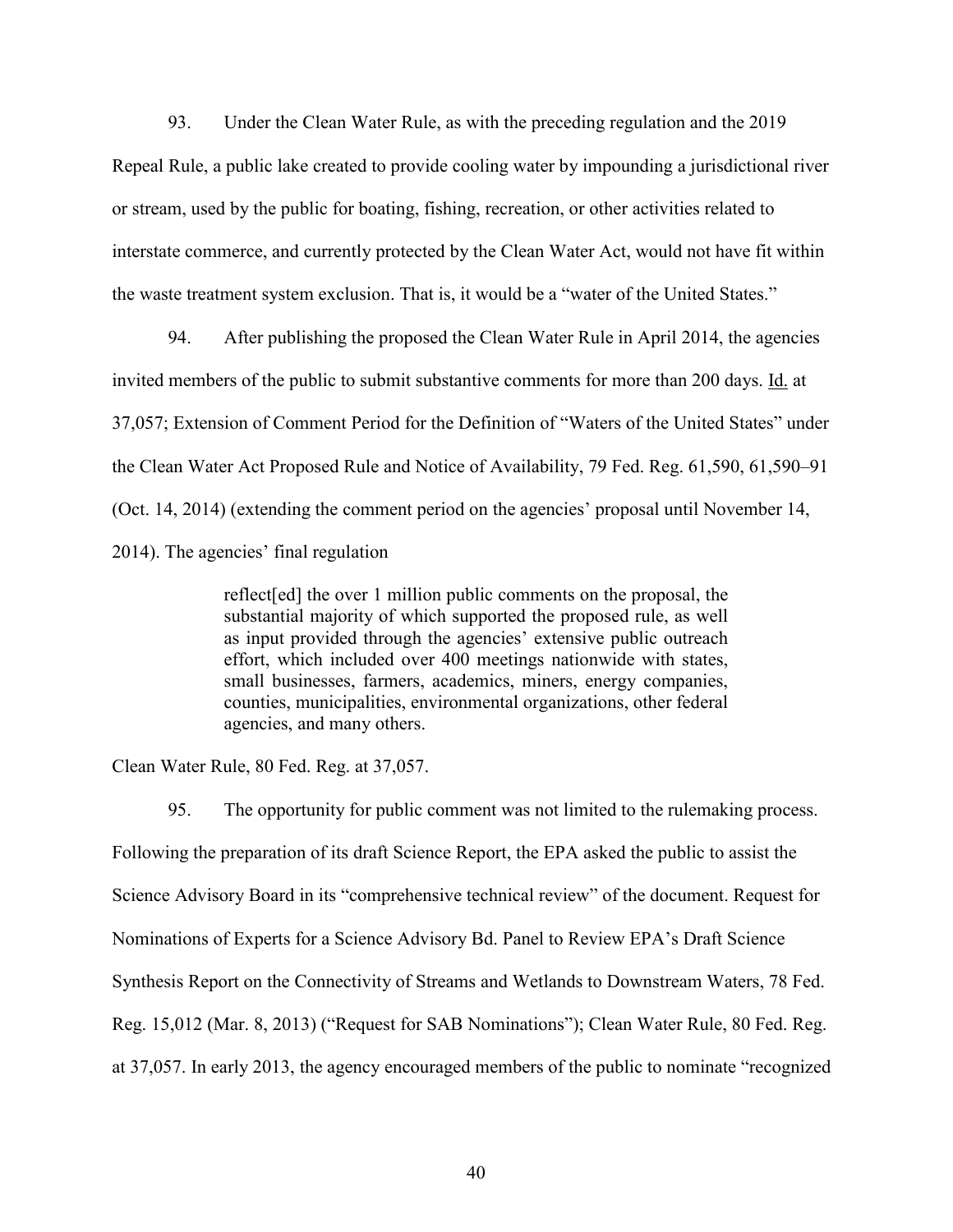experts" in hydrology, ecology, and other disciplines for the Board's review panel. Request for SAB Nominations, 78 Fed. Reg. at 15,012. After the panel had been selected, the public was repeatedly invited to submit comments and attend hearings. Clean Water Rule, 80 Fed. Reg. at 37,062. All told, "[o]ver 133,000 public comments were received" by the panel, and "[e]very meeting [it held] was open to the public, noticed in the Federal Register, and had time allotted for the public to present their views." Id.

96. The Clean Water Rule was, in sum, the product of extensive public outreach and thorough scientific analysis that included application of decades of agency expertise in making factual and scientific findings. In seeking to eliminate the regulation's protections, this administration took a decidedly different approach.

### **III. The Agencies' Haphazard Efforts to Erase and Replace the Clean Water Rule**

97. In contrast to the Clean Water Rule, which relied on science to improve prior agency practice of protecting waters that significantly affect the chemical, physical, and biological integrity of navigable waters, the Replacement Rule purports to codify the first correct interpretation of "waters of the United States" in the agencies' history based purely on (flawed) legal analysis. The agencies' prior efforts to dismantle the Clean Water Rule are equally flawed.

### **A. The Proposed Repeal and Suspension of the Clean Water Rule**

98. Though President Trump's 2017 order called for a "review" of the Clean Water Rule before any action was taken, Exec. Order No. 13,778, § 2(a), the agencies decided to move more quickly and with little information. On July 27, 2017, the EPA and the Corps proposed an immediate repeal of the Clean Water Rule. Proposed Repeal Rule, 82 Fed. Reg. at 34,899.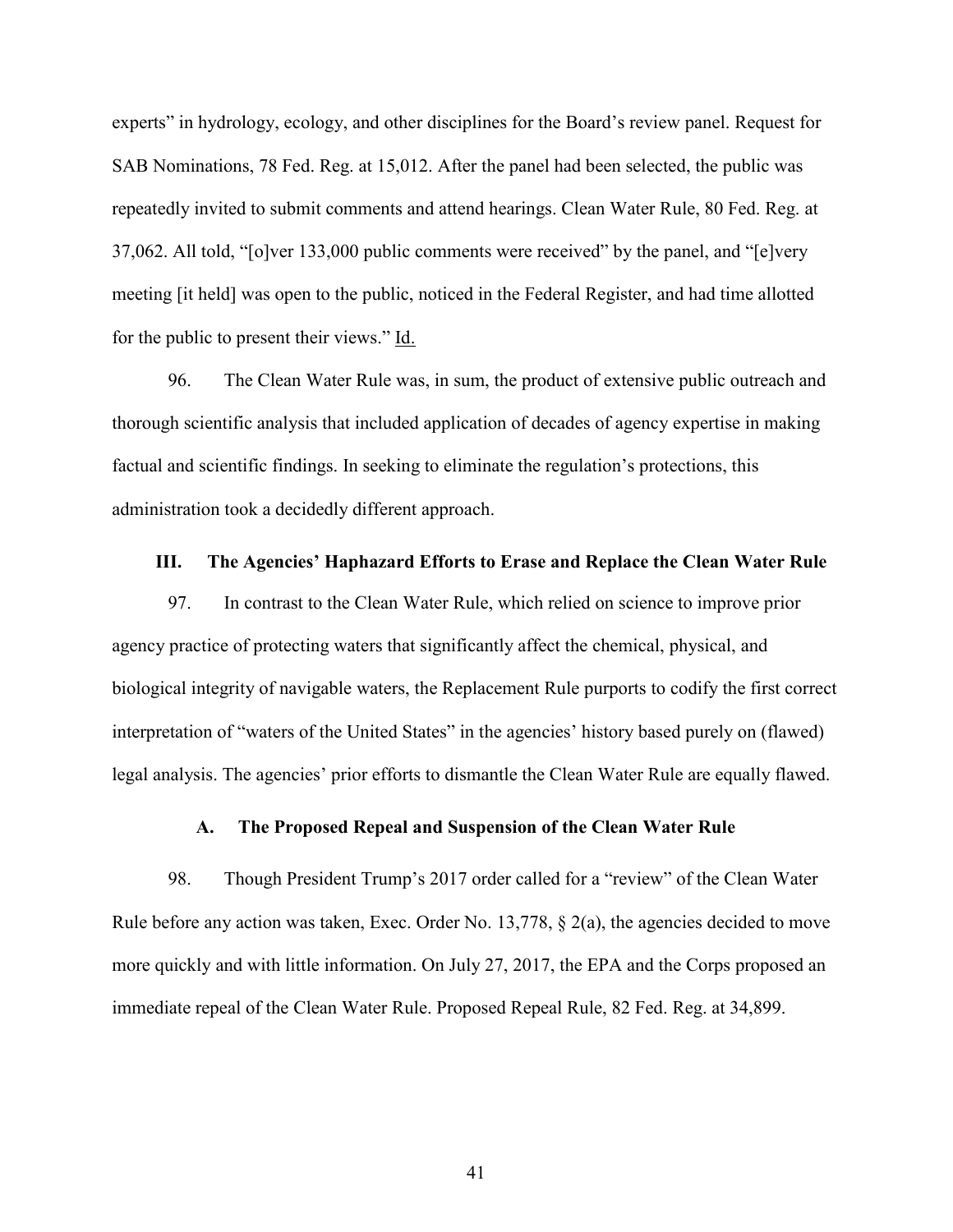99. According to the agencies, the repeal would serve as "the first step in a comprehensive, two-step process intended to review and revise the definition of 'waters of the United States' consistent with the Executive Order signed on February 28, 2017[.]" Id.

100. Despite being confronted with the well-developed record supporting the Clean Water Rule, the agencies did nothing to address the facts in that record. The only record document that the agencies produced in support of their Proposed Repeal Rule was an indefensible economic report that directly conflicted with the economic analysis prepared to back the Clean Water Rule. See Letter from B. Holman, SELC, to S. Pruitt, EPA, pp. 47–52 (Sept. 27, 2017) (Submitted to EPA Docket Center EPA-HQ-2017-0203) (discussing Repeal Rule Economic Analysis).

101. While the agencies also admitted that the proposed repeal would "define the scope of 'waters of the United States' that are protected under the Clean Water Act[,]" they affirmatively refused to "undertake any substantive reconsideration" of the issue. Proposed Repeal Rule, 82 Fed. Reg. at 34,900, 34,903 ("[B]ecause [the repeal rulemaking] is a temporary, interim measure pending substantive rulemaking, the agencies . . . do<sup>[]</sup> not undertake any substantive reconsideration of the pre-2015 'waters of the United States' definition nor are the agencies soliciting comment on the specific content of those longstanding regulations").

102. Despite their acknowledgment that "[t]he scope of [Clean Water Act] jurisdiction is an issue of great national importance[,]" the agencies instructed the public to withhold their comments on the issue, 82 Fed. Reg. at 34,902–03, including on the suitability of the Clean Water Rule or the pre-2015 definition that the Repeal Rule would revive, id. at 34,903.

103. Rather than awaiting the outcome of the repeal rulemaking, the agencies switched course and published a hastily devised proposal to retroactively delay the effective date of the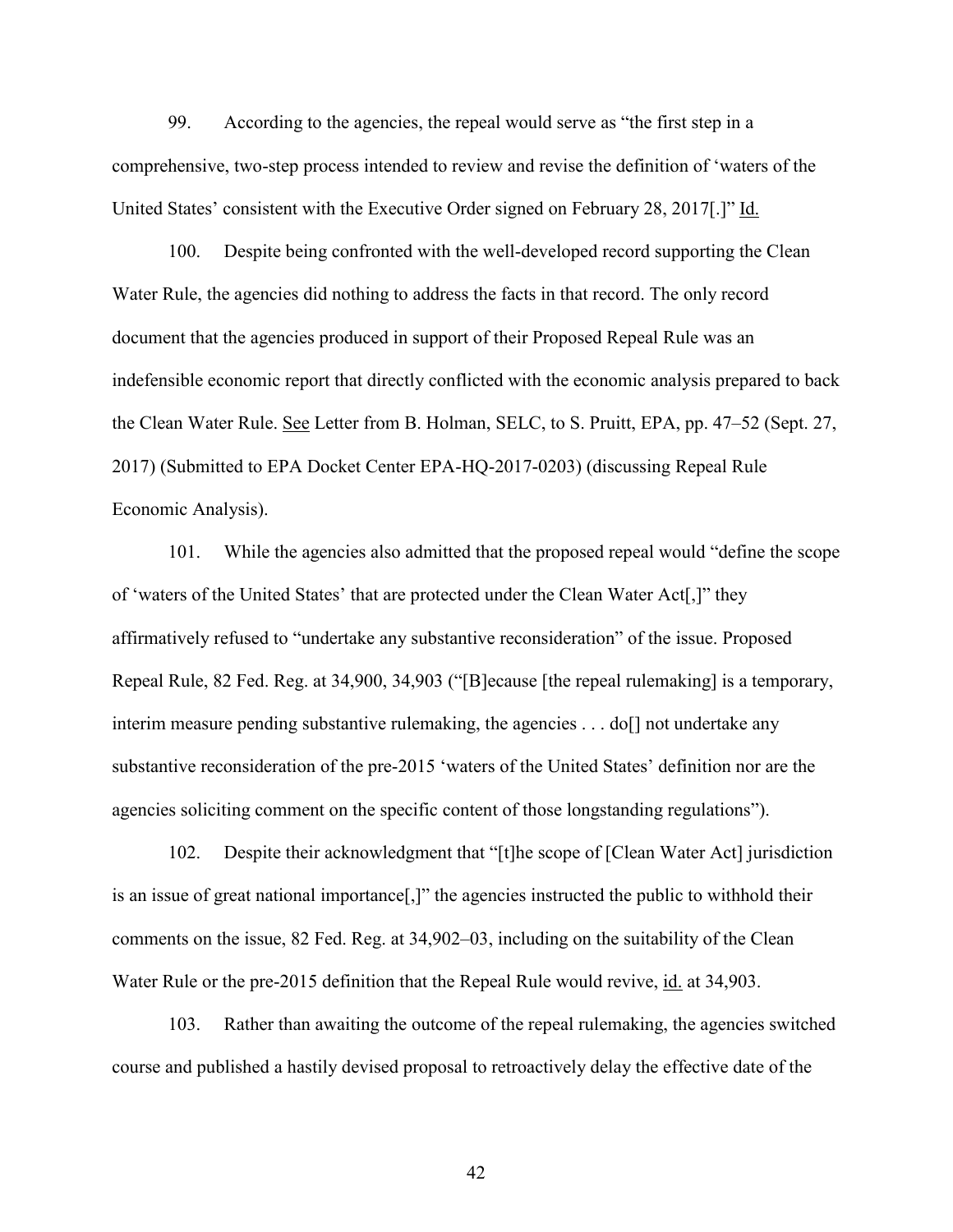Clean Water Rule in November 2017. Proposed Rule, Definition of 'Waters of the United States' ––Addition of an Applicability Date to 2015 Clean Water Rule, 82 Fed. Reg. 55,542 (Nov. 22, 2017) ("Proposed Suspension Rule"). In February 2018, the agencies published their final rule retroactively suspending the Clean Water Rule in the Federal Register. Final Rule, Definition of 'Waters of the United States'––Addition of an Applicability Date to 2015 Clean Water Rule, 83 Fed. Reg. 5,200 (Feb. 6, 2018) ("Suspension Rule").

104. The Proposed Suspension Rule contained many of same flaws as the Proposed Repeal Rule, such as its suppression of public comment on the rule's substantive impact on the chemical, physical, and biological integrity of the Nation's waters. See, e.g., Proposed Suspension Rule, 82 Fed. Reg. at 55,545 ("The agencies do not intend to engage in substantive re-evaluation of the definition of 'waters of the United States' until the Step Two rulemaking"). On August 16, 2018, this Court vacated and issued a nationwide injunction of the Suspension Rule, holding "that the agencies' refusal to consider or receive public comments on the substance of the [Clean Water] Rule or the 1980s regulation did not provide a 'meaningful opportunity for comment' as set forth in N. Carolina Growers' Ass'n, Inc. v. United Farm Workers, 702 F.3d 755 (4th Cir. 2012)." S.C. Coastal Conservation League v. Pruitt, 318 F. Supp. 3d at 963.

105. On November 26, 2018, the United States District Court for the Western District of Washington also vacated the Suspension Rule, holding that "the Agencies deprived the public of a meaningful opportunity to comment on relevant and significant issues in violation of the APA's notice and comment requirements" for similar reasons. Puget Soundkeeper Alliance v. Wheeler, No. 15-01342, 2018 WL 6169196, at \*5 (W.D. Wash. Nov. 26, 2018).

106. Following the court orders vacating the Suspension Rule, the Clean Water Rule was in effect, though it was enjoined in several states and remanded to the agencies as a result of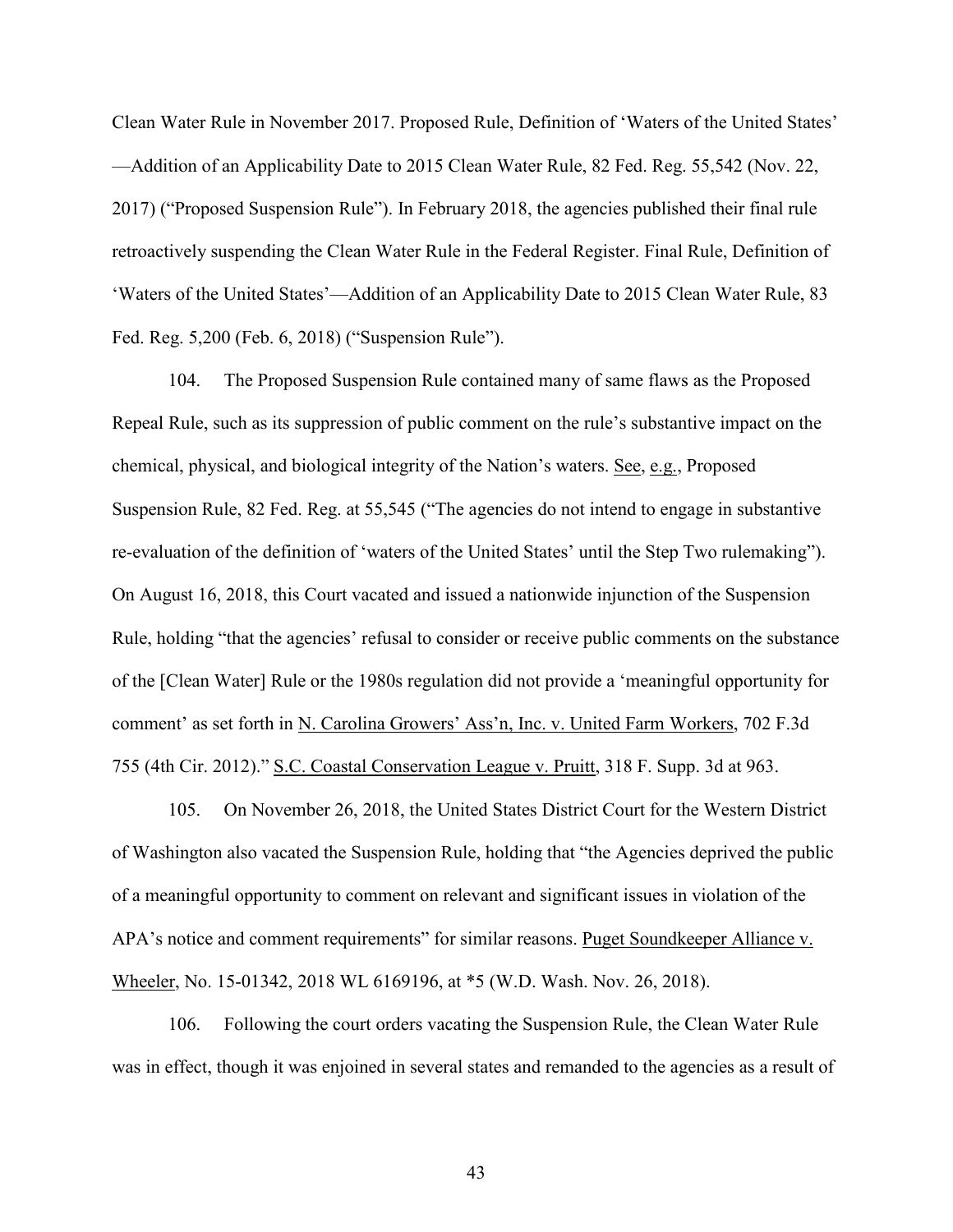litigation challenges. See Georgia v. Wheeler, 418 F. Supp. 3d 1336, 1343–44 (S.D. Ga. 2019), dismissed as moot, No. 2:15-cv-79, Doc. 294 (S.D. Ga. January 7, 2020); Texas v. EPA, 389 F. Supp. 3d 497, 506 (S.D. Tex. 2019); see also Replacement Rule, 85 Fed. Reg. at 22,258–59 (summarizing litigation in other states that resulted in the denial or grant of injunctive relief against the Clean Water Rule).

#### **B. The Repeal of the Clean Water Rule**

107. While the Suspension Rule was being challenged in this Court, the agencies published a supplemental notice for the Proposed Repeal Rule—their second attempt at offering some rationale to support their repeal of the Clean Water Rule. See Supplemental Notice of Proposed Rulemaking, Definition of "Waters of the U.S."—Recodification of Pre-Existing Rules, 83 Fed. Reg. 32,227, 32,227 (July 12, 2018) ("Supplemental Notice").

108. Like the Proposed Repeal Rule and the Suspension Rule, the Supplemental Notice did not compare, or solicit comment on, the relative merits of the Clean Water Rule and the preexisting case-by-case regime; analyze, or seek comment on, the effects on our Nation's waters of reviving the pre-existing regime; or publish additional materials intended to guide the implementation of the pre-existing regime.

109. The agencies finalized the Repeal Rule on October 22, 2019. Repeal Rule, 84 Fed. Reg. 56,626. The result was the adoption of the same case-by-case regime that the agencies rejected just four years earlier in promulgating the Clean Water Rule and again in their Proposed Replacement Rule, see Proposed Rule, Revised Definition of "Waters of the United States," 84 ed. Reg. 4,154. 4,195, 4,197–98 (February 14, 2019) ("Proposed Replacement Rule") (stating the regime revived by the Repeal Rule "cannot be [lawfully] implemented as promulgated  $\dots$ .").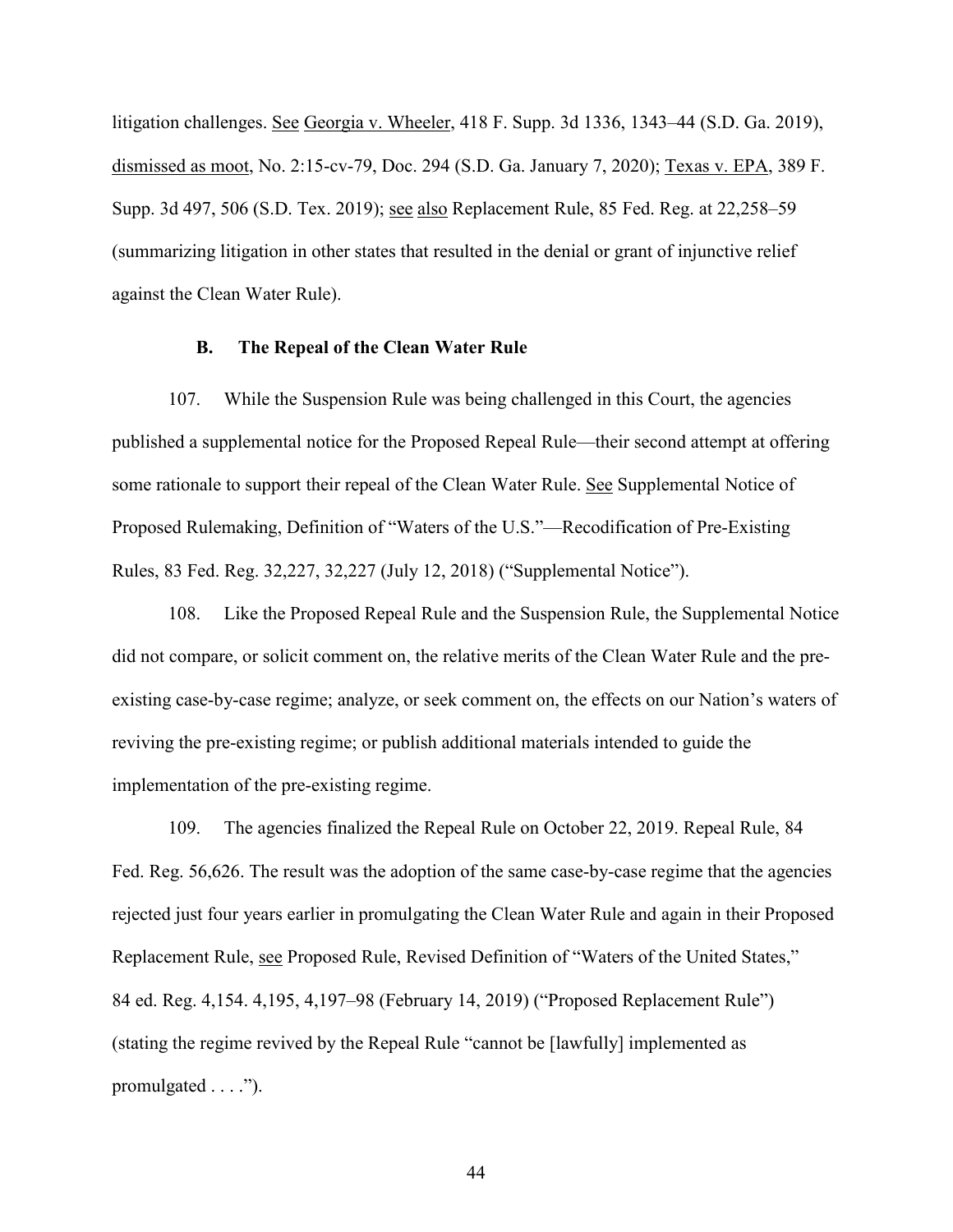110. Reversing the lawful order of things, the agencies provided no "justification" for the repeal until they issued the final rule in October of 2019. In that belated rationalization, they relied almost wholesale on two 2019 district court opinions, issued *after* the close of the Repeal Rule's comment period, that found aspects of the Clean Water Rule unlawful. See id. at 56,627– 30, 56,639–40, 56,647–51, 56,653–54, 56,656–59 (citing Georgia, 418 F. Supp. 3d at 1343–44, and Texas, 389 F. Supp. 3d at 506). Defendants state that they were "*responding to these court orders* . . . [b]y repealing the 2015 Rule," id. at 56,640 (emphasis added), even though both cases were decided *nearly two years after* the agencies proposed and initiated the repeal rulemaking process.

111. Most relevant for this case, the final Repeal Rule purports to adopt district court findings that the Clean Water Rule did not comply with the "significant nexus" requirement in Justice Kennedy's Rapanos opinion. Id. at 56,626 (citing the primary reason for repealing the Clean Water Rule as its purported failure to "implement the legal limits . . . reflected in Supreme Court cases, including Justice Kennedy's articulation of the significant nexus test in Rapanos"). That is, in October 2019 the agencies repealed the Clean Water Rule on grounds that it did not comply with the significant nexus test—the same test the agencies reject in the Replacement Rule challenged here.

112. Various lawsuits have been filed by Plaintiffs here and others challenging the legality of the Repeal Rule, including one currently stayed in this Court. See S.C. Coastal Conservation League v. Wheeler, No. 2:19-cv-03006-DCN, ECF No. 32 (D.S.C. Feb. 18, 2020).

### **C. The Proposed Replacement Rule**

113. The agencies introduced their unprecedented restriction of "waters of the United States" on February 14, 2019. See Proposed Replacement Rule, 84 Fed. Reg. at 4,154.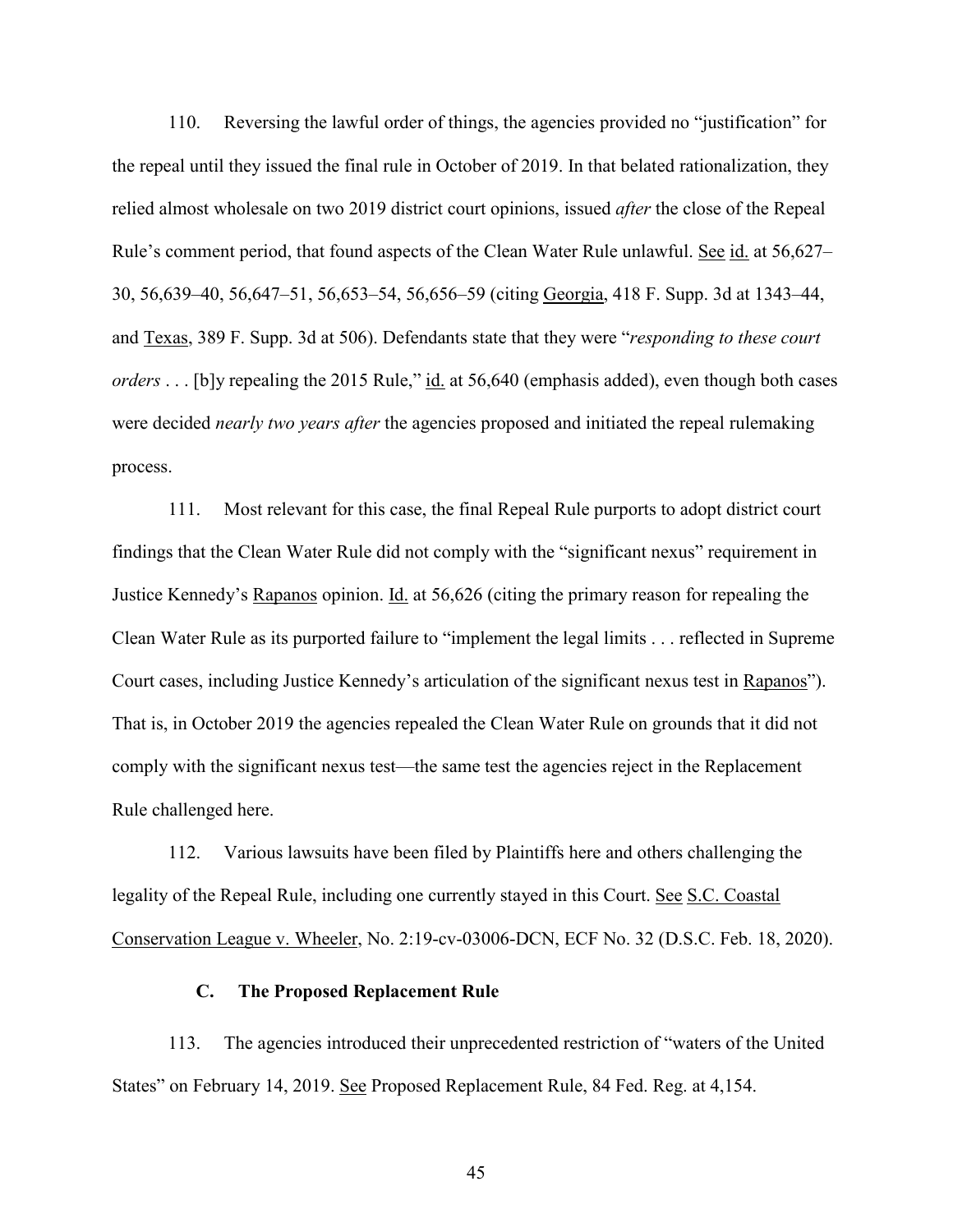114. The agencies proposed a definition of "waters of the United States" that purportedly adhered to Justice Scalia's opinion in Rapanos and overtly discarded the significant nexus test at the core of Justice Kennedy's opinion and prior Court opinions. See, e.g., Proposed Replacement Rule, 84 Fed. Reg. at 4,170 (claiming the proposal's adherence to Justice Scalia's plurality opinion in Rapanos), 4,178 (downplaying the significant nexus test as the view of a "single justice" despite the fact that a majority of the Court in Rapanos voted to affirm jurisdiction if the test is satisfied).

115. The agencies' proposal introduced a new, false distinction between the Act's purpose of protecting the "chemical, physical, and biological integrity of the *Nation's waters*" and "waters of the United States." See 84 Fed. Reg. at 4,157 (emphasis added). Under the agencies proposal, "waters of the United States" represent a narrow subset of "the Nation's waters," the remainder of which fall outside the Act's protections.

116. The agencies proposed these changes without acknowledging the major reductions that their new definition would cause in the scope of Clean Water Act protections throughout the nation, and without meaningfully accounting for the significant harms to water quality that would result. Such analysis was unnecessary, the agencies contend, because the novel, severe restrictions proposed were required by the Clean Water Act.

117. By failing to analyze the impacts of their Rule on the health of the Nation's waters, the agencies once again denied the public a clear picture of the impacts of the proposed change. In suspension rulemaking, the agencies improperly foreclosed the public from commenting on the merits of the Clean Water Rule or prior regulations on the grounds that they were only implementing a temporary suspension. S.C. Coastal Conservation League, 318 F. Supp. 3d at 963–67. Now, at the culmination of their multi-step "Suspension"/"Repeal"/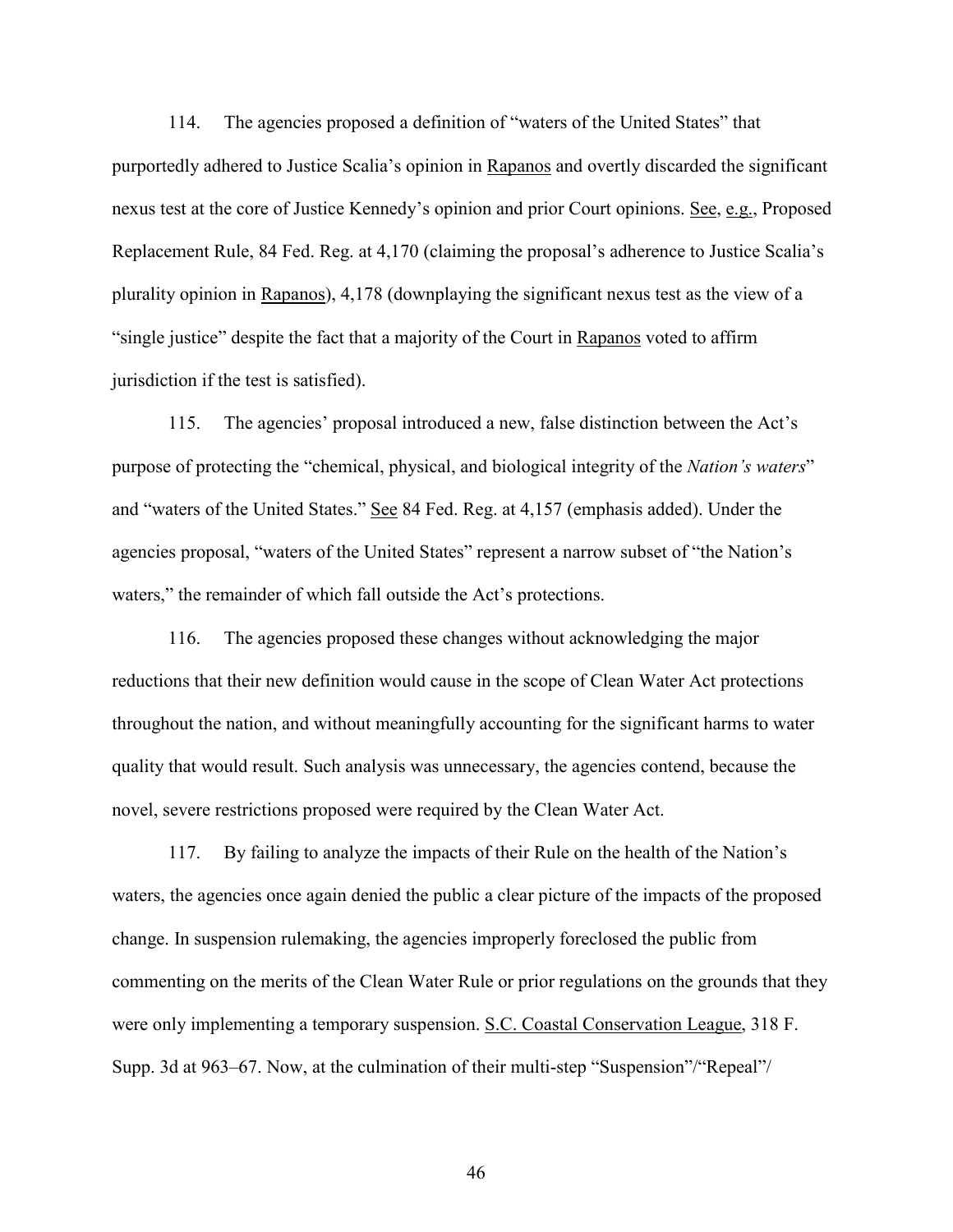"Replacement" process, they have stymied the public yet again by refusing to consider the merits of permanently abandoning existing protections for wetlands, streams, and other waterways.

118. At the same time as they elided notice and comment on substantive water quality issues, the agencies requested comment on dozens of disparate questions that made it impossible for the public to predict with any confidence what the agencies were actually considering or have time to meaningfully comment on the agencies' proposal. For example, just as to tributaries, the agencies asked for comment on:

- a. whether to exclude protections for intermittent streams, redefine intermittent streams, require that flow originate from particular source (e.g., "groundwater interface, snowpack, or lower stream orders that contribute flow"), or last for a particular duration (e.g., "seasonal," "at least one month of the calendar year," "typically three months"), or require certain flow characteristics ("e.g., timing, duration, frequency, or magnitude"), id. at 4,177–78;
- b. potential "flow values or ranges of values (including supporting rationale)," including on "for example, an average annual flow volume of five or more cubic feet per second in a typical year and/or that a river or stream flow continuously for a certain number of days (e.g.*,* 30, 60, or 90 days) in a typical year," and on the "methods, tools, or data [that] could be used to determine that value," id. at 4,178;
- c. whether ephemeral reaches, man-made breaks, and natural breaks should sever jurisdiction; whether to define the lateral extent of jurisdiction; and whether and how the presence of a bed, banks, and an ordinary high water mark should factor into the tributary definition, id. at 4,177–78;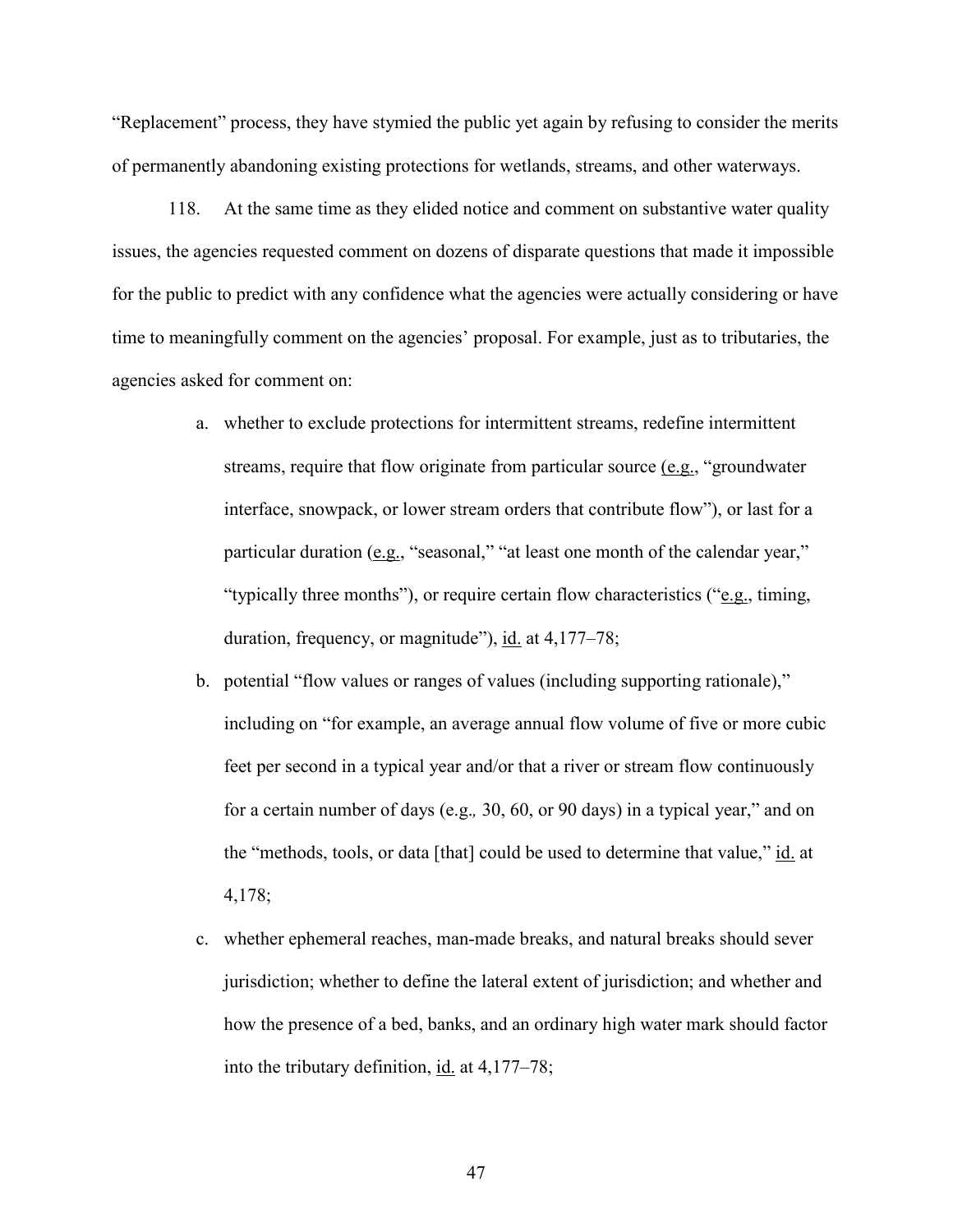d. the "typical year" definition, the scope of "typical year" analysis (i.e., watershed scale vs. regional), and on alternative methods for excluding drought and flood years and for distinguishing between intermittent and ephemeral flow, id. at 4,178–79.

119. For the options listed above—and the numerous others presented for comment related to tributaries, other types of water features, and various additional aspects of the Rule the agencies failed to state the scientific or legal basis, discuss how each option would be implemented, explain how each option related to the boundary between "waters of the United States" and what the agencies refer to as state "waters," or explain how each option would impact water quality. Without shedding light on these basic details, it was impossible for the public to meaningfully comment on the proposed Replacement Rule.

120. The agencies also failed to provide the evidence and basis to support their proposed approach in the Replacement Rule. In an attempt to support their Rule, the agencies produced an Economics Analysis that provided little useful information and was flawed and fundamentally incomplete. See U.S. EPA and Dep't of Army, Economic Analysis for the Proposed Revised Definition of "Waters of the United States," EPA Docket ID No. EPA-HQ-OW-2018-0149-0004 (Dec. 14, 2018) ("Draft Economic Analysis").

121. Despite proposing a definition of "waters of the United States" that reverses more than 40 years of protections for waters across the country and discards the agencies' longstanding interpretations of Supreme Court case law, and receiving requests for extension from members of Congress, industry groups, and hundreds of citizen groups, the agencies gave only 60 days to comment on the Proposed Replacement Rule compared to the 200 days of public comment provided for the Clean Water Rule.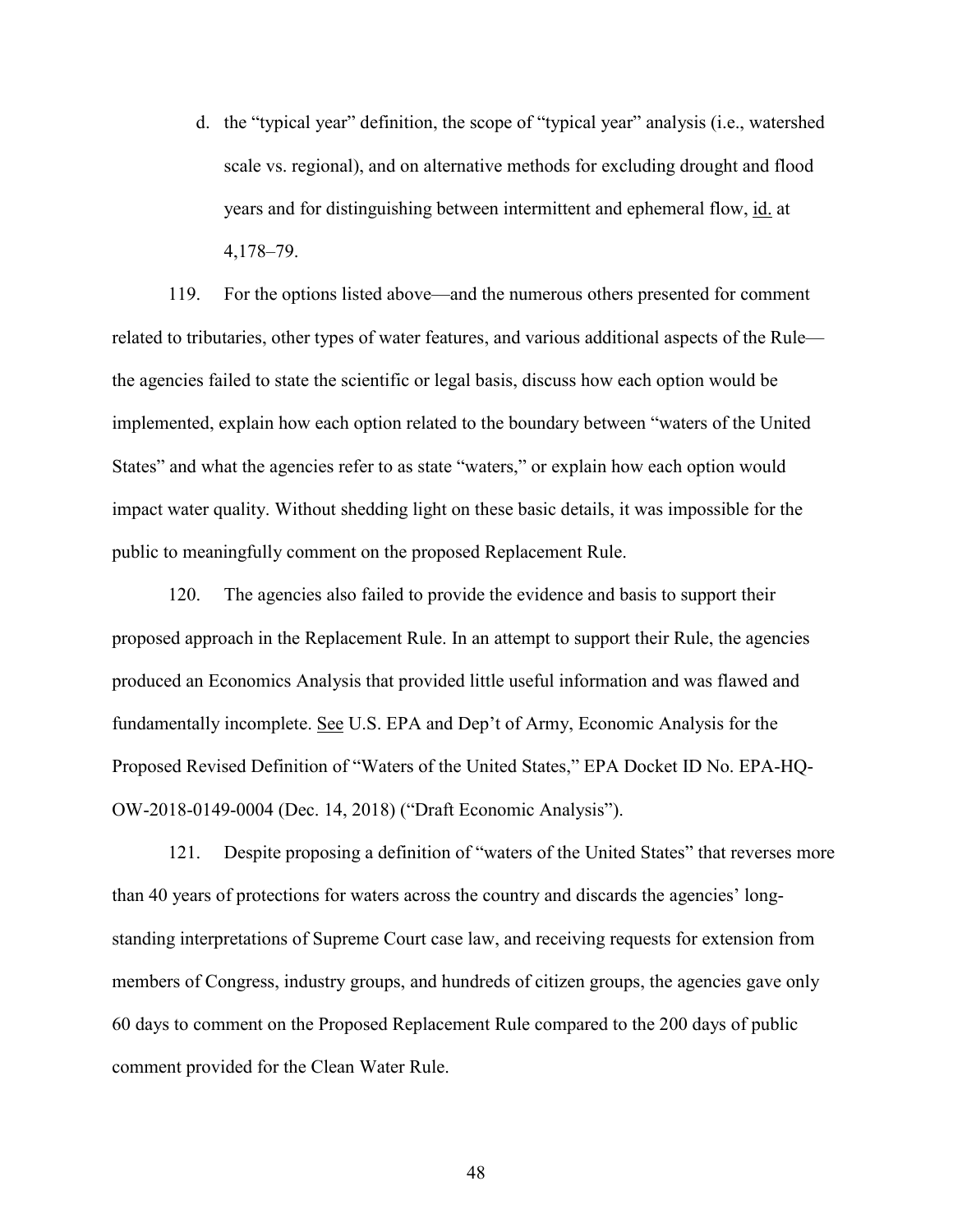### **D. The Final Replacement Rule**

122. After receiving over 600,000 comments, which overwhelmingly opposed the Proposed Replacement Rule, the agencies published the Replacement Rule in the Federal Register on April 21, 2020—adopting for the first time a final rule that found that significant portions of the "Nation's waters" are not "waters of the United States," 85 Fed. Reg. at 22,253, but are left exclusively to state whims.

123. Rather than using science to implement the Supreme Court's "significant nexus" test, or even making a superficial effort to protect water quality, the agencies rejected any analysis of whether the Rule would meet the Clean Water Act's objective to "restore and maintain the chemical, physical, and biological integrity of the Nation's waters." 33 U.S.C. § 1251(a). They omitted any such analysis because the radical re-interpretation of the scope of the Act adopted in the final Rule is, purportedly, the first correct interpretation of "waters of the United States" in the Act's history. As a result, the agencies removed waters from Clean Water Act jurisdiction that robust scientific studies in the record demonstrate are essential to the integrity of the Nation's waters without analyzing the effect of that action on the ability to achieve the Act's purpose.

124. The agencies' approach depends on a novel and incorrect reading of Clean Water Act section 101(b); assumes contrary to the evidence that state agencies will fill the gaps in clean water protections left open by the Replacement Rule; and erroneously prioritizes claimed regulatory certainty and states' theoretical ability to *voluntarily* protect waters within their borders over the national clean water mandates of the Clean Water Act. The manner in which the Replacement Rule has been carried out—in essence, by executive fiat, with no meaningful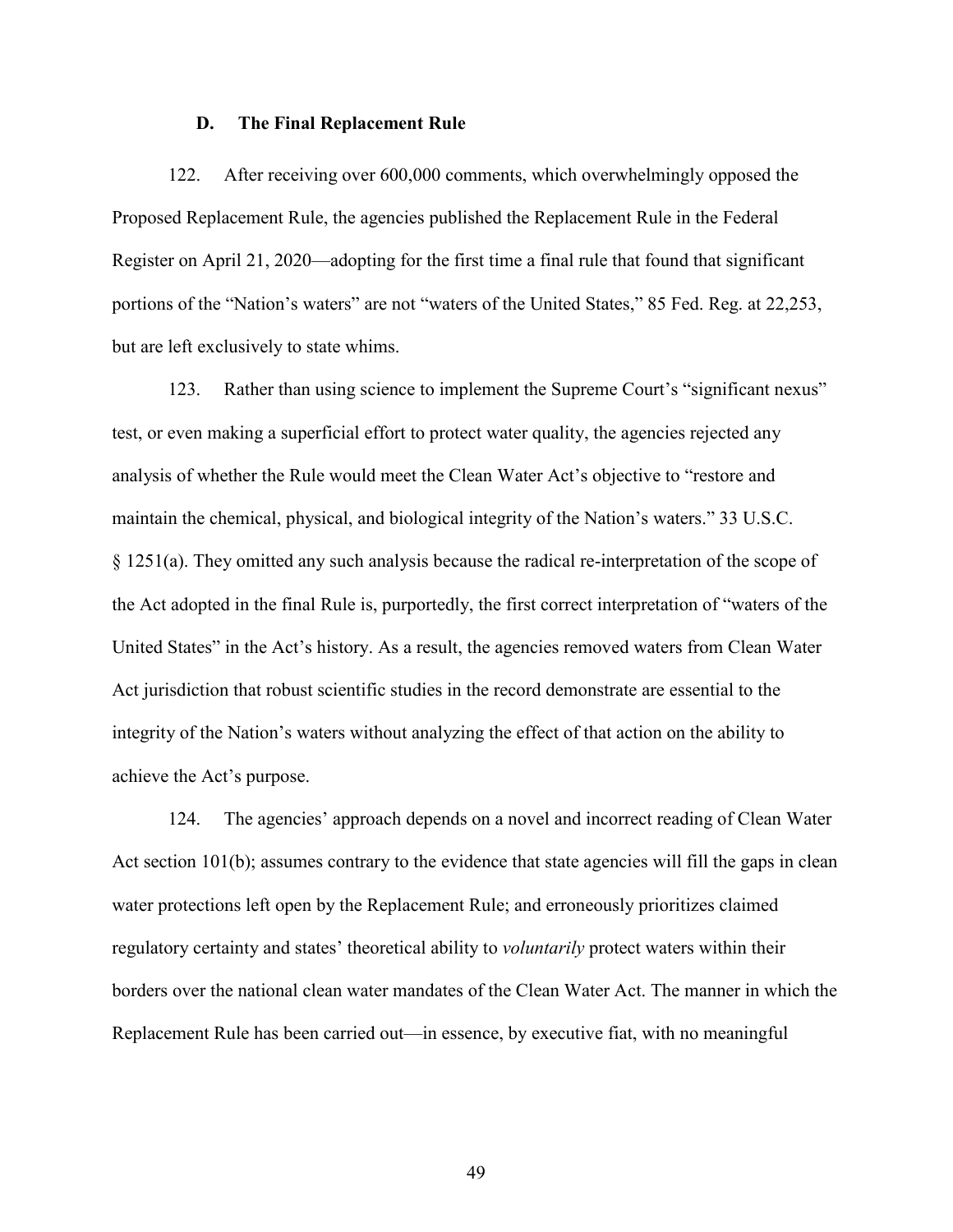opportunity to comment or consideration of science—betrays an extraordinary disregard for bedrock rulemaking requirements and the views of the American public.

# **i. The agencies abandon the Supreme Court's "significant nexus" test and science.**

125. Central to the historic contraction of jurisdiction in the Replacement Rule is the agencies' abandonment of the Supreme Court's "significant nexus" standard. This standard formed the basis for the agencies' definition of "waters of the United States" (a) before the 2015 Clean Water Rule; (b) in the Clean Water Rule; and (c) in the agencies' 2019 Repeal Rule. In contrast, the agencies' new definition of "waters of the United States" in the Replacement Rule is not based on—indeed, openly rejects—science and the "significant nexus" test it informs. See, e.g., Replacement Rule, 85 Fed. Reg. 22,261 (claiming the agencies can ignore science because it "cannot dictate where to draw the line between Federal and State waters" or else presenting cherry-picked statements from the Clean Water Rule's Science Report to excuse their narrowing of federal jurisdiction under the Replacement Rule).

126. Under the Final Replacement Rule, "waters of the United States" encompasses only "relatively permanent flowing and standing waterbodies that are traditional navigable waters in their own right or that have a specific surface water connection to traditional navigable waters, as well as wetlands that abut or are otherwise inseparably bound up with such relatively permanent waters." Replacement Rule, 85 Fed. Reg. at 22,273.

127. Critically, the basis for this definition is not science. For example, the tributary definition includes waters that "flow[ ] continuously during certain times of [a typical] year," but categorically excludes waters that flow ephemerally, id. at 22,275—despite the agencies'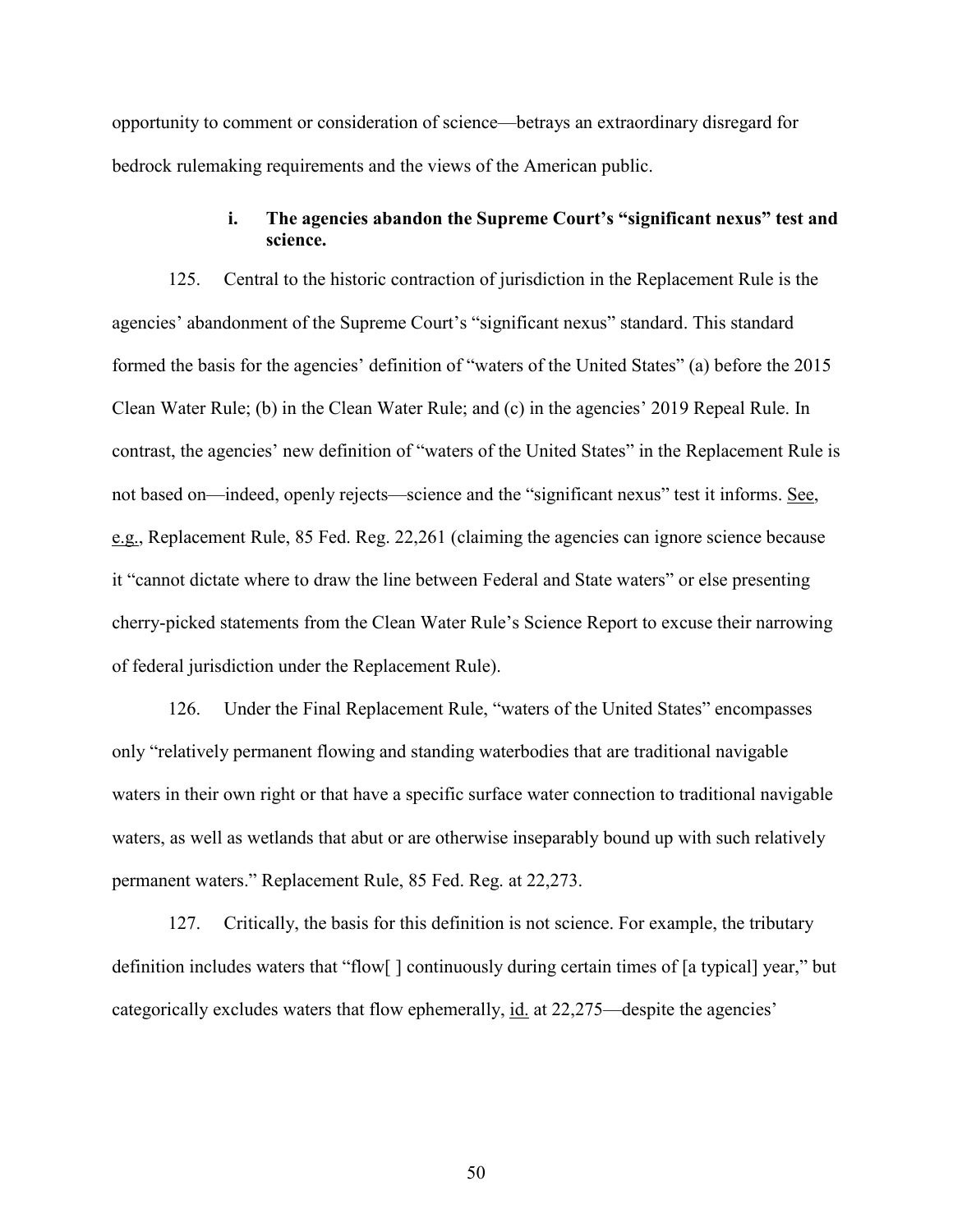concession and clear record evidence showing that such waters have significant downstream impacts on navigable waters. [4](#page-50-0)

### **ii. The agencies unlawfully restrict the categories of jurisdictional waters.**

128. The Replacement Rule establishes four types of jurisdictional waters—each of which is narrower than prior definitions of "waters of the United States." All other streams, wetlands, and other waters beyond the four categories are deemed not jurisdictional. The four categories that remain jurisdictional—if not subject to exceptions—are (1) territorial seas and traditional navigable waters; (2) tributaries to those waters; (3) lakes, ponds, and impoundments of jurisdictional waters; and (4) wetlands adjacent to jurisdictional waters. Replacement Rule, 85 Fed. Reg. at 22,273. None of the four categorical jurisdictional lines was drawn based on scientific or other empirical information regarding the chemical, physical, or biological integrity of the Nation's navigable waters.

129. Remarkably, for the first time ever, the agencies relinquish protections for listed categories of *all* otherwise jurisdictional waters, including traditional navigable waters and the territorial seas, if they possess characteristics that place them within *any* of the excluded categories of waters. Compare Replacement Rule, 85 Fed. Reg. at 22,325 ("If the water meets any of the[] exclusions, the water is excluded *even if the water satisfies one or more conditions to be a [jurisdictional] water*." (emphasis added)), 22,338 (stating that the jurisdictional

<span id="page-50-0"></span> <sup>4</sup> See Final Economic Analysis at 107 (quoting EPA Science Advisory Board's finding that "[t]he literature review provides strong scientific support for the conclusion that ephemeral . . . streams exert a strong influence on the character and functioning of downstream waters . . . ." (quotations omitted)); see also, e.g., Science Report at ES-5 ("[T]he aggregate contribution of [a specific ephemeral stream] over multiple years, or by all ephemeral streams draining [a] watershed in a given year or over multiple years, can have substantial consequences on the integrity of the downstream waters."), ES-7 ("[T]he evidence for connectivity and downstream effects of ephemeral streams was strong and compelling . . . .").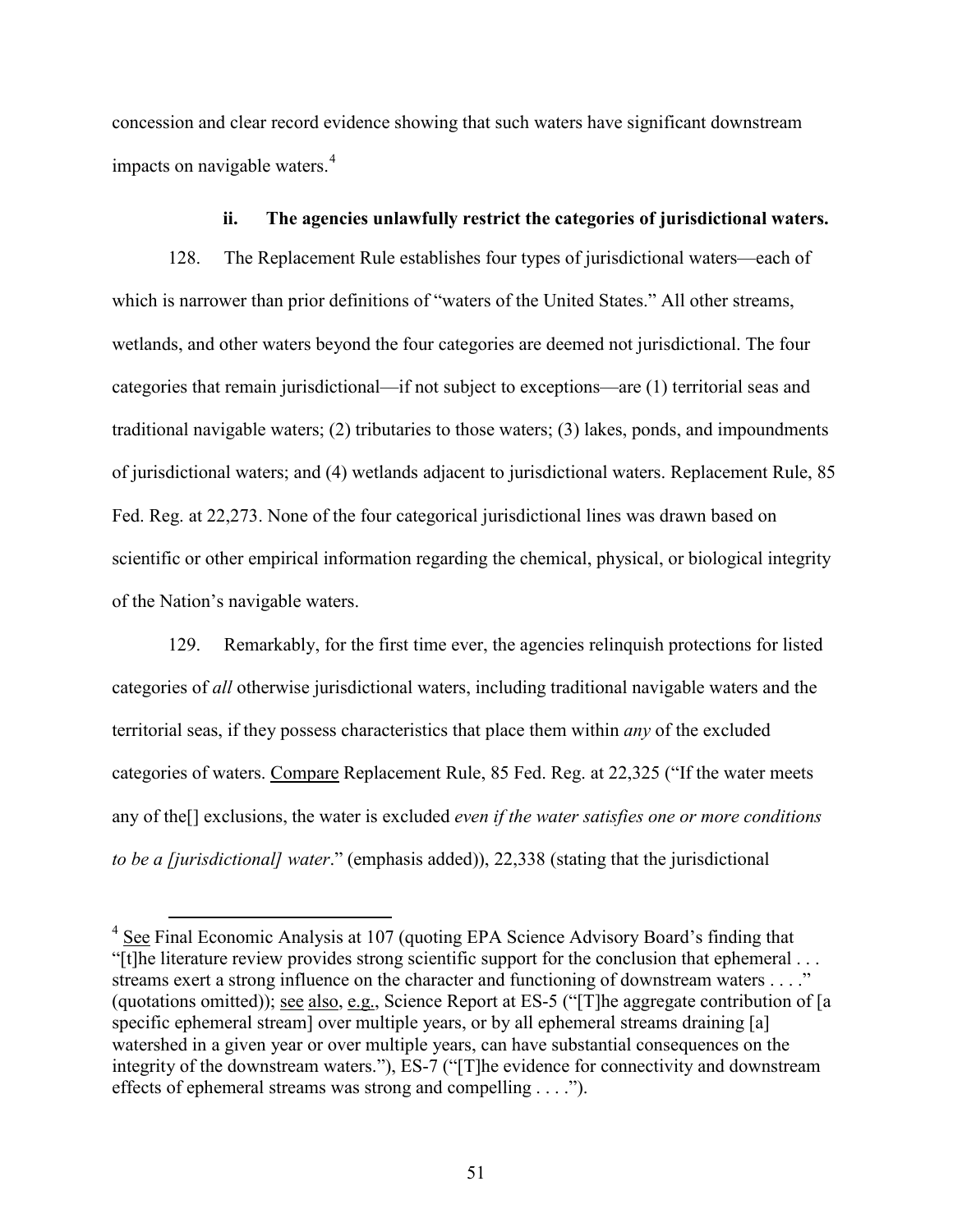categories are "subject to" the non-jurisdictional categories), with Clean Water Rule, 80 Fed. Reg. at 37, 054, and Repeal Rule, 84 Fed. Reg. at 56,667.

130. The Replacement Rule's first category of jurisdictional waters includes "territorial seas, and waters which are currently used, or were used in the past, or may be susceptible to use in interstate or foreign commerce, including waters which are subject to the ebb and flow of the tide." Replacement Rule, 85 Fed. Reg. at 22,338. These are commonly known as "traditional navigable waters."

131. Although the agencies insist that they "have not changed their interpretation of traditional navigable waters in this final rule," Replacement Rule, 85 Fed. Reg. at 22,281, they admit that the Rule could exclude waters that support "shallow draft vessels like canoes and kayaks," 85 Fed. Reg. at 22,282.

132. In addition, for the first time since 1973, interstate waters—that is, waters or wetlands that cross a state line or tribal boundary—are no longer considered jurisdictional. Compare Replacement Rule, 85 Fed. Reg. 22,282-83, with Repeal Rule, 84 Fed. Reg. at 56,669– 70 (reinstating 1986 definition, including interstate waters); National Pollutant Discharge Elimination System, 38 Fed. Reg. 13,528, 13,529 (May 22, 1973) (EPA's first "navigable waters" definition, including interstate waters). Prior rules also provided protection for waters "[w]hich are or could be used by interstate or foreign travelers for recreational or other purposes" as well as those waters "[f]rom which fish or shellfish are or could be taken and sold in interstate or foreign commerce." Repeal Rule, 84 Fed. Reg. at 56,670.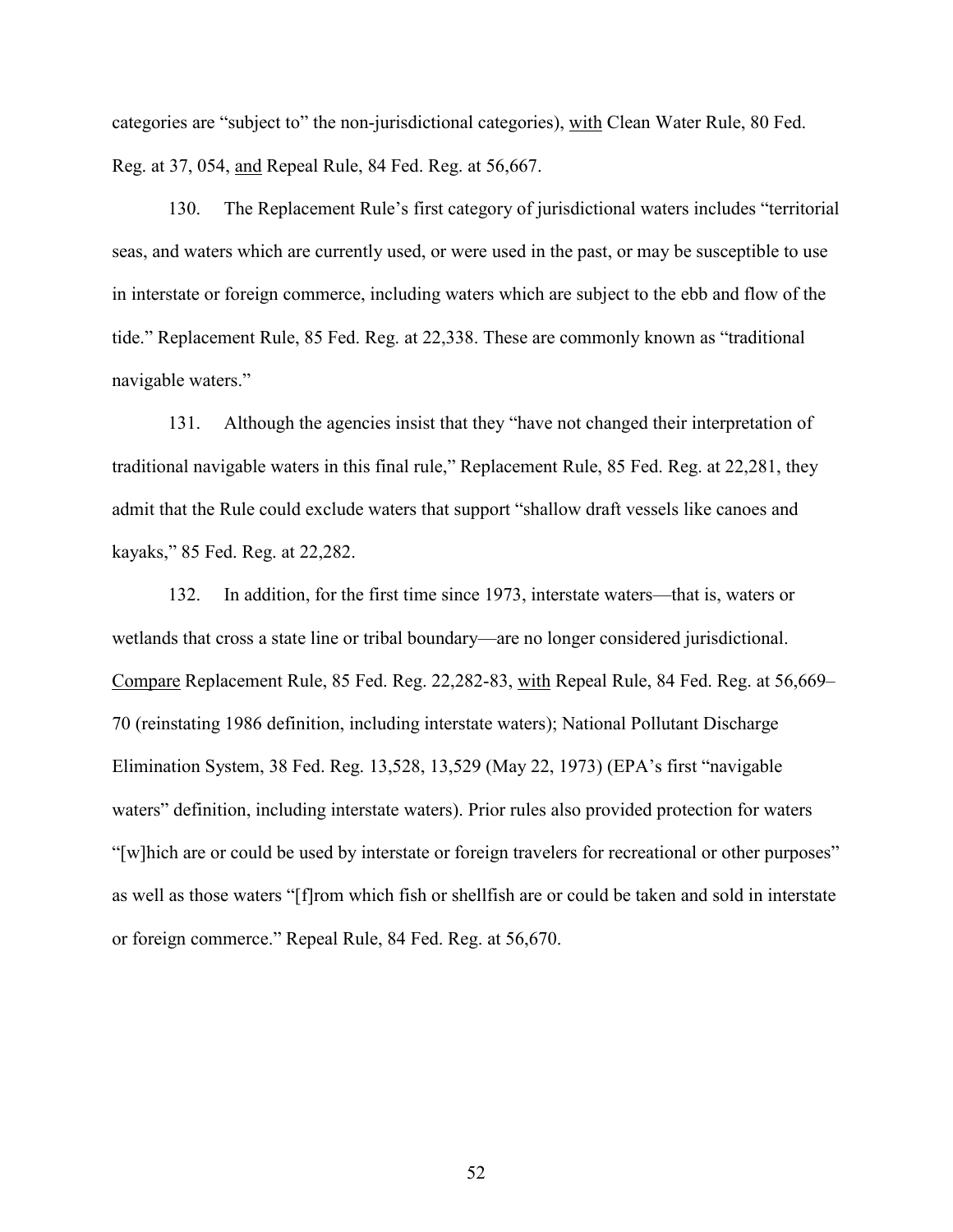# **iii. The agencies categorically exclude ephemeral streams, and exclude some perennial and intermittent streams that have a "significant nexus" to jurisdictional waters.**

133. Jurisdictional tributaries are defined to include "a river, stream, or similar naturally occurring surface water channel that contributes surface water flow to a [territorial sea or traditional navigable water] in a typical year either directly or through [another jurisdictional water]." Replacement Rule, 85 Fed. Reg. at 22,251 "A tributary must be perennial or intermittent in a typical year" to warrant protection. Id.

134. The agencies intend to implement this definition by using "many different methods and tools to identify and determine whether a feature meets the definition of tributary." Replacement Rule, 85 Fed. Reg. 22,292. Notably, the agencies state that numerous remote tools can be used, including "stream gage data, elevation data, historic or current water flow records, flood predictions, statistical evidence, aerial imagery, and USGS maps." Id. The agencies claim to have "substantial experience using . . . remote tools to determine flow classifications" and that, with respect to perennial, intermittent, and ephemeral streams, "the agencies have used these terms to evaluate the jurisdictional status of waters for more than a decade." Id. at 22,293.

135. Yet the agencies did not use these remote methods or any other methods to quantify the expected losses of perennial, intermittent, and ephemeral stream jurisdiction. As admitted (but not calculated) in the Final Economic Analysis, the agencies expect the new tributary definition to eliminate jurisdiction over streams in all three categories. The Rule expressly removes jurisdiction from all ephemeral streams, and the agencies claim that it would only maintain jurisdiction for "*most* perennial and *many* intermittent streams relative to" prior policy—meaning some substantial number of perennial and intermittent streams would lose protection. Final Economic Analysis at 23 (emphasis added); see also, e.g., id. 11 ("There may be some intermittent non-relatively permanent waters found to have a significant nexus under the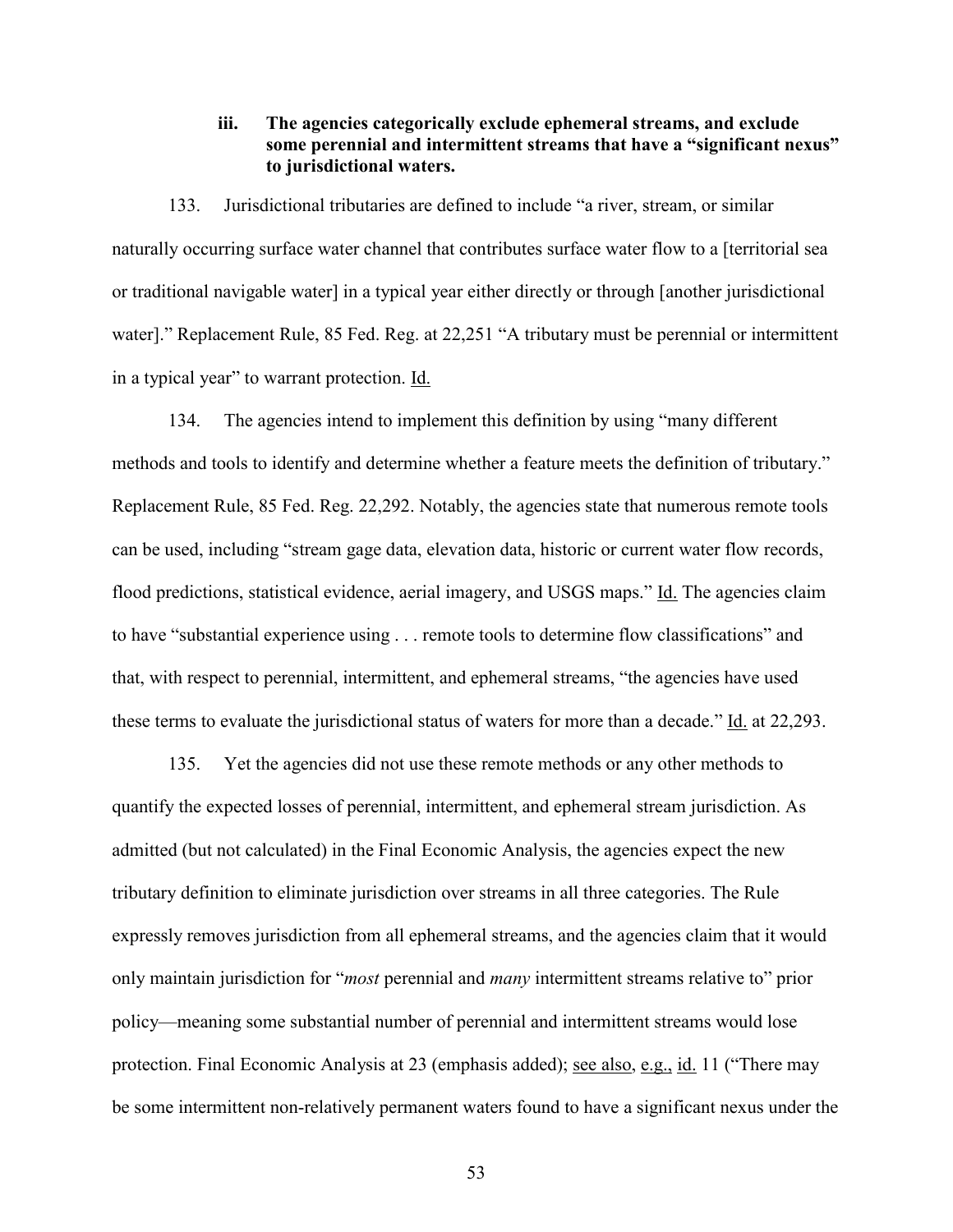2019 Repeal Rule/Rapanos Guidance practice that will no longer be jurisdictional under the final rule because they do not contribute surface water flow to a territorial sea or TNW in a typical year.").

136. With its arbitrary focus on surface water flow, the agencies' definition of tributary would exclude some perennial and intermittent streams that have a "significant nexus" through chemical, physical, and biological connections to navigable waters and all ephemeral streams that have a significant nexus through chemical, physical, and biological connections to traditional navigable waters. Final Economic Analysis at 10–11, 22–23.

# **iv. The agencies substantially narrow the "adjacent wetlands" category, leaving wetlands with a significant nexus to jurisdictional waters unprotected.**

137. Adjacent wetlands are defined to include "wetlands that: (i) abut, meaning to touch at least one point or side of, [another jurisdictional water]; (ii) are inundated by flooding from [another jurisdictional water]; (iii) are physically separated from [another jurisdictional water] only by a natural berm, bank, dune, or similar natural feature; or (iv) are physically separated from [another jurisdictional water] only by an artificial dike, barrier, or similar artificial structure so long as that structure allows for a direct hydrologic surface connection between the wetlands and the [other jurisdictional water] in a typical year, such as through a culvert, flood or tide gate, pump, or similar artificial feature." Replacement Rule, 85 Fed. Reg. at 22,338.

138. The agencies intend to identify "abut[ting]" wetlands by determining whether "the wetland delineated boundary touches the delineated boundary of a" traditional navigable water, tributary, or lake, pond, or impoundment. Replacement Rule, 85 Fed. Reg.at 22,315. As in the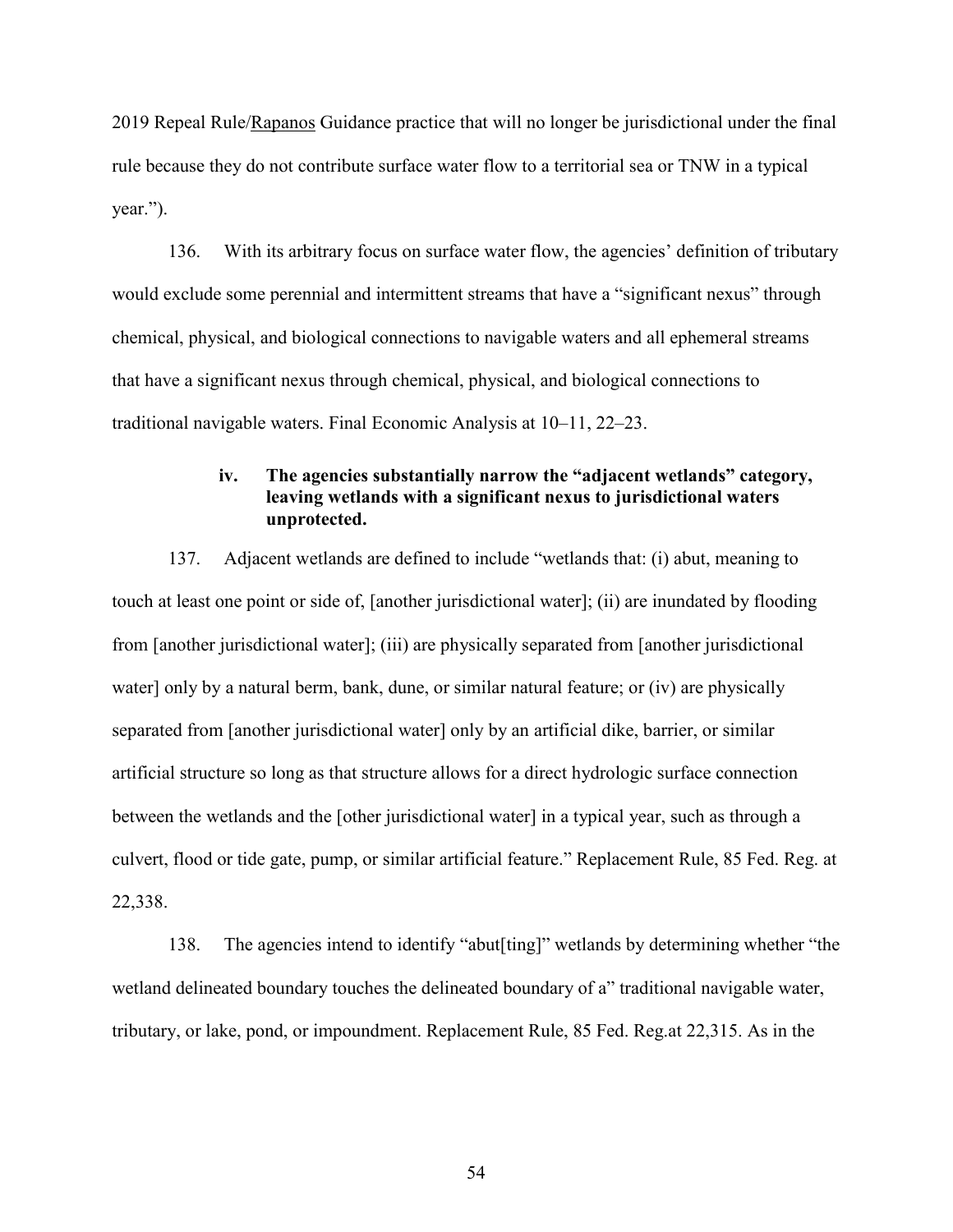agencies' proposal, whether the abutting wetland ever has a surface water connection to the jurisdictional water it touches is irrelevant. Id.

139. For those wetlands "inundated by flooding," the agencies will not only require a demonstration of a surface water connection between the wetland and another jurisdictional water, but also a demonstration that the water creating the connection comes *from* the jurisdictional water body and *not* the wetland. Replacement Rule, 85 Fed. Reg. at 22,315-16. The agencies state they "may" use "USGS stream gage records, recurrence intervals of peak flows, wetland surface water level records, visual observation, aerial imagery, flood records, inundation modeling techniques and tools . . . , or engineering design records," and "may also need" to complete multiple site visits to determine if the requisite flooding has occurred. Id. at 22,315.

140. This portion of the Rule would likely eliminate from jurisdiction wetlands that are not flooded by a jurisdictional water in a typical year, including wetlands such as seeps, hardwood flats, non-riverine swamp forests, pocosins, Carolina bays, pine savannahs, pine flats, basin wetlands, bogs, floodplain pools, cypress domes, and many more.

141. Wetlands that are near jurisdictional waters but do not abut or receive annual floodwater from such waters may also be jurisdictional in some cases. Replacement Rule, 85 Fed. Reg. at 22,338. Whether those wetlands are jurisdictional depends on two factors: whether the feature separating the wetland from another jurisdictional water is natural and, if not, whether there is a surface hydrological connection through an artificial feature. Id.

142. Wetlands of an identical type, function, and proximity to a jurisdictional water are treated differently under the Rule. If separated by a single *natural* feature, the wetland is jurisdictional, even if there is no surface hydrologic connection between the wetland and the neighboring jurisdictional water. Replacement Rule, 85 Fed. Reg. at 22,338, 22,311. If separated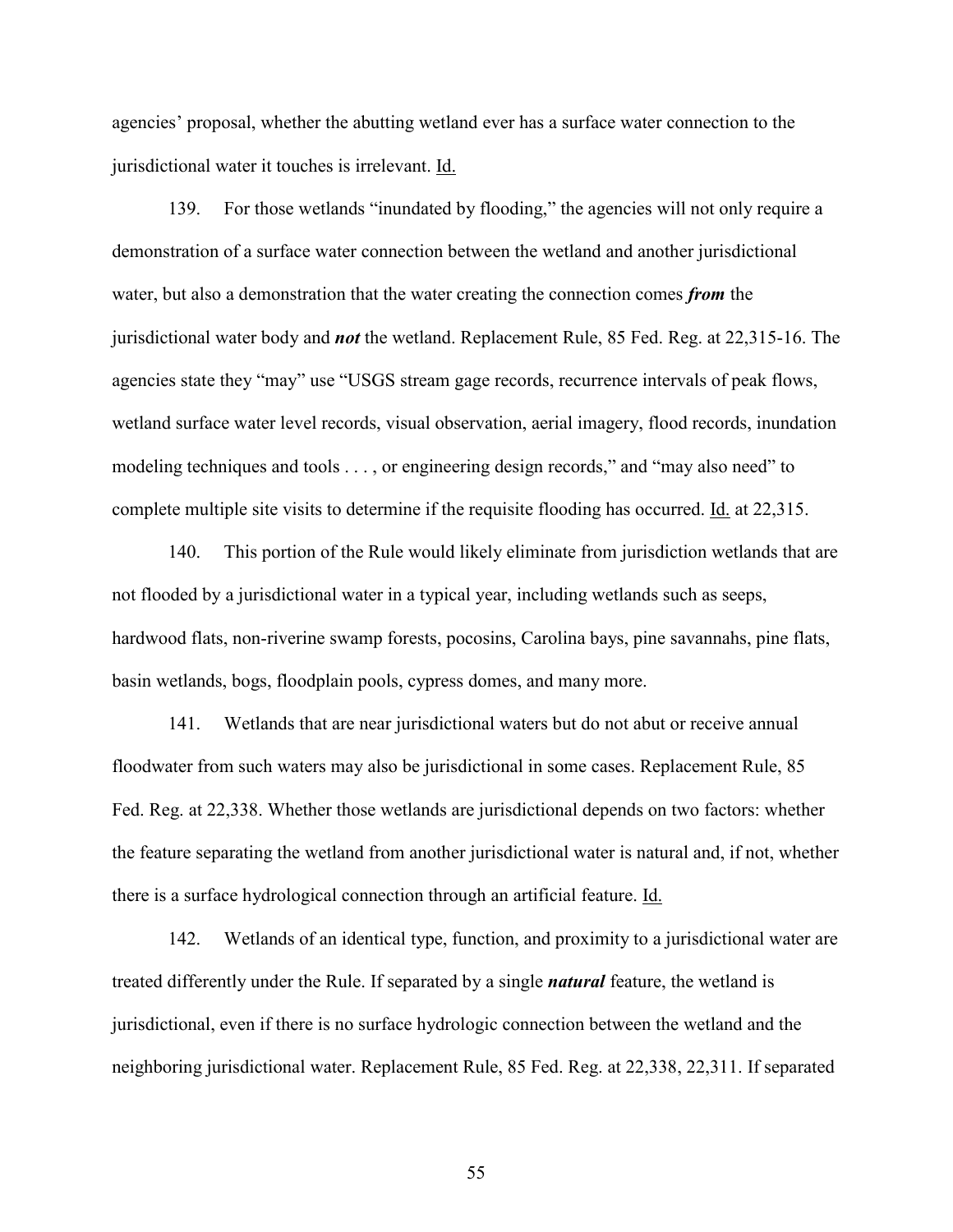by an otherwise identical *artificial* feature, the wetland is only jurisdictional if there is a surface hydrologic connection that allows surface water to reach the wetland at least once in a typical year. Id. at 22,338, 22,312. Yet in other parts of the Rule, the agencies reject similar natural/artificial distinctions as baseless. See U.S. EPA, The Navigable Waters Protection Rule– –Public Comment Summary Document, Topic 7: Lakes and Ponds at 15, EPA Docket ID No. EPA-HQ-OW-2018-0149-11574 (Apr. 21, 2020) ("[T]he agencies have not . . . identified[] a persuasive legal basis for distinguishing between natural and artificial flows.").

143. Although a wetland separated from a jurisdictional water by a *single* berm or dune is jurisdictional, a wetland separated by *two or more* berms or dunes is not. Replacement Rule, 85 Fed. Reg. at 22,312. Regardless of size or distance, "a single berm or dune" establishes jurisdiction, but a "series of natural berms or a foredune and a backdune" forecloses it. Id. Wetlands also fail to meet the adjacency standard if they are adjacent to a jurisdictional wetland but not to another jurisdictional water, or where "a 'chain' of wetlands [is] connected hydrologically via groundwater, shallow subsurface flow, [or] overland sheet flow." Id.

144. Roads sever jurisdiction over wetlands unless a surface hydrologic connection exists through culverts. Id.

145. None of these limitations is based on science evaluating the chemical, physical, or biological effects of wetlands on downstream jurisdictional waters.

# **v. The agencies employ a "typical year" test that is fundamentally indeterminate and provides no guiding criteria.**

146. The "typical year" construct goes to the heart of the Replacement Rule and is used to delimit almost every category of jurisdictional waters. E.g., Replacement Rule, 85 Fed. Reg. at 22,307 ("adjacent wetlands" are jurisdictional if, e.g., they "are inundated by flooding from [other jurisdictional waters] in a **typical year**," or if they "are physically separated from [other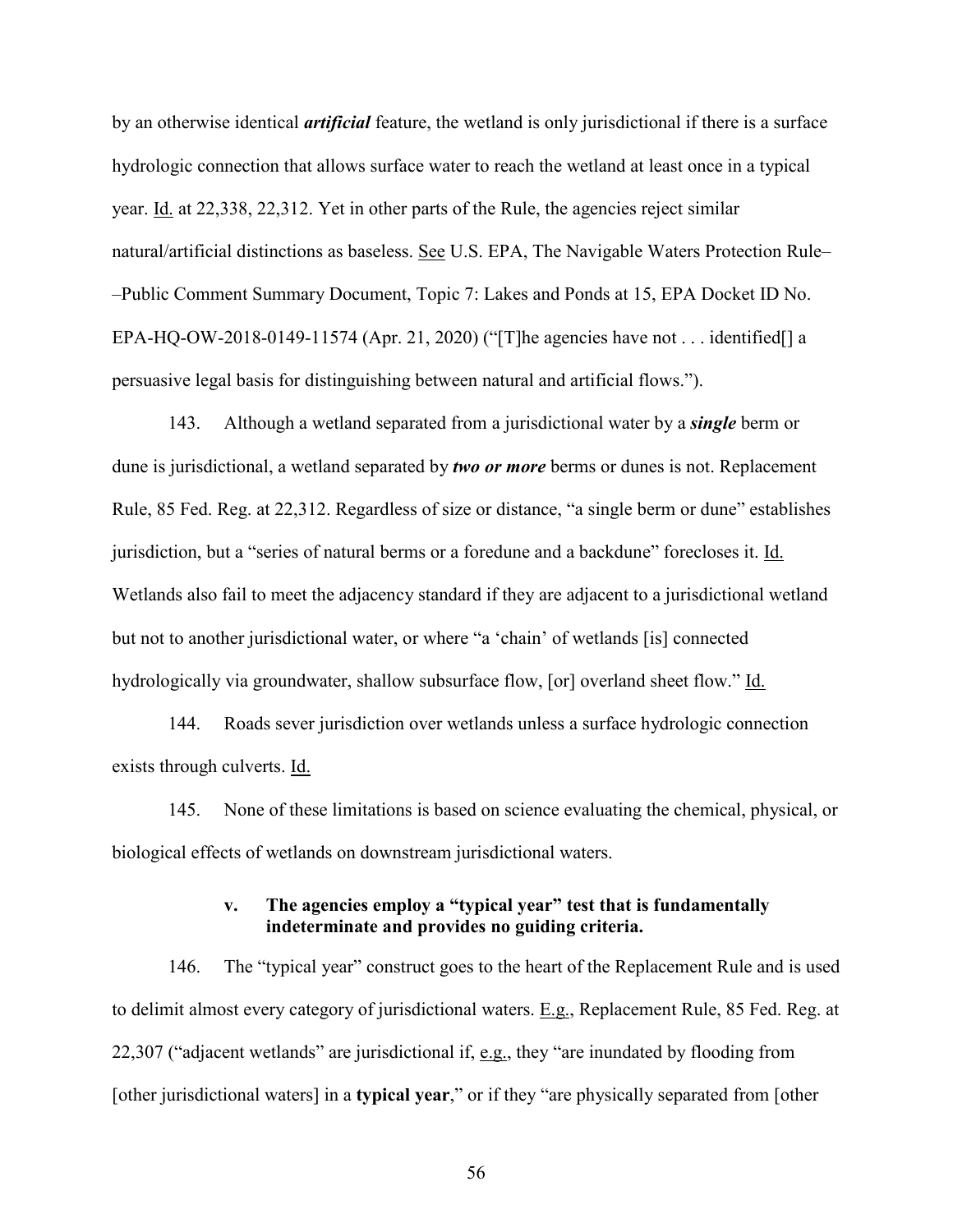jurisdictional waters] only by an . . . artificial structure . . . that allows for a direct hydrologic surface connection between [them] in a **typical year**"), 22,286 ( "tributar[ies]" are covered if, e.g., they "contribute[] surface water flow to a [traditional navigable water] in a **typical year**," directly or indirectly, and are "perennial or intermittent in a **typical year**.").

147. Typical year is defined as a year "when precipitation and other climatic variables are within the normal periodic range (e.g., *seasonally*, *annually*) for the geographic area of the applicable aquatic resource based on a rolling thirty-year average." Replacement Rule, 85 Fed. Reg. at 22,294 (emphasis added). Although not included in the codified text, the agencies describe the typical year in the preamble as having precipitation between the "30th and 70th percentiles for totals from the same date range over the preceding 30 years." Replacement Rule, 85 Fed. Reg. at 22,311. But see U.S. EPA, The Navigable Waters Protection Rule––Public Comment Summary Document, Topic 9: Typical Year at 5 ("The agencies may also consider alternative methods . . . , *including different statistical percentiles*.") (emphasis added). The agencies provide no explanation for how the appropriate periodic range or statistical percentiles should be selected.

148. For their "typical year" construct, the agencies provide no underlying principle to guide agency discretion, inadequately account for changing climatic conditions, and insert caseby-case analyses for every jurisdictional determination despite their claim that it "*provide[s] a predictable framework* to establish federal jurisdiction . . . ." Replacement Rule, 85 Fed. Reg. at 22,274 (emphasis added).

149. Despite not knowing which tools the agencies will use to assess flow, and admitting that they "may need to use the multiple tools [*e.g.*, drought indices, web-based models, wetland climate analysis tables, Natural Resources Conservation Service soil maps, topographic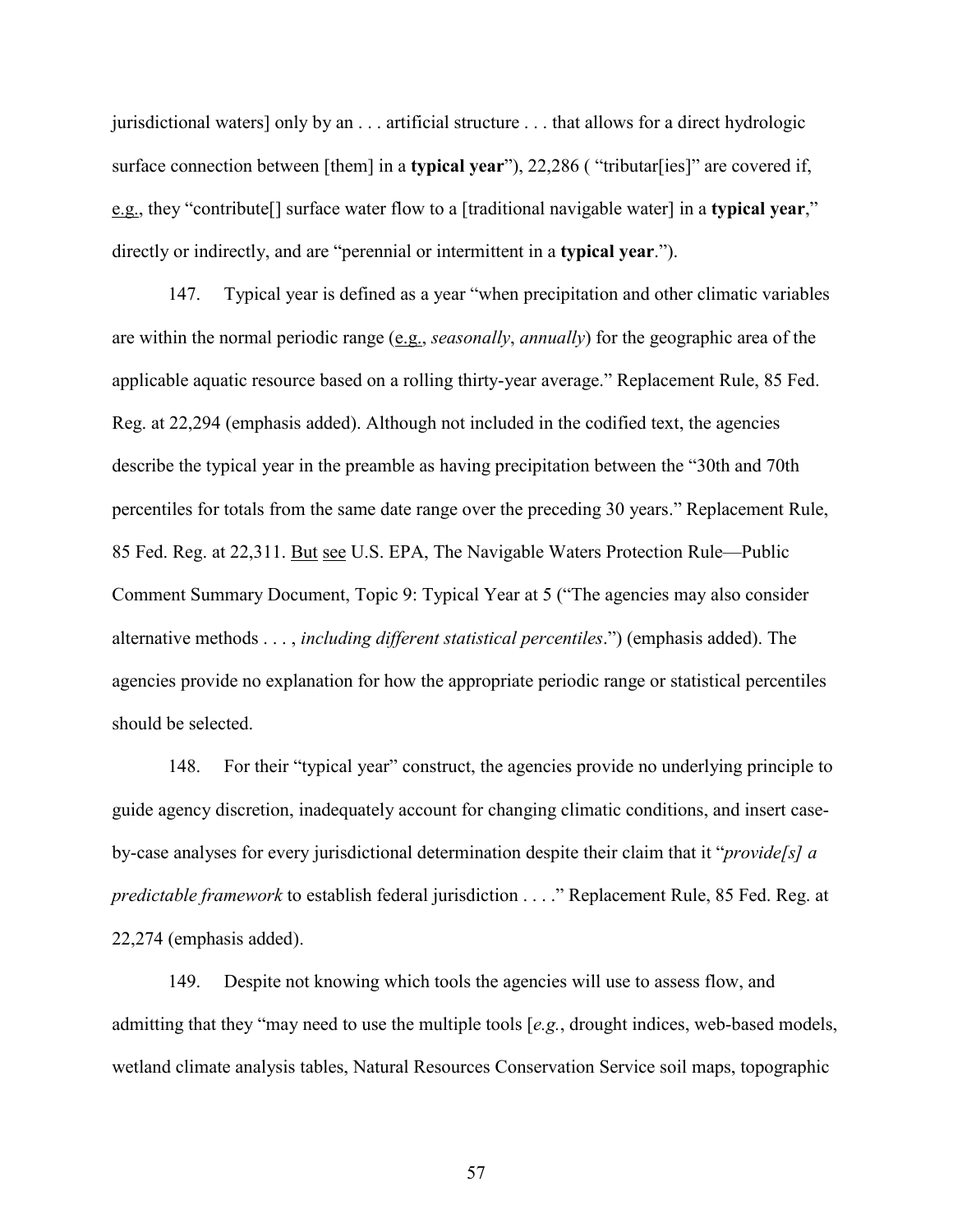data , and other unidentified data sources,] to determine" whether a tributary is jurisdictional, Replacement Rule, 85 Fed. Reg. at 22,293–95, 22,274–75, "[t]he agencies expect that landowners will *often* have sufficient knowledge to understand how water moves through their properties" to determine jurisdiction and *will not need to contact local, state, or federal authorities*. Replacement Rule, 85 Fed. Reg. at 22,293 (emphasis added).

# **vi. The agencies expanded the waste treatment system exclusion so that navigable cooling lakes used by the public for drinking water and recreation and that play an important role in navigation and interstate commerce are at risk.**

150. In the replacement rulemaking, the agencies claimed they were maintaining the status quo regarding whether cooling ponds could be excluded from "waters of the United States" as part of a "waste treatment system." Replacement Rule, 85 Fed. Reg. at 22,317. In fact, they significantly changed the definition of the exclusion.

151. The Replacement Rule defines waste treatment systems for the first time to include cooling ponds. Replacement Rule, 85 Fed. Reg. at 22,328, 22,339 ((c)(15)). And the rule applies the waste treatment system exclusion for the first time to any cooling pond that would otherwise be a jurisdictional water for any reason: "the water is excluded even if the water satisfies one or more of the conditions to be a paragraph  $(a)(1)$  through  $(4)$  water"—the sole bases for Clean Water Act jurisdiction under the Replacement Rule. Id. at 22,325; see also id. at 22,338 (describing "waters of United States," like traditional navigable waters and lakes, as jurisdictional "subject to" the exclusions).

152. As a result, for the first time, "waters of the United States" does not clearly encompass public lakes created to provide cooling water by impounding a jurisdictional river or stream and used by the public for boating, fishing, and recreation, or other activities of traditional navigable waters related to interstate commerce. Large and important public water resources are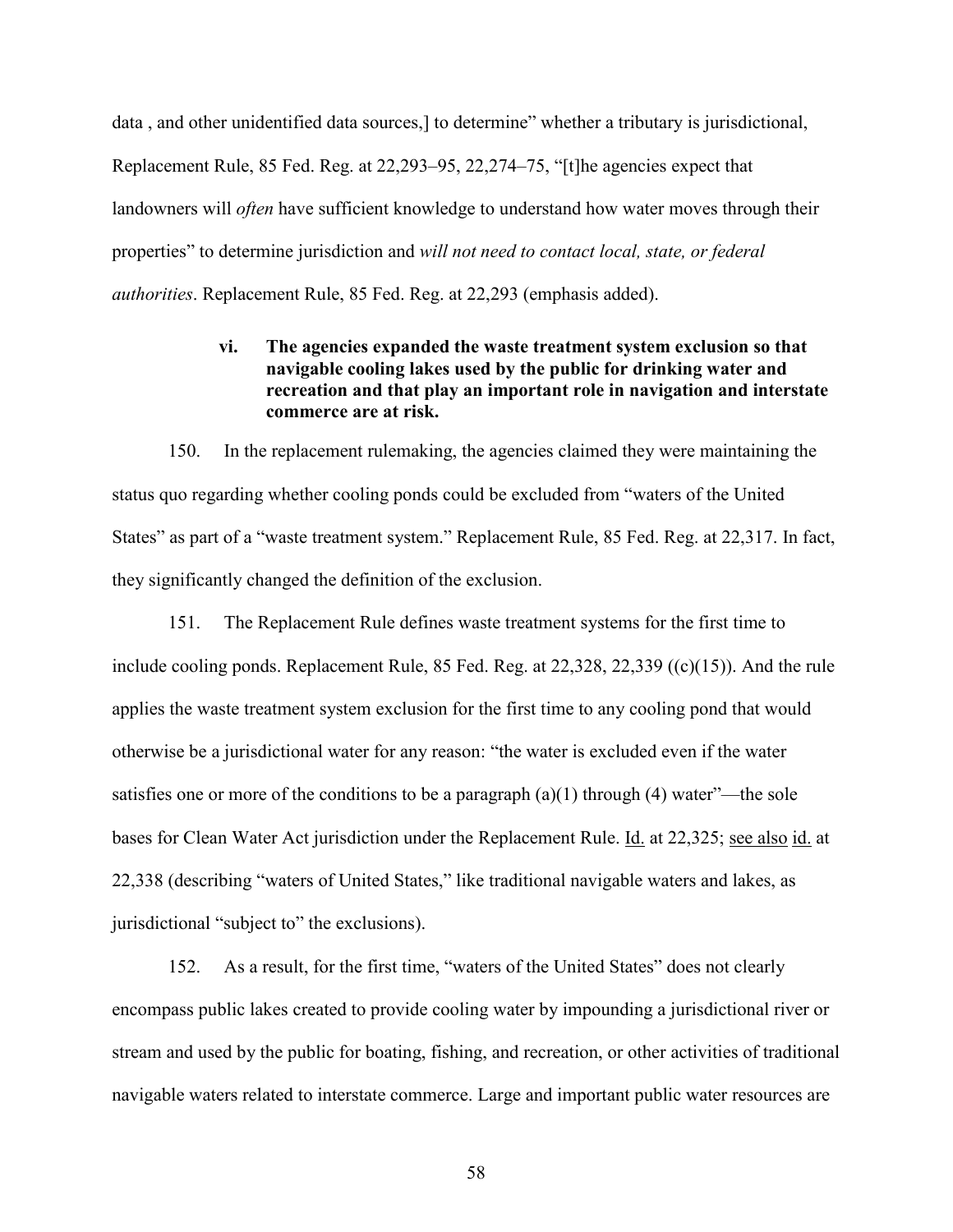potentially excluded from Clean Water Act jurisdiction by this new definition for the first time. Lake Keowee, for example, provides half the drinking water supplies for the Greenville Water System, one of South Carolina's largest water utilities, and drinking water for Seneca, South Carolina. It is the home of many lakeside developments and residences, has many boat docks and marinas, and is a popular fishing and recreational destination in South Carolina, but is threatened by this Rule's new "waste treatment" exclusion.

153. Nonetheless, the agencies insisted they were merely "clarify[ing]" and "[c]ontinuing the agencies' longstanding practice" regarding the exclusion of waste treatment systems. Replacement Rule, 85 Fed. Reg. at 22,324-25. They stated that the deletion of the cooling pond exception to the waste treatment system exclusion was only "ministerial." Id. at 22,325. And they stated that "the agencies are not changing the longstanding approach to implementing the waste treatment system exclusion." Id. at 22,328. But the changes they have made pave the way for industry to claim that cooling lakes throughout the Southeast and the country are no longer protected under the Clean Water Act.

### **vii. The agencies failed to meaningfully evaluate the impacts of the Replacement Rule on the quality of the Nation's waters.**

154. Rather than account for the loss of clean water protections, the agencies finalized their Economic Analysis with the same errors that plagued their draft analysis and added more.

155. Even though misleadingly incomplete, the Final Economic Analysis concedes that the Replacement Rule would do considerable damage. For example, the agencies admit that the Replacement Rule would reduce ecosystem values provided by streams and wetlands, increase downstream flooding damages, increase pollution and sedimentation, require more expensive restoration efforts, increase costs for drinking water providers, and increase oil spill response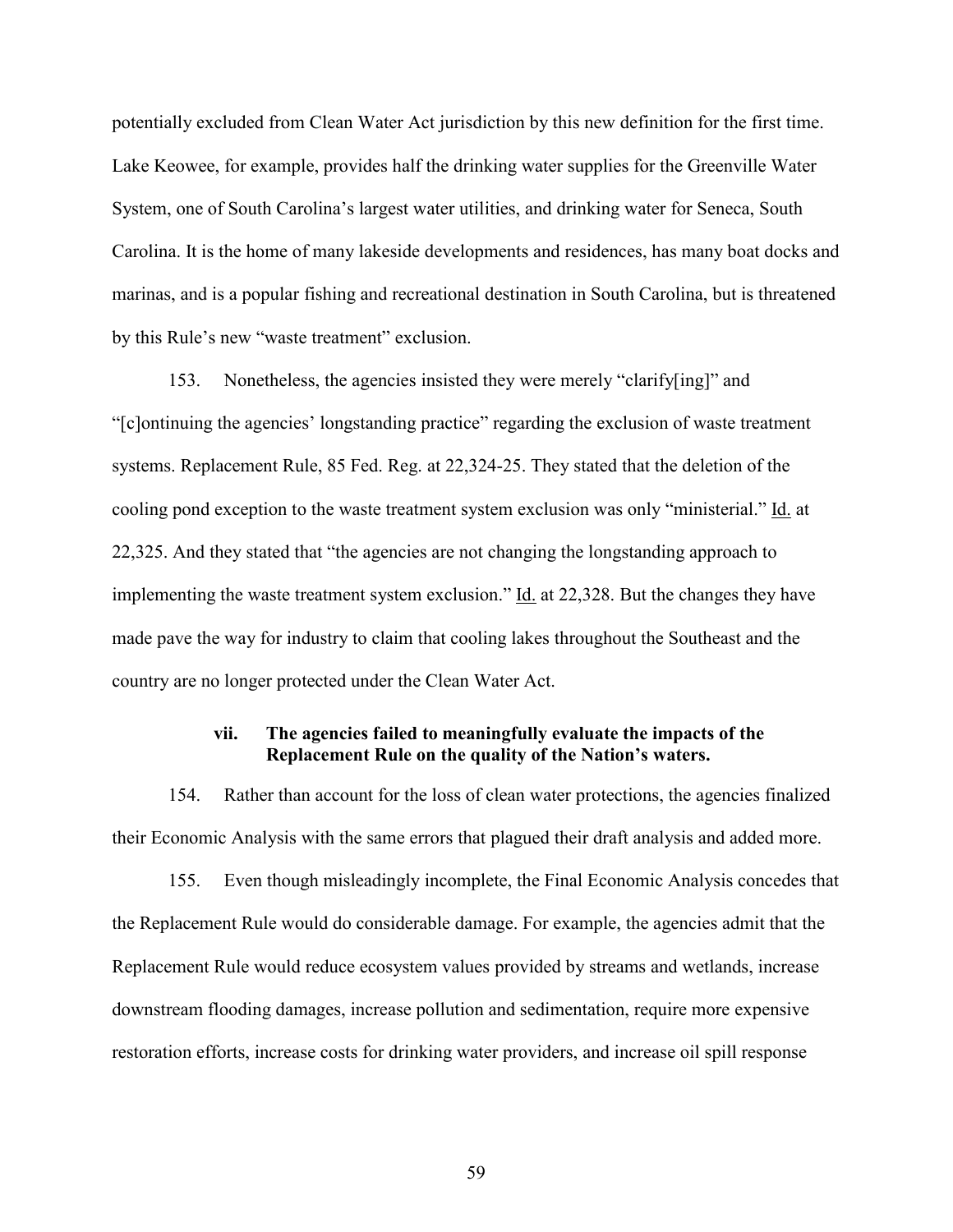costs. Final Economic Analysis at 10[5](#page-59-0); Draft Economic Analysis at 133.<sup>5</sup> Yet nowhere is this damage properly quantified.

156. Among additional errors, where the agencies did monetize the Rule's impacts on the losses to wetlands—the agencies misleadingly excluded most of the benefits associated with wetlands. In valuing the lost wetland benefits under the Rule, the agencies assumed that wetland benefits are valued only by in-state residents, see Final Economic Analysis at 207; Draft Economic Analysis at 62–65, and dramatically undercounted the number of wetlands in each state, compare Final Economic Analysis at 210 (assuming 10,000 acres of wetlands in each state), with id. at 199 (stating that the fewest acres of wetlands in any state, according to the National Wetlands Inventory, is 57,052, with a high of 12.2 million). Correcting those errors shows that the Replacement Rule may cost more than \$2.4 billion every year due to lost wetlands benefits alone and that the costs of the Replacement Rule significantly outweigh its benefits.<sup>[6](#page-59-1)</sup>

157. Elsewhere, the agencies concede for every category of waters that they are unable to quantify the losses that will result from the reduction in federal jurisdiction under the Rule. E.g., Final Economic Analysis at xi ("[T]he final rule reduces the scope of federal CWA

<span id="page-59-0"></span><sup>&</sup>lt;sup>5</sup> See also U.S. EPA and Dep't of Army, Resource and Programmatic Assessment for the Navigable Waters Protection Rule: Definition of "Waters of the United States," EPA Docket ID No. EPA-HQ-OW-2018-0149-11573 (Jan. 23, 2020) ("Final Resource and Programmatic Assessment"); U.S. EPA and Dep't of Army, Resource and Programmatic Assessment for the Proposed Revised Definition of "Waters of the United States," EPA Docket ID No. EPA-HQ-OW-2018-0149-0005 (Dec. 11, 2018).

<span id="page-59-1"></span> $6$  Letter from K. Moser, SELC, to A. Wheeler, U.S. EPA, & R.D. James, Dep't of Army at 41, 45–46 (Apr. 15, 2019) (Submitted by SELC to EPA Docket Center EPA-HQ-OW-2018-0149- 9717 on April 15, 2019) ("SELC Comments on Proposal"); see also John C. Whitehead, Comments on "Economic Analysis for the Proposed Revised Definition of 'Waters of the United States'" (EPA-Army 2018) (Apr. 9, 2019), attached as Ex. C to SELC Comments on Proposal; Jeffrey D. Mullen, Ph.D., Draft Review of the 2018 EPA Economic Analysis for the Proposed Definition of "Waters of the United States" (Apr. 10, 2019), attached as Ex. D to SELC Comments on Proposal.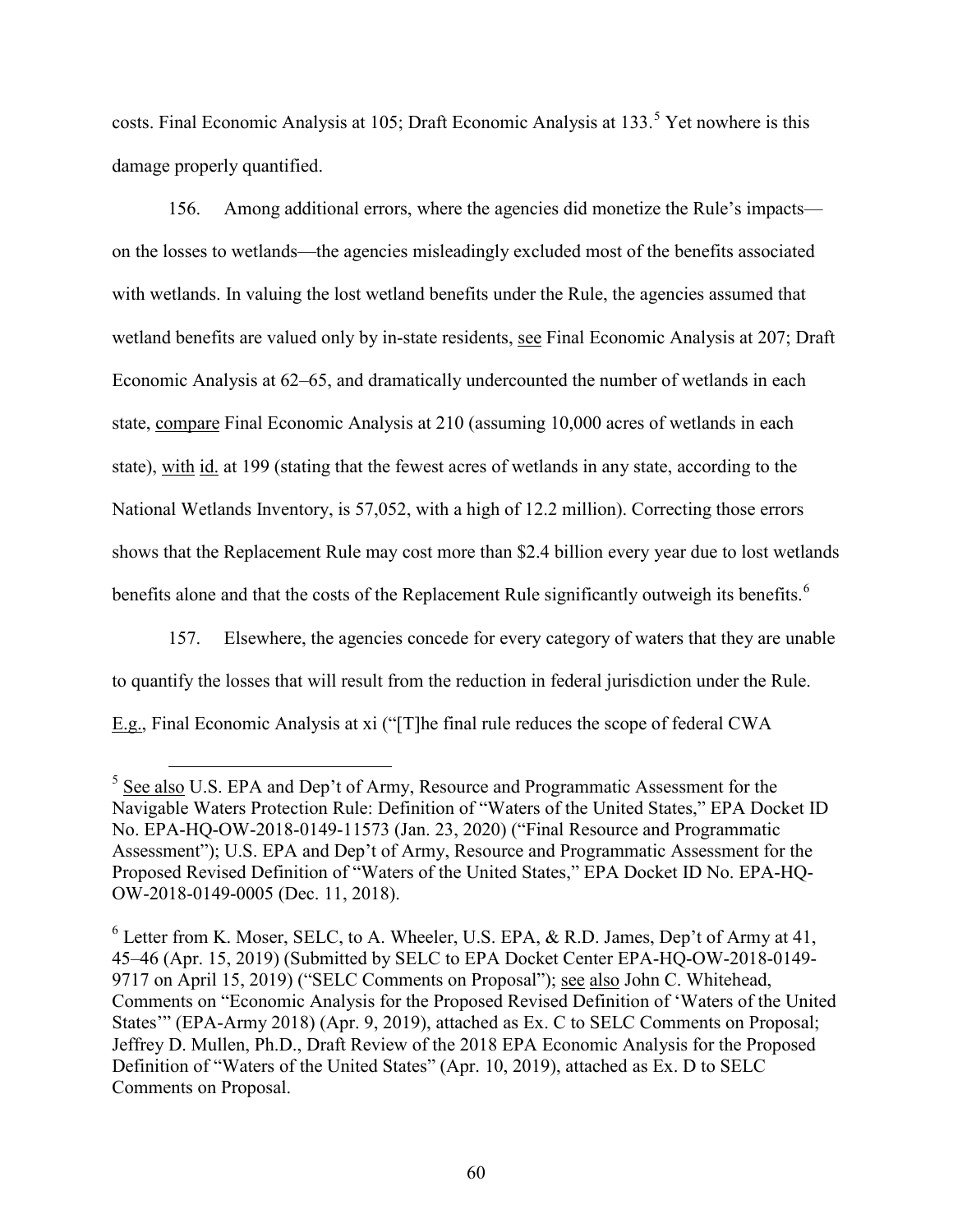jurisdiction over certain waters (e.g., some ephemeral streams, isolated wetlands, and ditches) compared to prior regulations, although the agencies are unable to quantify these changes with any reliable accuracy."), xviii (claiming "limitations of the data curtailed the agencies' ability to quantify or monetize some of the potential environmental effects and forgone benefits of the final rule"), 8-9 (interstate waters), 11 (tributaries); 11 (ditches), 12-13 (lakes and ponds), 14 (impoundments), 15-17 (wetlands).

158. Although the agencies list the Final Economic Analysis among the Rule's "Supporting Analyses," e.g., Replacement Rule, 85 Fed. Reg. at 22,331, the agencies disclaim any reliance on it and other record documents, passing them off as "informational" only in an apparent attempt to shield them from judicial review under the APA. Id. at 22,332 ("The agencies note that the final rule is not based on the information in the agencies' economic analysis or resource and programmatic assessment. See, e.g., [Nat'l Ass'n of Home Builders  $('NAHB')$  v. EPA, 682 F.3d 1032, 1039–40. This information was not used to establish the new regulatory text for the definition of 'waters of the United States.'"); id. at 22,335 ("While the economic analysis is informative in the rulemaking context, the agencies are not relying on the economic analysis . . . as a basis for this final rule. See, e.g., NAHB, 682 F.3d at 1039–40 (noting that the quality of an agency's economic analysis can be tested under the [Administrative Procedure Act] *if* the 'agency decides to rely on a cost-benefit analysis as part of its rulemaking').").

159. Regardless of how the agencies characterize the Final Economic Analysis, whether "informational" or as "support," they are left with absolutely no support for their Rule.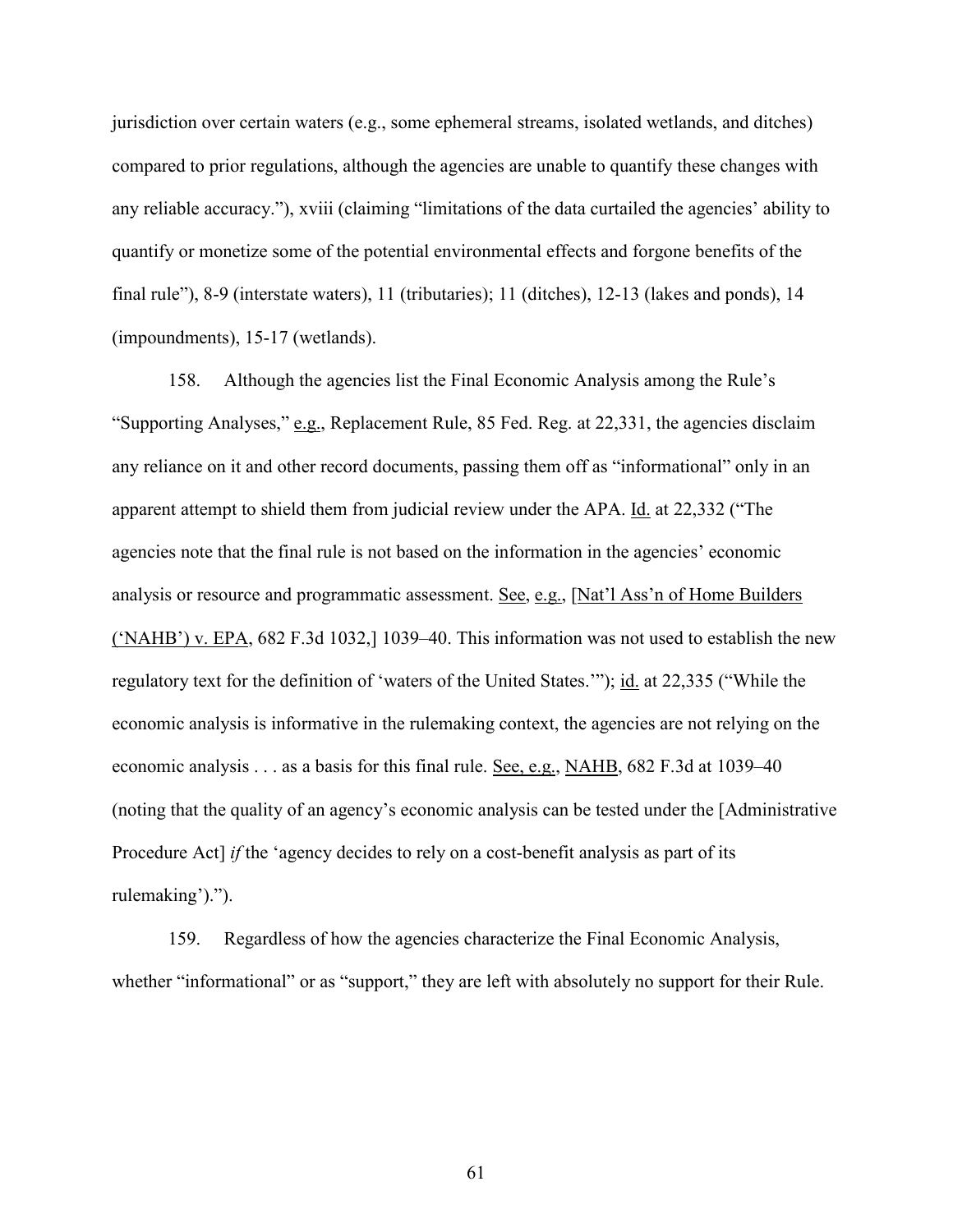### **viii. The Replacement Rule is confusing, contrary to science, and antithetical to the Clean Water Act's objectives.**

160. Rather than providing regulatory certainty, the agencies have created more confusion in their Replacement Rule by requiring highly complex, confusing analyses in identifying jurisdictional waters. The agencies have nonetheless encouraged landowners to make their own determination with respect to federal jurisdiction, Replacement Rule, 85 Fed. Reg. at 22,292, while simultaneously acknowledging that such an approach may result in an enforcement action. Id.

161. Significantly, EPA's own Science Advisory Board criticized the Replacement Rule, concluding that it "depart[s] . . . from EPA recognized science[, and] threatens to weaken protection of the Nation's waters by disregarding the established connectivity of groundwaters and by failing to protect ephemeral streams and wetlands which connect to navigable waters below the surface." EPA, Science Advisory Board, Draft Commentary on the Proposed Rule Defining the Scope of Waters Federally Regulated Under the Clean Water Act 3 (Oct. 16, 2019), https://perma.cc/RBC7-V58V (permanent link). By proposing these changes "without a fully supportable scientific basis," the agencies have "introduc[ed] substantial new risks to human and environmental health." Id.; see also EPA, Science Advisory Board, Final Commentary on the Proposed Rule Defining the Scope of Waters Federally Regulated Under the Clean Water Act 4 (Feb. 27, 2020) ("The proposed Rule does not present new science to support [its] definition, thus the SAB finds that the proposed Rule lacks a scientific justification, while potentially introducing new risks to human and environmental health.), https://perma.cc/76UW-LW9R (permanent link).

162. The culmination of the agency's rulemaking here is, as they admit, a rule that takes the country farther from reaching the objective of the Clean Water Act. The various ways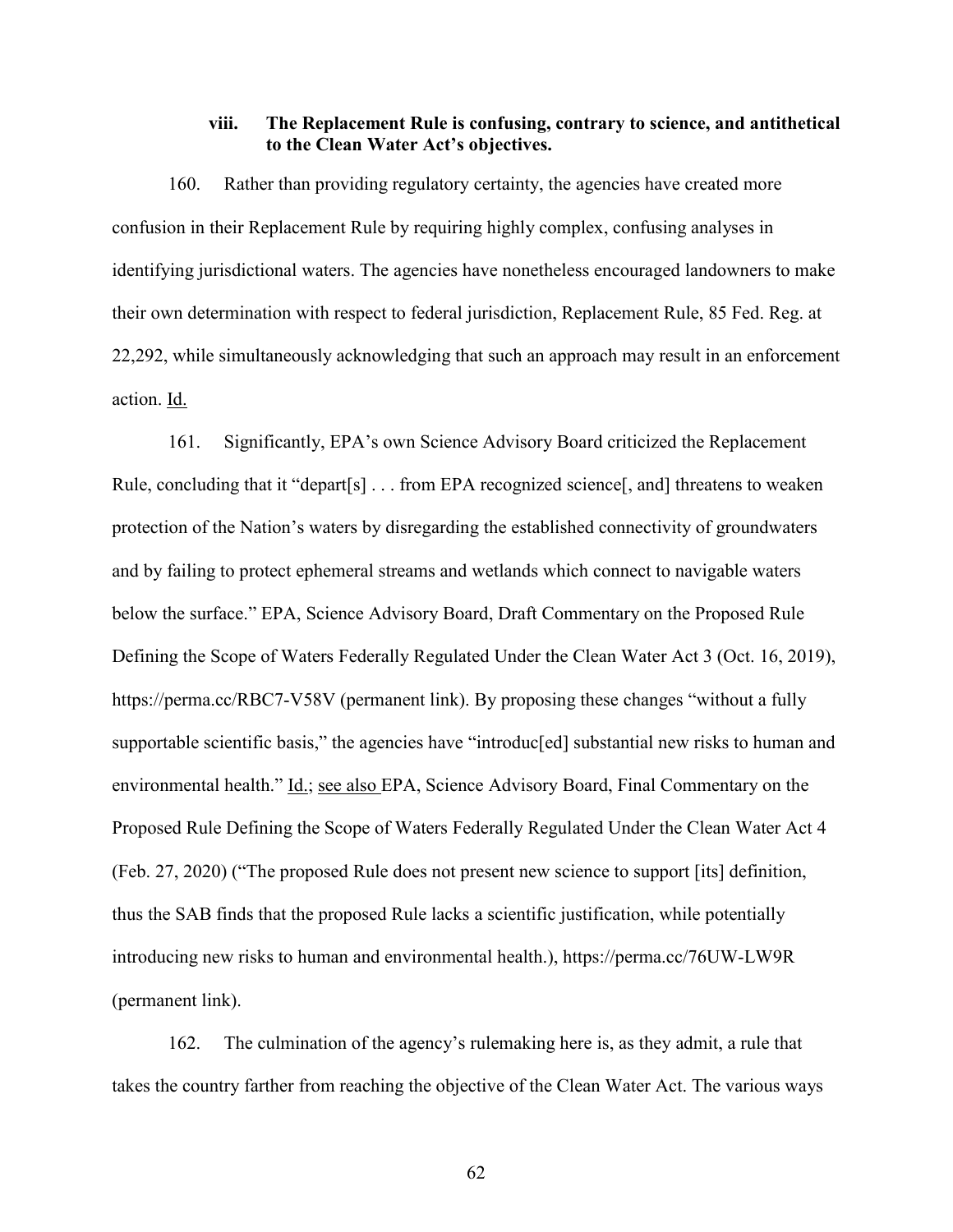that the Rule degrades the chemical, physical, and biological integrity of the Nation's waters are summarized below in a graphic the agencies prepared.



Final Economic Analysis at 105.

163. In a rational rulemaking, agencies that recognize the numerous ways their proposal would undercut the central purpose of the statute they are entrusted to enforce would never finalize the offending rule. This is not a rational rulemaking. The agencies have not, after more than 40 years, suddenly discovered the correct interpretation of "waters of the United States." Instead, they have forced through an unlawful interpretation that contradicts the very purpose of the Clean Water Act and violates the Administrative Procedure Act. It must be set aside.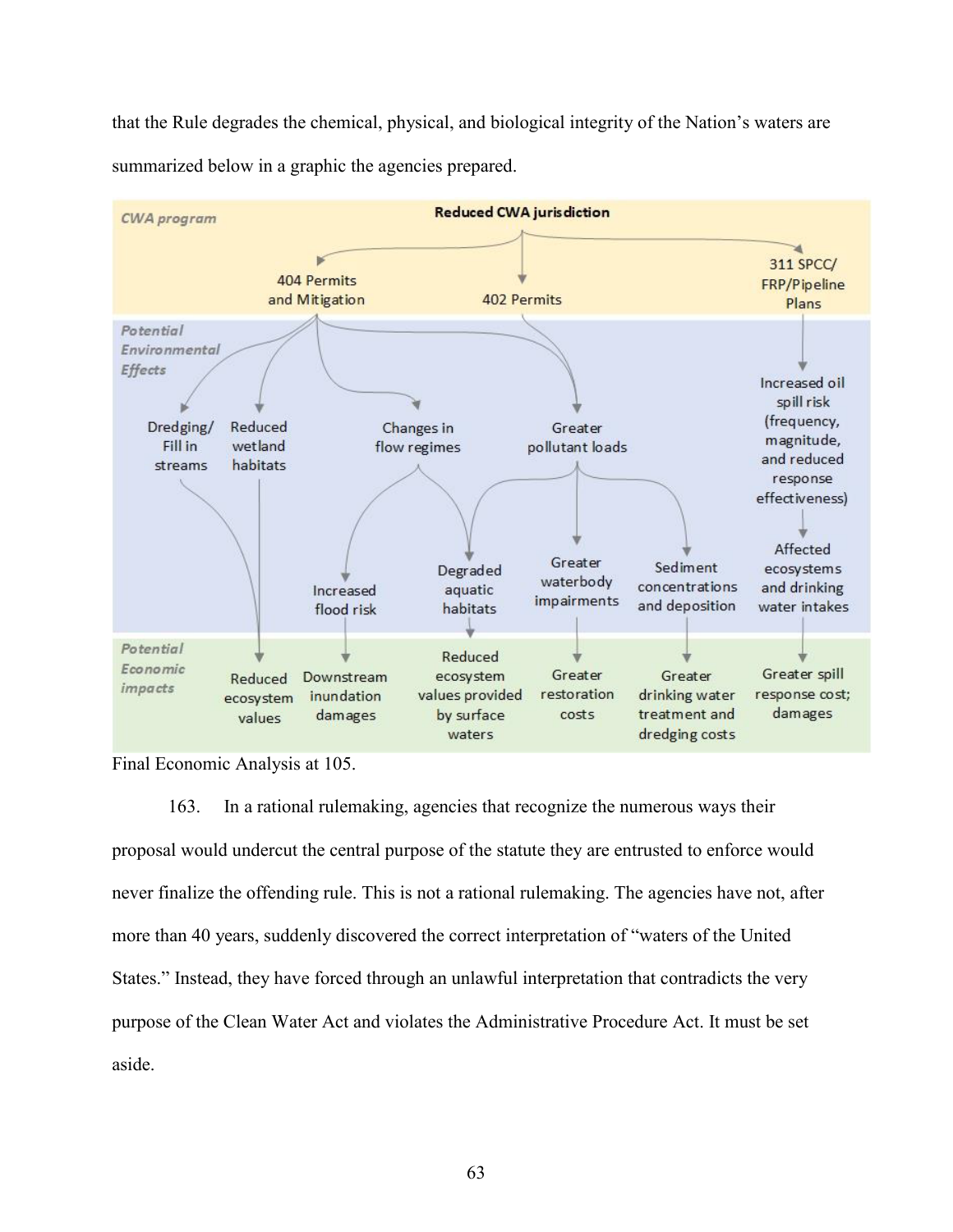### **FIRST CLAIM FOR RELIEF Violation of the Administrative Procedure Act—Arbitrary and Capricious Policy Reversal**

164. The allegations of the preceding paragraphs are incorporated here by reference.

165. The Administrative Procedure Act ensures that agencies do not change course based on the "whim and caprice of the bureaucracy," N.C. Growers' Ass'n, 702 F.3d at 772 (Wilkinson, J., concurring), and prevents agencies from subverting the rule of law by making policy based on shifting "political winds and currents." Id.

166. To support a reversal in policy, an agency must provide "good reasons" for it, Fox, 556 U.S. at 514–15; see also State Farm, 463 U.S. at 41–43; ensure that the new policy is itself supported by substantial record evidence, State Farm, 463 U.S. at 43–44; address the "facts and circumstances that underlay" the prior rule, Fox, 556 U.S. at 516; consider relevant alternatives to a wholesale repeal, State Farm, 463 U.S. at 51; address the "'serious reliance interests'" grounded on the prior policy, Encino Motorcars, 136 S. Ct. at 2126 (quoting Fox, at 515); and leave no "[u]nexplained inconsistency" between new and prior policy, id. (citations and quotations omitted).

167. The agencies here, in promulgating a rule that departs from prior practice in numerous ways, have failed to acknowledge and provide explanations for their inconsistent and capricious change of course.

168. The agencies failed to provide "good reasons" for abandoning the broader clean water protections embodied in all of the agencies' prior definitions of "waters of the United States."

169. The agencies also leave numerous inconsistencies between the Replacement Rule and the Clean Water Rule, as well as the Repeal Rule, unexplained. The agencies failed to provide a rational basis for treating wetlands and tributaries differently under the Replacement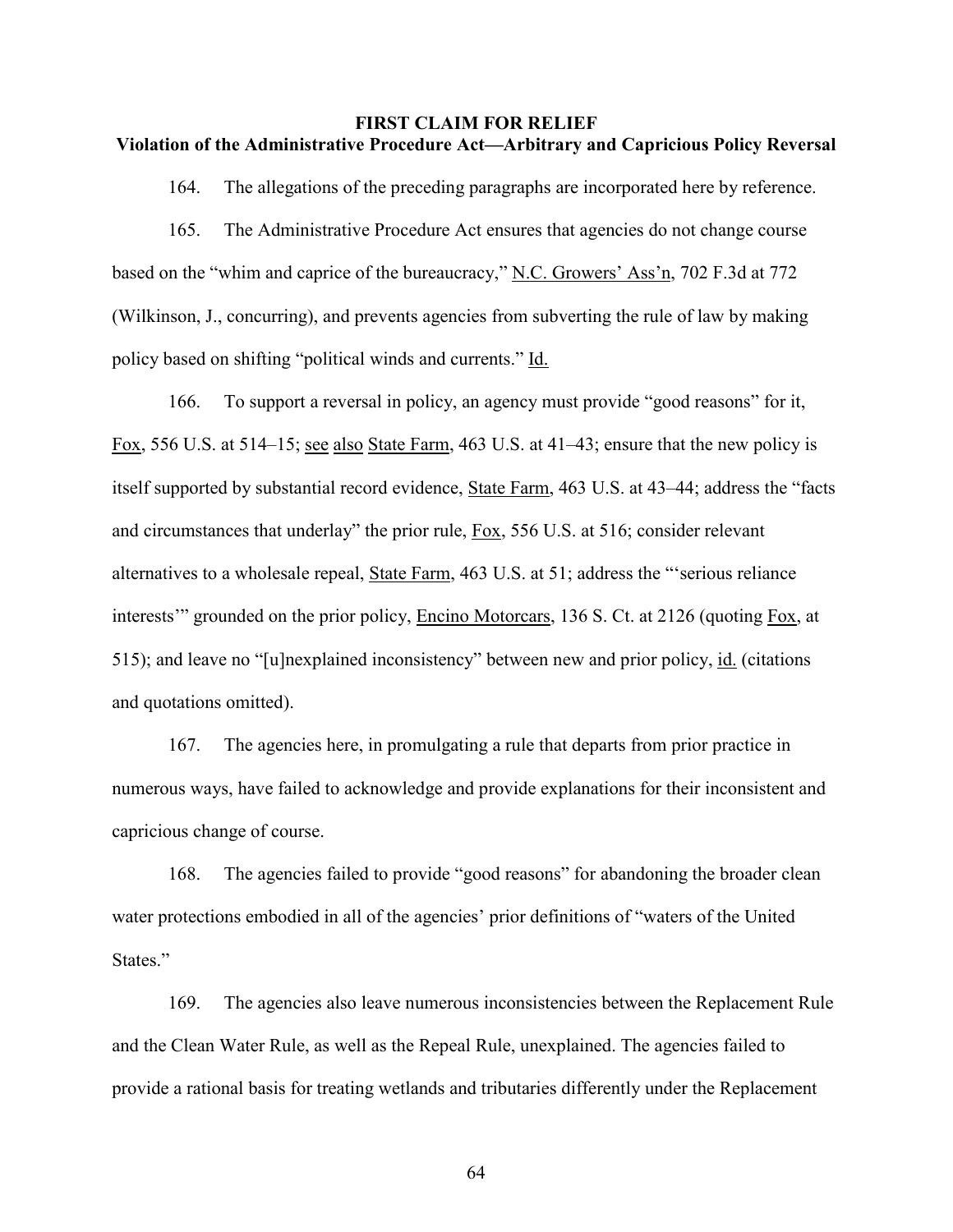Rule than under prior agency practice, including the Repeal Rule adopted by the agencies in October 2019.

170. The agencies failed to support the Replacement Rule's unprecedented restriction of Clean Water Act jurisdiction with "substantial record evidence" while simultaneously failing to address the "facts and circumstances that underlay" the agencies' prior rulemakings including the thousands of pages of their prior responses to comments or their substantial Science Report that underlay the Clean Water Rule.

171. The agencies failed to consider any action less drastic than a wholesale repeal and replacement of the Clean Water Rule.

172. The agencies failed to evaluate the effect of the Replacement Rule on reliance interests, including, but not limited to, companies that restore streams and wetlands, the outdoor recreation industry, fishermen, swimmers, other outdoor enthusiasts, property owners, the shellfish industry, the fishing industry, drinking water utilities, and states and their ability to protect their citizens against pollution from upstream states.

173. The agencies failed to provide any "good reasons" for why the Replacement Rule better balances state and federal responsibilities or identify any reasonable criteria for determining the extent of federal jurisdiction even if the agencies' mistaken interpretation of section 101(b) were correct, which it is not.

174. For these reasons, the Replacement Rule is an unlawful reversal of agency policy under the Administrative Procedure Act.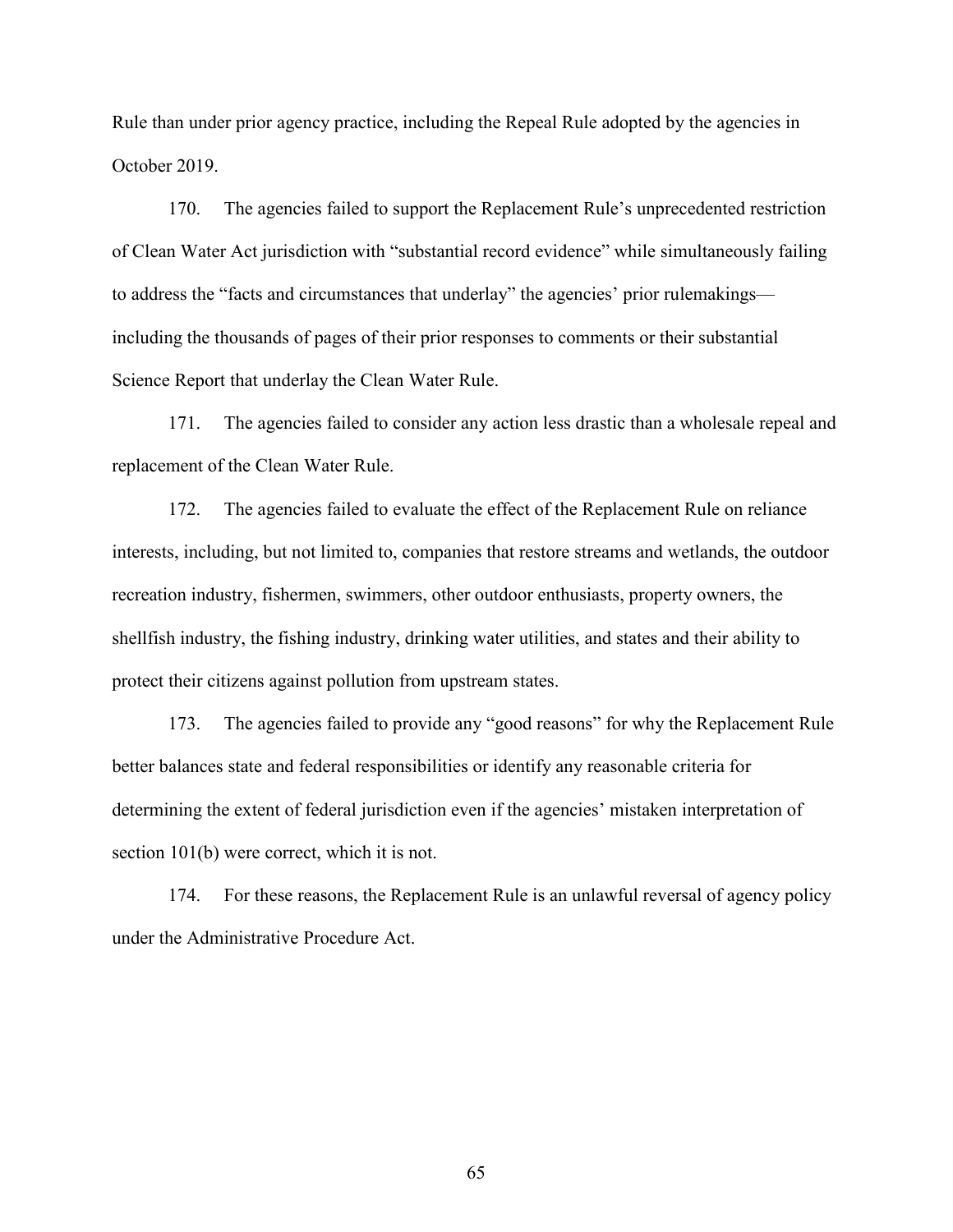### **SECOND CLAIM FOR RELIEF Violation of the Administrative Procedure Act—Arbitrary and Capricious Failure to Acknowledge Changes in Policy**

175. The allegations of the preceding paragraphs are incorporated here by reference.

176. To support a change in policy, an agency must acknowledge the change and provide "good reasons" for it. Fox, 556 U.S. at 514–15.

177. The agencies did not acknowledge that their decision to exclude otherwise jurisdictional waters, including traditional navigable waters, if they possess characteristics that bring them within an excluded category of waters (rather than vice versa) is a change in policy, nor did they provide any "good reasons" for the change.

178. The agencies also did not acknowledge their expansion of the waste treatment system exclusion. Instead, in the preamble to the Replacement Rule, the agencies claim that they "are not changing the longstanding approach to implementing the waste treatment system exclusion," and describe the removal of the cooling pond exception to the waste treatment system exclusion as merely "ministerial." Replacement Rule, 85 Fed. Reg. at 22,328.

179. However, the combined effect of the agencies' changes to the exclusion—adding cooling ponds to the definition of waste treatment systems; eliminating any basis for jurisdiction over waters subject to the exclusion, even if they are traditional navigable waters, used in interstate commerce, and/or impounded jurisdictional waters; and applying the exclusion to all pre-Clean Water Act facilities—results in a tremendous expansion of the waste treatment system exclusion.

180. Nor did the agencies provide any "good reasons" for this change. The exclusion would now allow traditional, navigable-in-fact waters, including large and important public lakes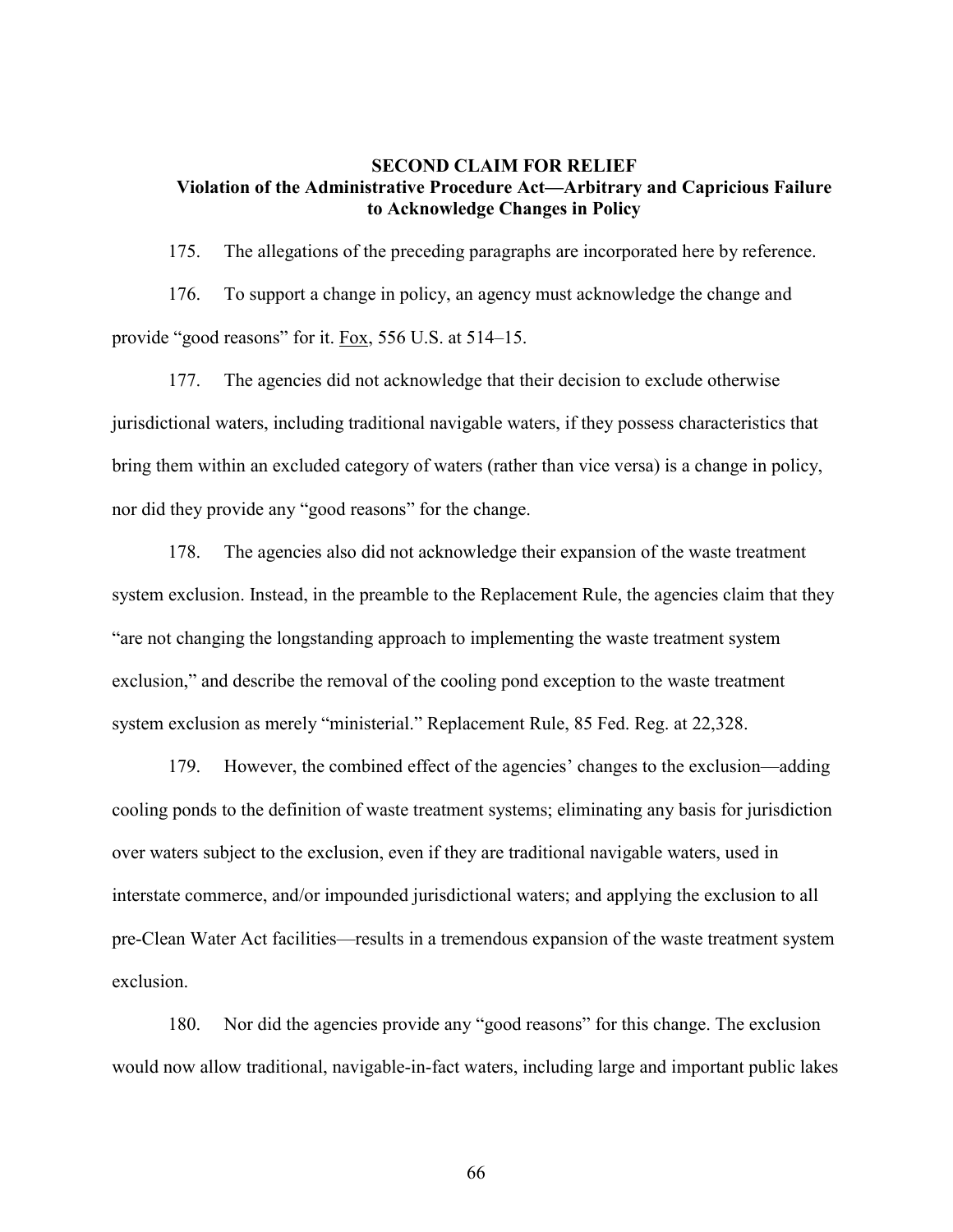used for drinking water, fishing, swimming, and boating—and currently protected as jurisdictional waters with National Pollutant Discharge Elimination System permits regulating discharges of pollutants into them—to be claimed as waste treatment systems and excluded from the jurisdiction of the Clean Water Act, merely because they provide cooling water for power plants or other facilities. These changes would have tremendously harmful effects on water quality and important public water resources that thousands of people enjoy and depend on. The administration failed to acknowledge or consider any of these effects.

181. The agencies' unacknowledged, unsupported decisions to subject all jurisdictional waters to all exclusions and to expand the waste treatment system exclusion are arbitrary and unlawful.

### **THIRD CLAIM FOR RELIEF**

# **Violation of the Administrative Procedure Act—Arbitrary and Capricious Rulemaking**

182. The allegations of the preceding paragraphs are incorporated here by reference.

183. The Administrative Procedure Act prohibits arbitrary and capricious rulemaking. 5 U.S.C. § 706(2)(A).

184. A rulemaking is "arbitrary and capricious if the agency has relied on factors which Congress has not intended it to consider, entirely failed to consider an important aspect of the problem, offered an explanation for its decision that runs counter to the evidence before the agency, or is so implausible that it could not be ascribed to a difference in view or the product of agency expertise." State Farm, 463 U.S. at 43.

185. The agencies relied on multiple "factors which Congress has not intended [them] to consider," including speculation about voluntary actions of the regulated industry and states outside of the regulatory program, a supposedly predominant role for states under Clean Water Act section 101(b) at the expense of the Act's primary goal in section 101(a), and an artificial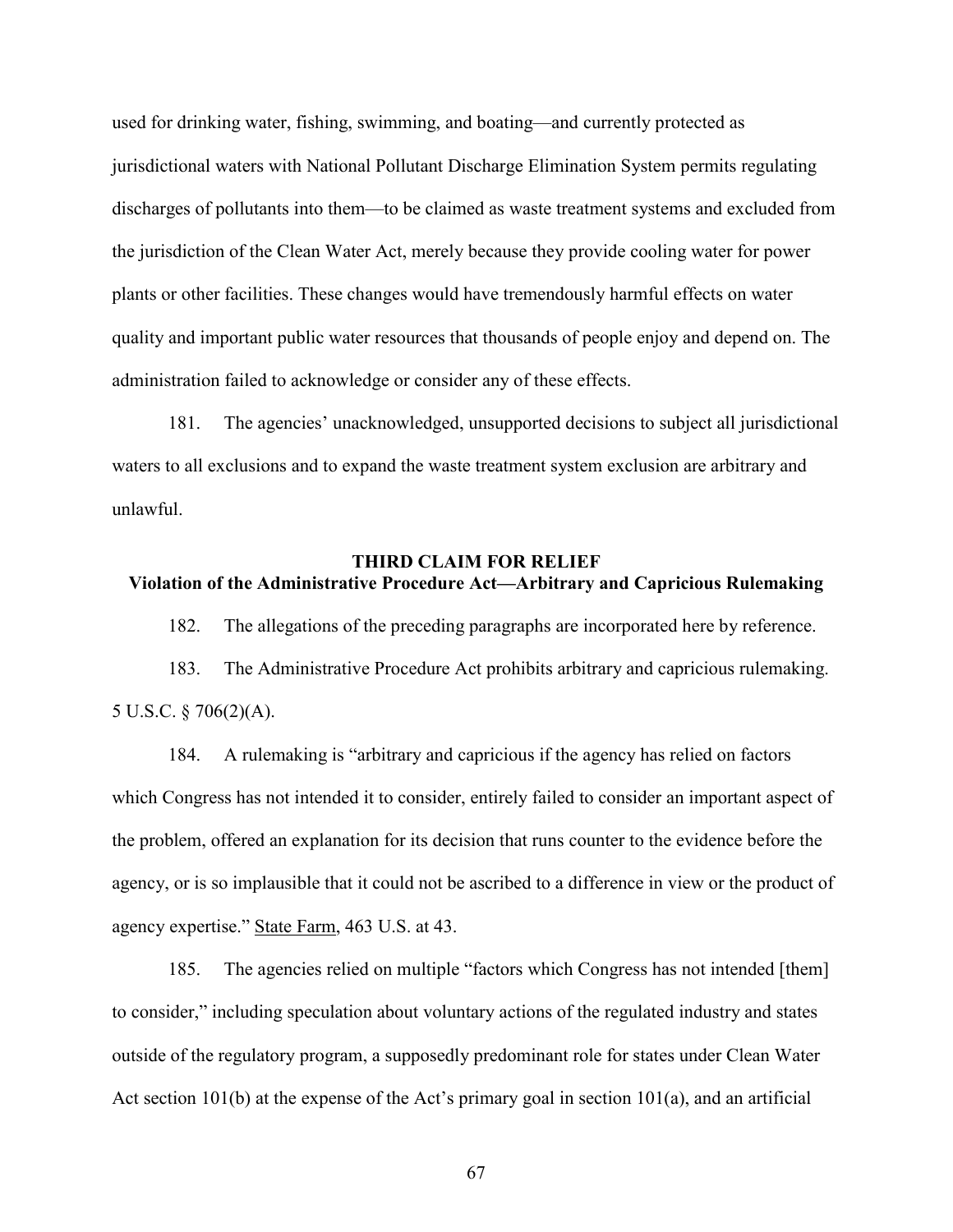distinction between "the Nation's waters" in section 101(a) and "waters of the United States" in section 112.

186. The agencies offered "an explanation for [their] decision that runs counter to the evidence before the agency, or is so implausible that it could not be ascribed to a difference in view or the product of agency expertise." State Farm, 463 U.S. at 43. The Rule's content specifically the "typical year" test and other criteria for determining whether a water is a "water of the United States"—is at direct odds with the agencies' stated objective of providing "predictability," "consistency," and "clarity," Replacement Rule, 85 Fed. Reg. at 22,250, 22,252.

187. The agencies also erroneously rely on state law to provide protection for newly non-jurisdictional waters, see id. at 22,253–54, despite record evidence demonstrating that states: do not have comparable programs; cannot adopt laws more stringent than federal standards; do not have adequate staffing to implement more robust programs<sup>[7](#page-67-0)</sup>; and failed in every vital aspect to protect national water quality when, before the Clean Water Act, states were in charge of regulating water pollution.<sup>[8](#page-67-1)</sup>

188. The agencies also "entirely failed to consider an important aspect of the problem," including the removal of jurisdiction from currently protected waters and the effects of that lost jurisdiction on the Act's water quality objectives and goals.

189. Despite being charged with a scientifically grounded goal—"restoring and maintaining the chemical, physical, and biological integrity of the Nation's waters"––the agencies unlawfully reject the established science of hydrologic connectivity. See, e.g., Science

<span id="page-67-0"></span><sup>&</sup>lt;sup>7</sup> See generally Letter from Attorneys General to A. Wheeler, U.S. EPA,  $\&$  R.D. James, Dep't of Army at 41, 45–46 (Apr. 15, 2019) (Submitted to EPA Docket Center EPA-HQ-OW-2018-0149 on April 15, 2019); Final Resource and Programmatic Assessment.

<span id="page-67-1"></span> $8$  E.g., SELC Comments on Proposal at 11-14.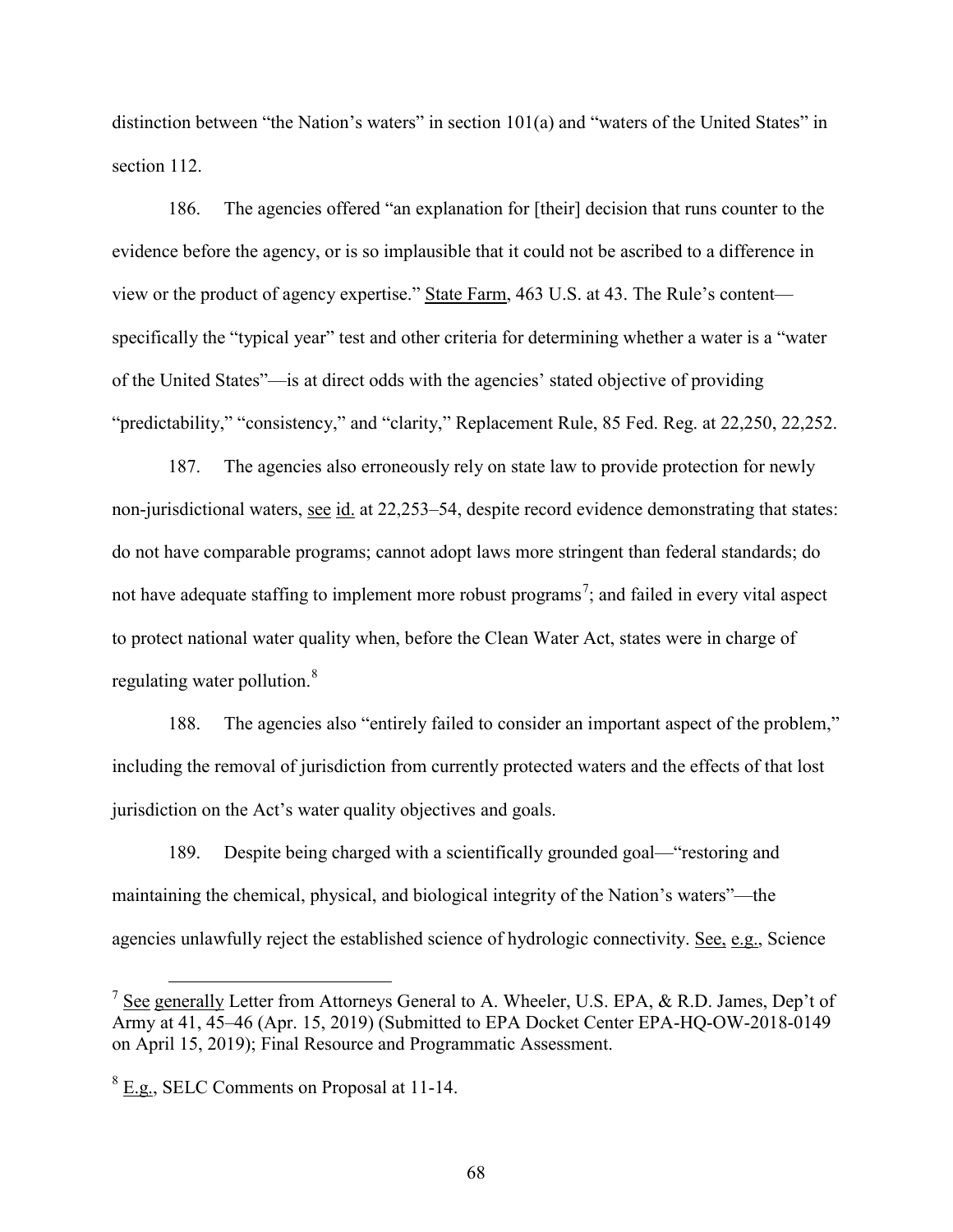Advisory Board Final Commentary at 1 (criticizing the Replacement Rule for "lacking" a "scientific basis" and "consistency with the objectives of the Clean Water Act"); Science Advisory Board Draft Commentary at 4 (criticizing the "departure of the proposed Rule from EPA recognized science" and the lack of "fully supported scientific basis.").

190. Rather than establish that the Replacement Rule is consistent with the Clean Water Act, the agencies conceded that the Rule degrades the chemical, physical, and biological integrity of the Nation's waters, see, e.g., Final Replacement Rule Economic Analysis at 105, yet they avoided any meaningful analysis of the nationwide effects of the Rule. The agencies' failure to quantify those impacts, or to address the loss of the Clean Water Rule's clearer protections for vulnerable waters and the resulting degradation of those waters, is unlawful.

191. The agencies' reliance on unfounded speculation that some states may step up to create programs to protect newly non-jurisdictional waters is particularly glaring because of EPA's pending efforts in a separate rulemaking to restrict states' long-held authority under section 401 of the Clean Water Act to protect waters within their boundaries. See Proposed Rule, Updating Regulations on Water Quality Certification, 84 Fed. Reg. 44,080 (Aug. 22, 2019). The agencies fail to acknowledge, much less explain, this fundamental "tension" between the two rulemakings, see U.S. EPA, The Navigable Waters Protection Rule––Public Comment Summary Document, Topic 11: Economic Analysis and Resource and Programmatic Assessment at 47–48 ("disagree[ing] . . . that there is tension"), and fail to address how crippling states' ability to protect their waters will magnify the water quality impacts of the Replacement Rule.

192. For these reasons, the Replacement Rule is "arbitrary," "capricious," an "abuse of discretion," and "not in accordance with law" under the Administrative Procedure Act, 5 U.S.C.  $§ 706(2)(A).$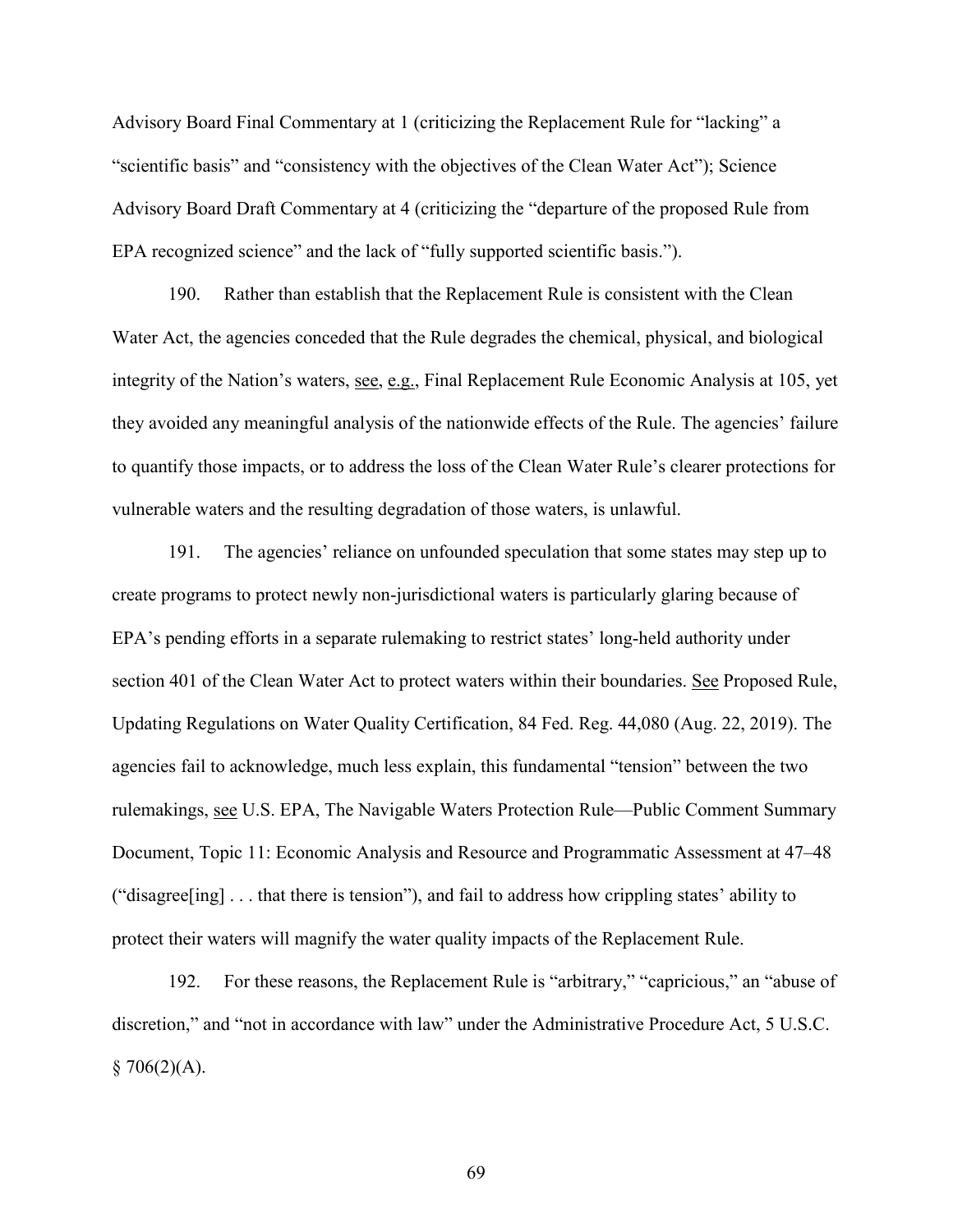### **FOURTH CLAIM FOR RELIEF Violation of the Administrative Procedure Act—Arbitrary and Unexplained Boundary Between Jurisdictional and Non-jurisdictional Waters**

193. The allegations of the preceding paragraphs are incorporated here by reference.

194. A rule is arbitrary and capricious when agencies do not reasonably explain lines drawn by a rule. E.g., Dep't of Commerce v. New York,— $U.S.$  —, 139 S. Ct. 2551, 2575, 204 L.Ed.2d 978 (2019) (noting "[t]he reasoned explanation requirement of administrative law" means that courts "cannot ignore the disconnect between the decision made and the explanation given."); Mfrs. Ry. Co., 676 F.3d at 1096 ("[T]he [Administrative Procedure Act] requires that an agency's exercise of its statutory authority be reasonable and reasonably explained.").

195. According to the agencies, the purpose of this rulemaking is to identify the boundary "between [federally] regulated 'waters of the United States' and the waters subject solely to State and tribal authority." Replacement Rule, 85 Fed. Reg. at 22,269 ("The purpose of this rulemaking is to establish the boundary between regulated 'waters of the United States' and the waters subject solely to State and tribal authority"); see also*,* e.g., id. at 22,270 ("Under this rule, the agencies . . . draw[] the boundary between those waters subject to federal requirements under the CWA and those waters that States and Tribes are free to manage under their independent authorities.").

196. The agencies have failed to provide a reasoned explanation for how or where they drew boundary between state and federal "waters," and they failed to demonstrate how or why their line-drawing makes sense on the ground. The agencies offer no reasonable criteria that could be used to differentiate between federal and state jurisdiction.

197. The agencies failed to provide a reasoned explanation for the application of the "typical year" test, which delimits nearly every category of federally jurisdictional waters, or for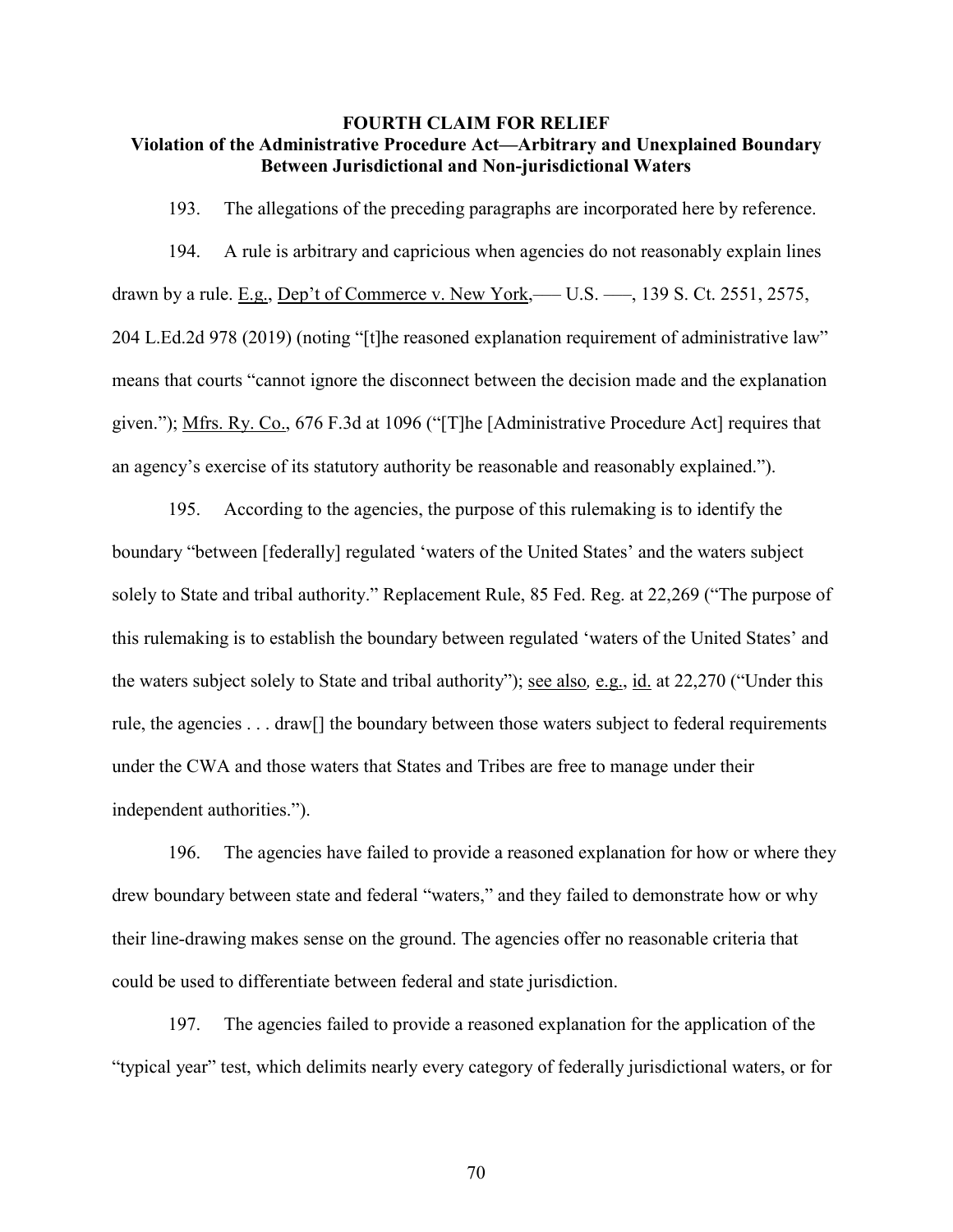the boundaries they draw between federal and state jurisdiction. The "typical year" test is fundamentally indeterminate and provides no underlying principle to guide agency discretion. Among other things, the typical year test is unclear on its face, contains inconsistent seasonal and annual elements, and suffers such inherent uncertainty that a water could be both jurisdictional and non-jurisdictional in the same year or even in the same minute.

198. The agencies have also failed to provide a reasoned explanation for treating wetlands that are *flooded by* a jurisdictional water as jurisdictional, but not those wetlands that *flood into* a jurisdictional water. Replacement Rule, 85 Fed. Reg. at 22,310.

199. Because the Administrative Procedure Act required the agencies' rulemaking to "be reasonable and reasonably explained," the Replacement Rule is invalid.

#### **FIFTH CLAIM FOR RELIEF**

# **Violation of the Administrative Procedure Act—Arbitrary Failure to Treat Similar Situations Similarly**

200. The allegations of the preceding paragraphs are incorporated here by reference.

201. A rulemaking is arbitrary if it violates the basic premise that "[a]n agency must treat similar cases in a similar manner unless it can provide a legitimate reason for failing to do so." Indep. Petroleum Ass'n, 92 F.3d at 1258. Because the Rule lacks any consistent principle for determining which streams and wetlands are jurisdictional and which are not, it fails to treat similar cases in a similar manner.

202. The agencies treat similarly-situated streams differently with no rational justification.

203. According to the agencies, the tributary definition "rests upon a reasonable inference of ecological interconnection" with navigable waters. Replacement Rule, 85 Fed. Reg. at 22,288. In their Final Economic Analysis, however, the agencies acknowledge that ephemeral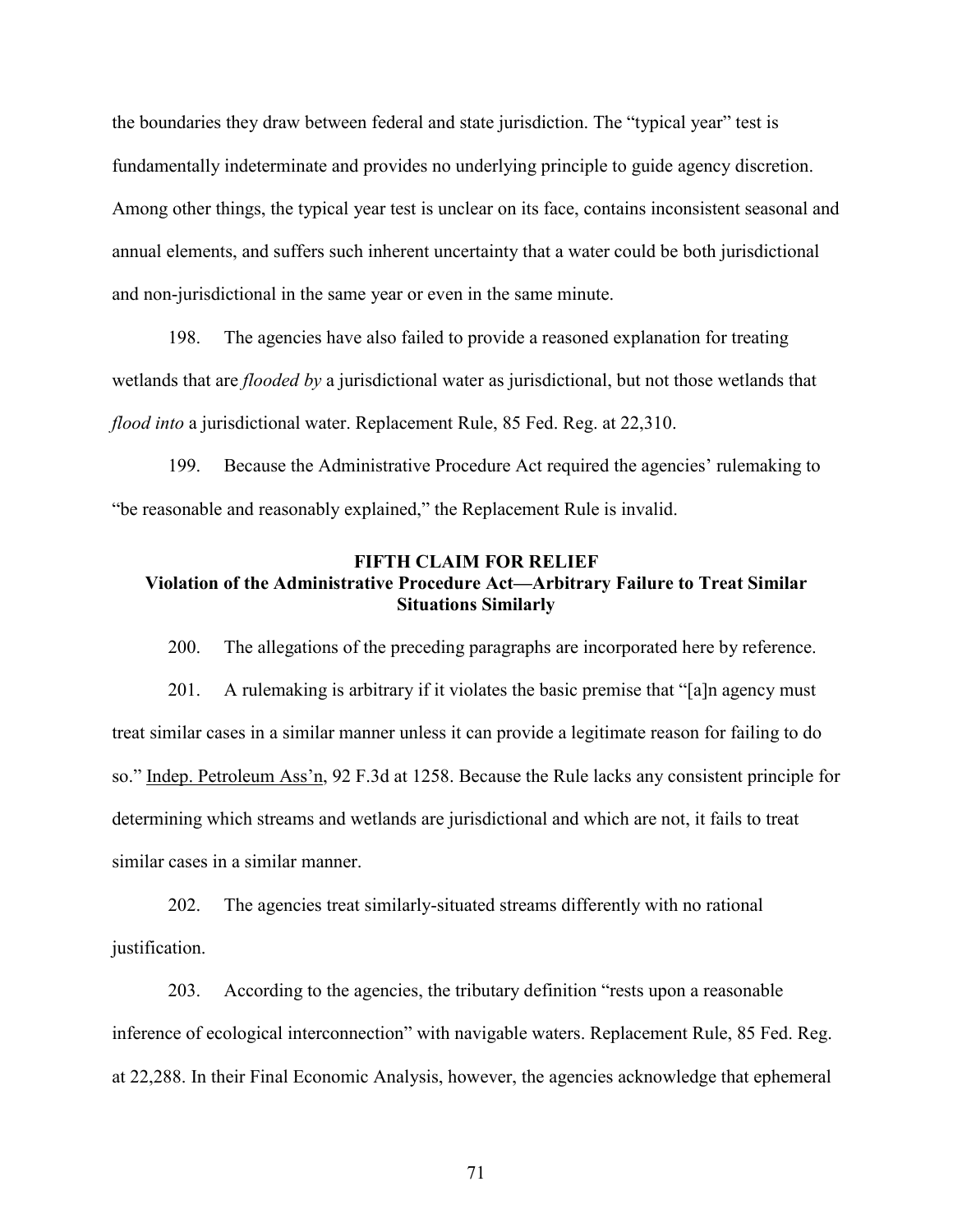streams "perform similar hydrological and ecological functions, including moving water, sediments, and nutrients, providing connectivity within the watershed and habitat to wildlife." Final Economic Analysis at 107. Despite conceding that ephemeral streams have a "similar" ecological connection with jurisdictional waters as perennial and intermittent streams do, id., the agencies exclude them from jurisdiction, failing to "treat similar cases in a similar manner." Indep. Petroleum Ass'n, 92 F.3d at 1258.

204. The agencies' arbitrariness also extends to wetlands in close proximity to jurisdictional waters. Under the Rule, some wetlands must have a physical or surface hydrologic connection with jurisdictional waters to be considered jurisdictional, while others do not. For example, wetlands that are inundated by water from a jurisdictional stream or river in a typical year are jurisdictional because they have a hydrologic surface connection, at least ephemerally. Replacement Rule, 85 Fed. Reg. at 22,315. But wetlands that abut (or "touch") jurisdictional waters are considered jurisdictional, without any consideration of surface hydrologic connection, solely based on their location. Id. at 22,307. Other wetlands can be jurisdictional without either a physical connection or a surface hydrologic connection in a typical year if they are separated from a jurisdictional stream or wetland by a *single*, *natural* feature such as a berm or dune. Id. at 22,311. Yet if the same type of wetland, providing similar benefits to downstream waters, is separated from a jurisdictional water by any type of *artificial* berm or other man-made feature (or is separated from a jurisdictional water by *more than one natural* feature), regardless of size, then the wetland is non-jurisdictional.

205. Similarly, wetlands that are flooded by a jurisdictional water are jurisdictional, but wetlands that flood into a jurisdictional water are not. Replacement Rule, 85 Fed. Reg. at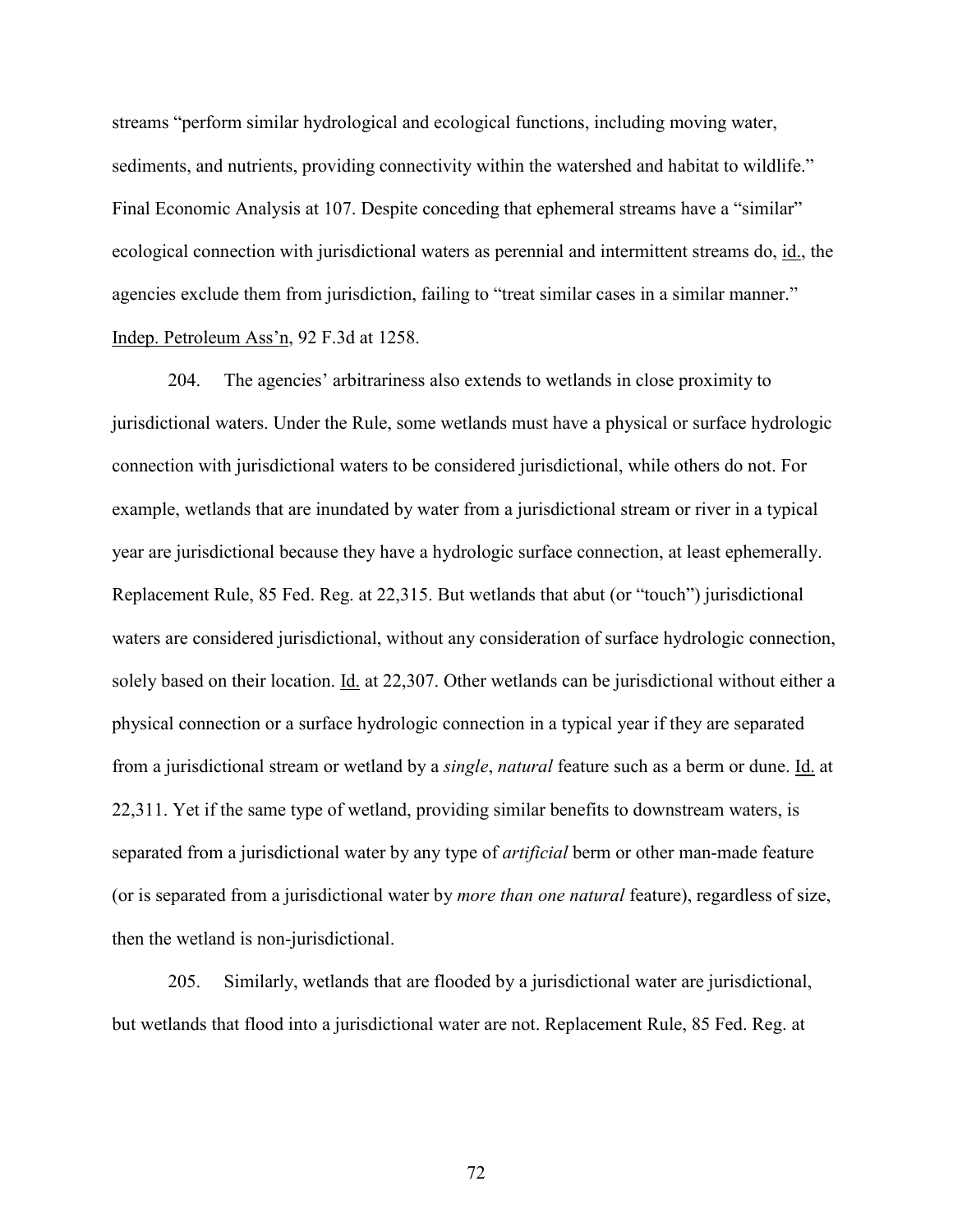22,310. There is no rational basis for the Rule's hodgepodge of wetland jurisdiction, and the agencies offer no consistent rationale for treating similarly situated wetlands differently.

206. In addition, the burden of the regulatory gap created by this Rule falls inequitably on states with varying levels of state resources and abilities to protect water quality. As a result, similarly situated traditional navigable waters will receive inequitable protection under the Rule.

207. Because the Rule fails to treat similarly situated waters similarly, it must be rejected.

#### **SIXTH CLAIM FOR RELIEF**

# **Violation of the Administrative Procedure Act—Failure to Provide Meaningful Opportunity to Comment**

208. The allegations of the preceding paragraphs are incorporated here by reference.

209. The Administrative Procedure Act requires agencies to provide public notice of a proposed rulemaking, give interested persons an opportunity to participate in the rulemaking by submitting comments, and consider the relevant comments submitted. 5 U.S.C. § 553(b), (c). The opportunity for comment during an agency rulemaking must be meaningful. Among other things, the agency must provide the reasoning for its proposed rulemaking, there must be enough time for the public to comment, and the agencies must meaningfully respond to relevant comments received.

210. "The important purposes of this notice and comment procedure cannot be overstated." N.C. Growers' Ass'n, 702 F.3d at 763. When, as here, a proposed regulation is aimed at eliminating protections that were previously adopted by an agency, notice and comment also "ensures that … [the] agency will not undo all that it accomplished through its rulemaking without giving all parties an opportunity to comment on the wisdom of [the removal of protections]." Consumer Energy Council of Am. v. FERC, 673 F.2d 425, 446 (D.C. Cir. 1982),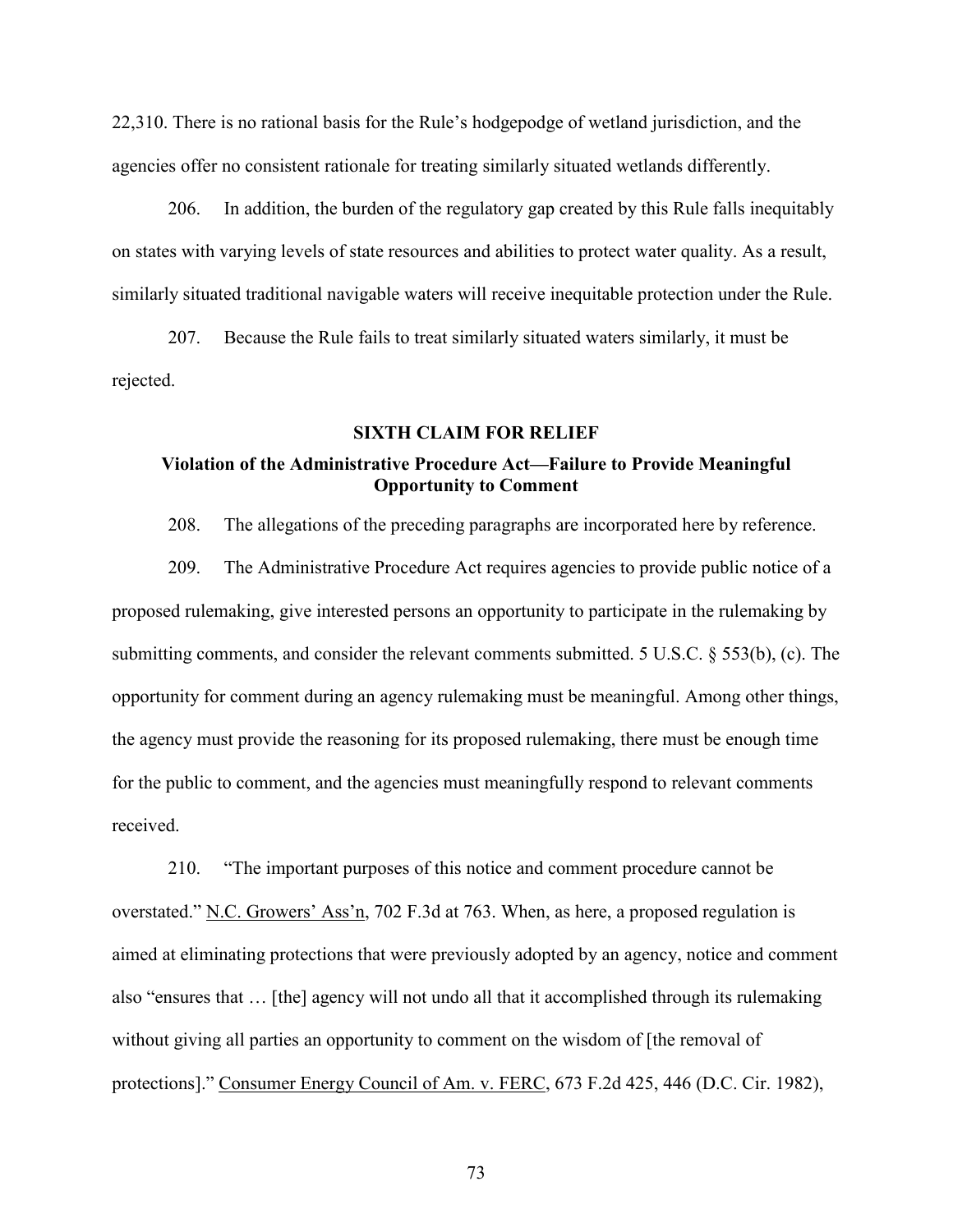aff'd sub nom. Process Gas Consumers Grp. v. Consumer Energy Council of Am., 463 U.S. 1216 (1983).

211. "If the notice of proposed rule-making fails to provide an accurate picture of the reasoning that has led the agency to the proposed rule, interested parties will not be able to comment meaningfully upon the agency's proposals." Connecticut Light and Power v. Nuclear Regulatory Comm'n, 673 F.2d 525, 530 (D.C. Cir. 1982); see also Nat'l Cable Television Ass'n, Inc. v. F.C.C., 747 F.2d 1503, 1507 (D.C. Cir. 1984) ("The purpose of the NPRM is to 'provide an accurate picture of the reasoning that has led the agency to the proposed rule,' so that interested parties can contest that reasoning if they wish.") (citing Connecticut Light, 673 F.2d at 530-31). Without that opportunity for comment, "the agency may operate with a one-sided or mistaken picture of the issues at stake in a rule-making." Connecticut Light, 673 F.2d at 530.

212. Here, the agencies did not provide a meaningful opportunity to comment on the proposed Replacement Rule.

213. The approach outlined in the agencies' Replacement Rule proposal reverses decades of law and agency practice, but lacks any meaningful, valid explanation for the agencies' departure. By failing to consider the merits of abandoning existing protections or account for the dramatic reduction in water quality protections under the Replacement Rule, the agencies prevented the public from meaningfully commenting on the Rule, just as they did with the Suspension Rule vacated by this Court in 2018.

214. The agencies also provided an unreasonably short time period in which to comment.

215. By asking for comment on so many possibilities for further restricting jurisdiction in the final Rule, without stating the associated reasoning, the agencies made it impossible for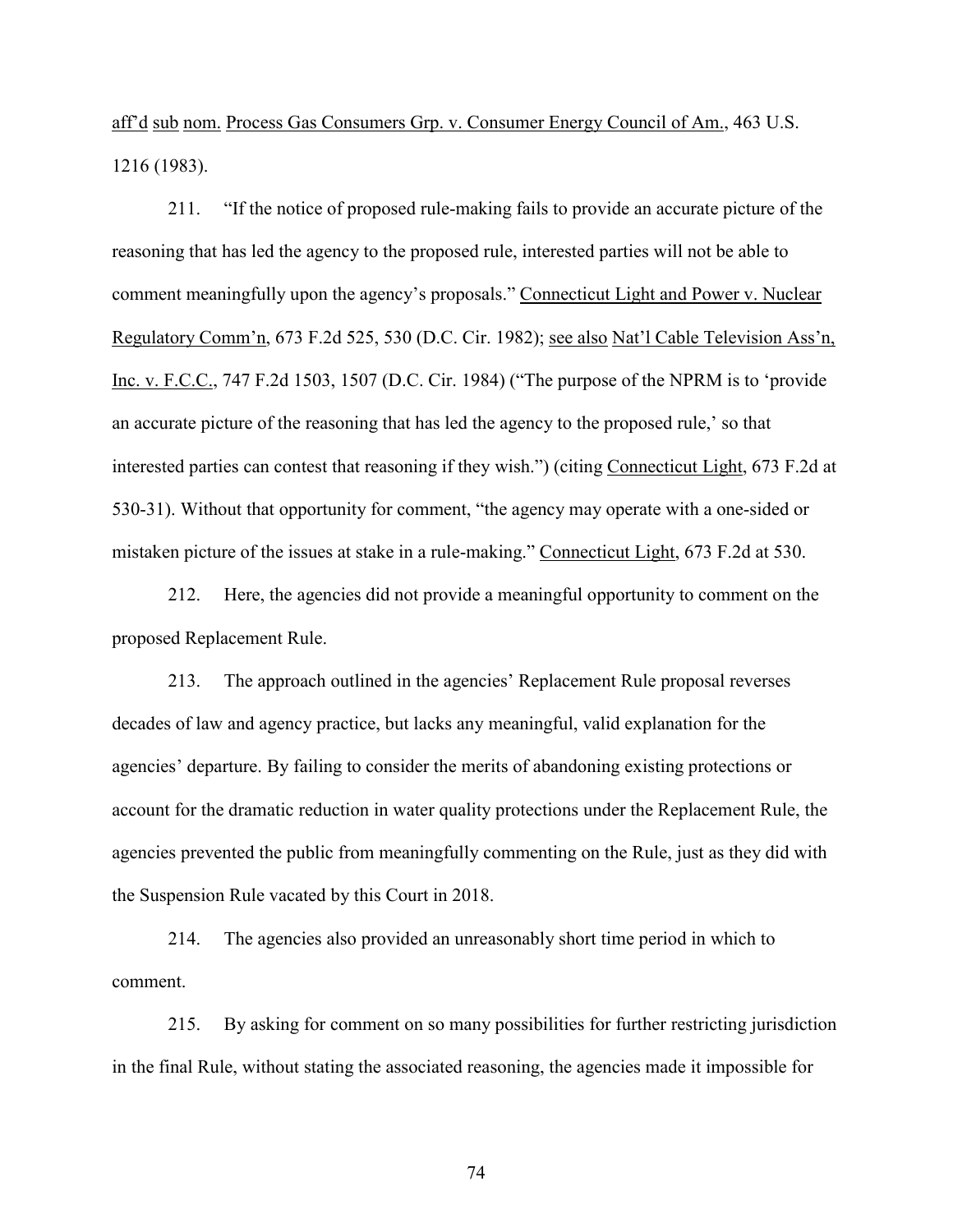the public to predict with any confidence what the agencies were actually considering, much less the time to meaningfully comment on the agencies' proposal.

216. The agencies provided just 60 days for public comments despite proposing a definition that reverses more than 40 years of protections for waters across the country, discards the agencies' long-standing interpretations of Supreme Court case law, and introduces complex definitions that require technical expertise to analyze.

217. By refusing to extend the comment deadline as requested by members of Congress and hundreds of citizen groups, the agencies deprived the public of meaningful participation.

# **SEVENTH CLAIM FOR RELIEF Violation of the Administrative Procedure Act and the Clean Water Act—Unlawful Rejection of "Significant Nexus" Test**

218. The allegations of the preceding paragraphs are incorporated here by reference.

219. The definition of "waters of the United States" must at least include jurisdiction over waters that have a "significant nexus" to downstream waters, as recognized in Riverside Bayview Homes, SWANCC, Rapanos, and every court of appeals to consider the issue. E.g., Precon Dev. Corp., Inc. v. U.S. Army Corps of Eng'rs, 633 F.3d 278, 288–89 (4th Cir. 2011).

220. In the Replacement Rule, the agencies openly reject the binding "significant nexus" standard. E.g., Replacement Rule, 85 Fed. Reg. at 22,325 ("the final rule eliminates the case-specific application of Justice Kennedy's significant nexus test."); U.S. EPA, The Navigable Waters Protection Rule––Public Comment Summary Document, Topic 7: Lakes and Ponds at 10 ("The agencies [believe] . . . that neither the [Clean Water Act] nor Supreme Court case law require the significant nexus test to implement the definition of 'waters of the United States.'"). That is, the agencies strip Clean Water Act protections from many if not most streams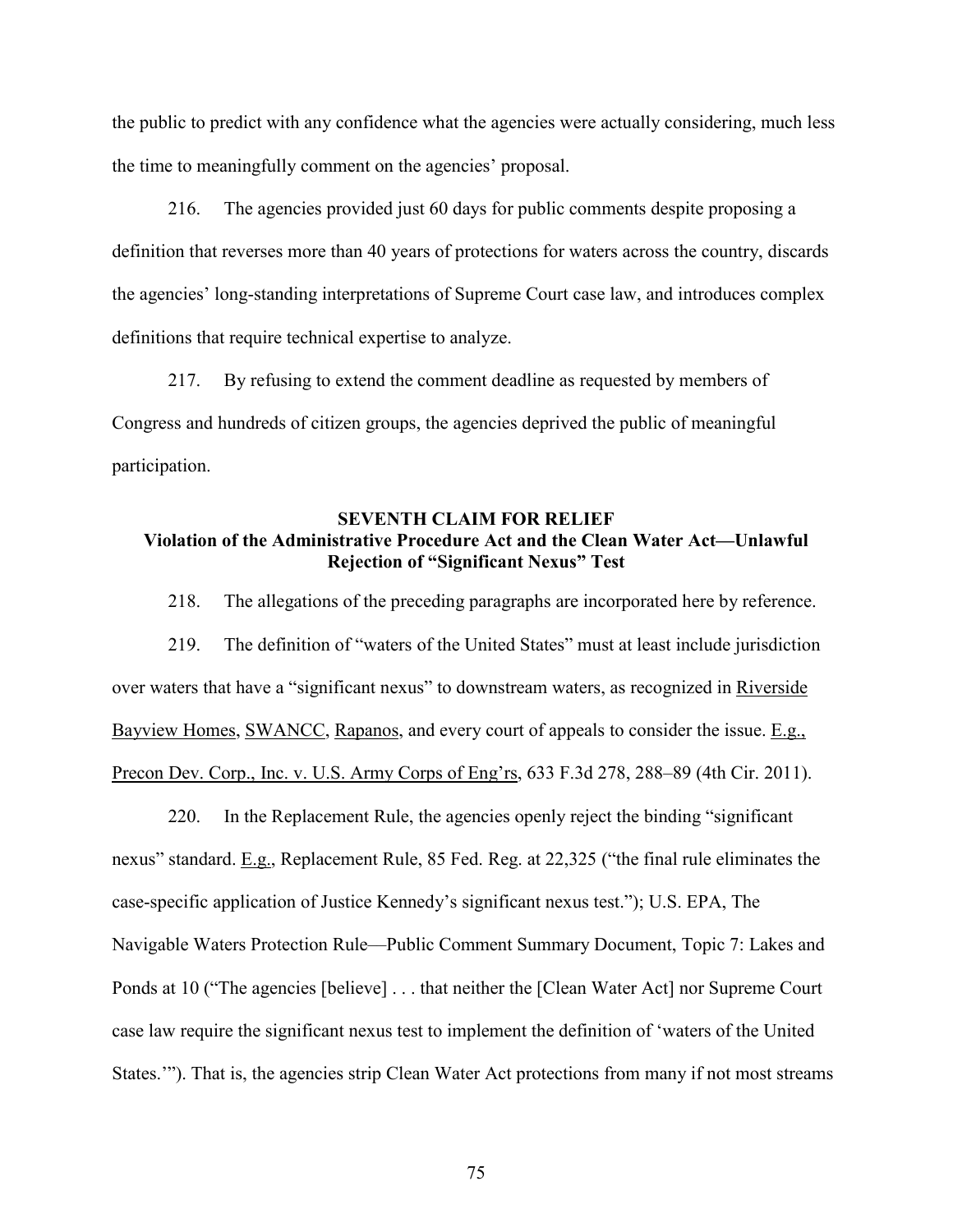and wetlands across the country and *admit* that they do so without regard to whether these waters significantly affect the chemical, physical, and biological integrity of the Nation's waters.

221. An agency charged with implementing a statute ordinarily lacks authority to deviate from or abdicate its statutory responsibilities. See Massachusetts v. EPA, 549 U.S. 497, 532–33 (2007) (emphasizing centrality of statutory criteria in guiding agency action).

222. Congress entrusted the agencies with the unequivocal goal of "restor[ing] and maintain[ing] the chemical, physical, and biological integrity of the Nation's waters," 33 U.S.C. § 1251(a), and protecting the "waters of the United States."

223. The agencies cannot now undermine the very charge Congress gave them by stripping protections from the headwaters, streams, and wetlands needed to maintain the structure, function, and overall integrity of our rivers, lakes, estuaries, and oceans. See Jones Bros., Inc. v. Sec'y of Labor, 898 F.3d 669, 674 (6th Cir. 2018) (stating an agency "may not invalidate the statute from which it derives its existence and that it is charged with implementing.").

224. As recently as in their October 2019 Repeal Rule, the agencies affirmatively recognized that the Clean Water Act can be lawfully interpreted to cover streams, rivers, lakes, and wetlands excluded from protection under the Replacement Rule. The agencies cannot abdicate the authority Congress vested in them to protect those waters by dramatically limiting jurisdiction.

225. Because the Replacement Rule refuses to protect "waters of the United States," as defined by Supreme Court precedent, and because of the harmful effects that result from that abdication, the Replacement Rule runs directly counter to the "primary objective" of the Clean Water Act "to restore and maintain the chemical, physical, and biological integrity of the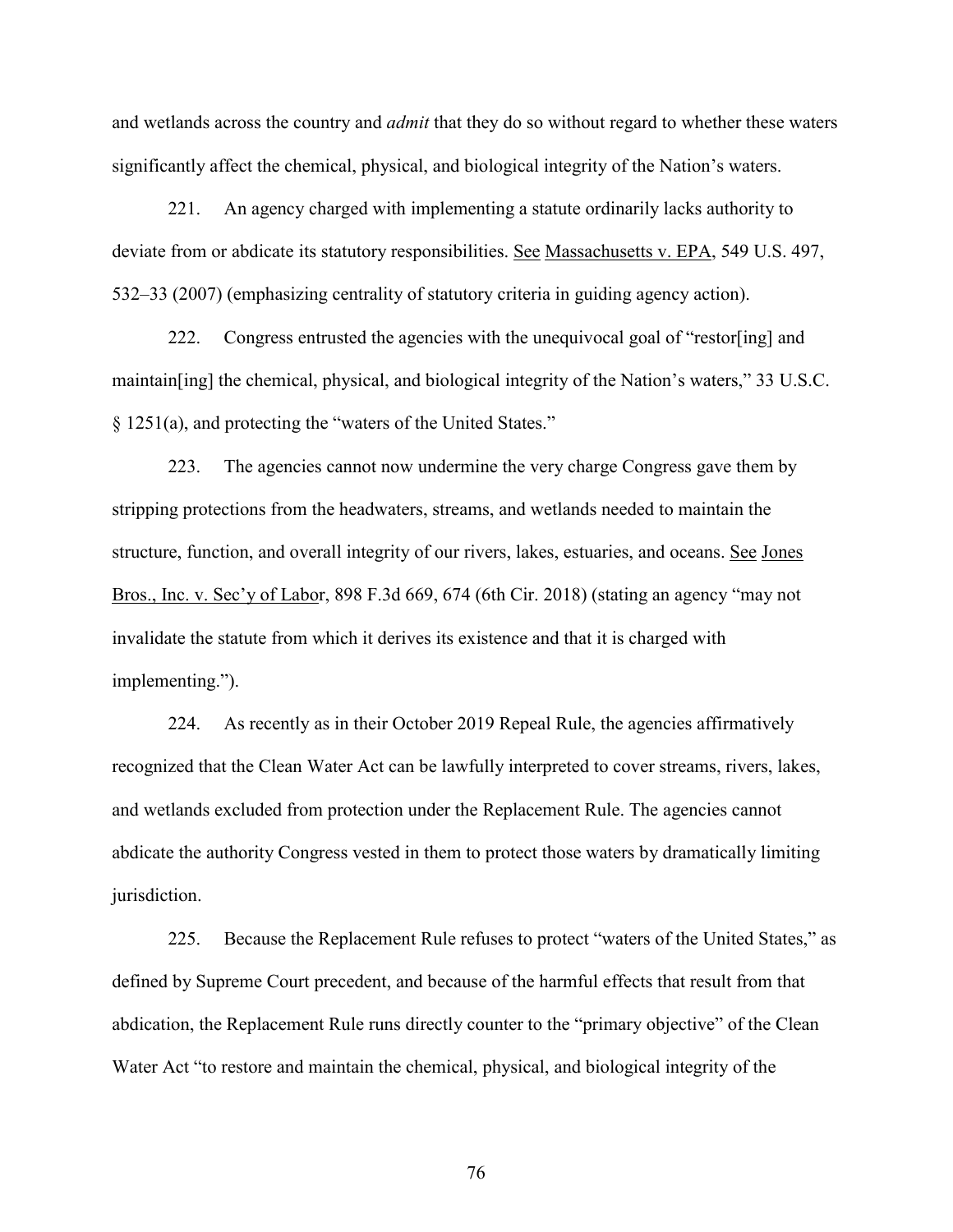Nation's waters." Treacy v. Newdunn Assocs., LLP, 344 F.3d 407, 417 (4th Cir. 2003) (quoting 33 U.S.C. 1251(a)).

226. The Rule is therefore contrary to law and must be set aside.

# **EIGHTH CLAIM FOR RELIEF Violation of the Administrative Procedure Act and the Clean Water Act— Defining "Waters of the United States" to Exclude Traditional Navigable Waters**

227. The allegations of the preceding paragraphs are incorporated here by reference.

228. To comply with the Administrative Procedure Act, an agency must demonstrate that the new policy it adopts is consistent with the governing statute. Fox, 556 U.S. at 514–15.

229. By excluding otherwise jurisdictional waters, including traditional navigable waters, if they also meet the definition of any of the excluded categories of waters, see Replacement Rule, 85 Fed. Reg. 22,338 (stating that the jurisdictional categories are "subject to" the non-jurisdictional categories), the Replacement Rule violates the core principles and most longstanding water protections of the Clean Water Act.

230. This unlawful change, coupled with the agencies' new definition of "waste treatment system," appears to exclude large public lakes, also navigable waters, from the Act's jurisdiction contrary to Congress's intent. S. Rep. No. 92-414, at 7 (1971), reprinted in 1971 U.S.C.C.A.N. 3668, 3674 (finding the use of lakes, rivers, and streams as waste treatment systems "unacceptable.").

231. The Clean Water Act protects against discharges into "navigable waters," defined as "waters of the United States." 33 U.S.C. § 1362. The agencies cannot redefine "waters of the United States" to exclude traditional navigable waters, whether through the waste treatment exclusion or any other exclusion. Yet this is the unlawful result of making every category of jurisdictional waters "subject to" every exclusion. See Replacement Rule, 85 Fed. Reg. 22,338.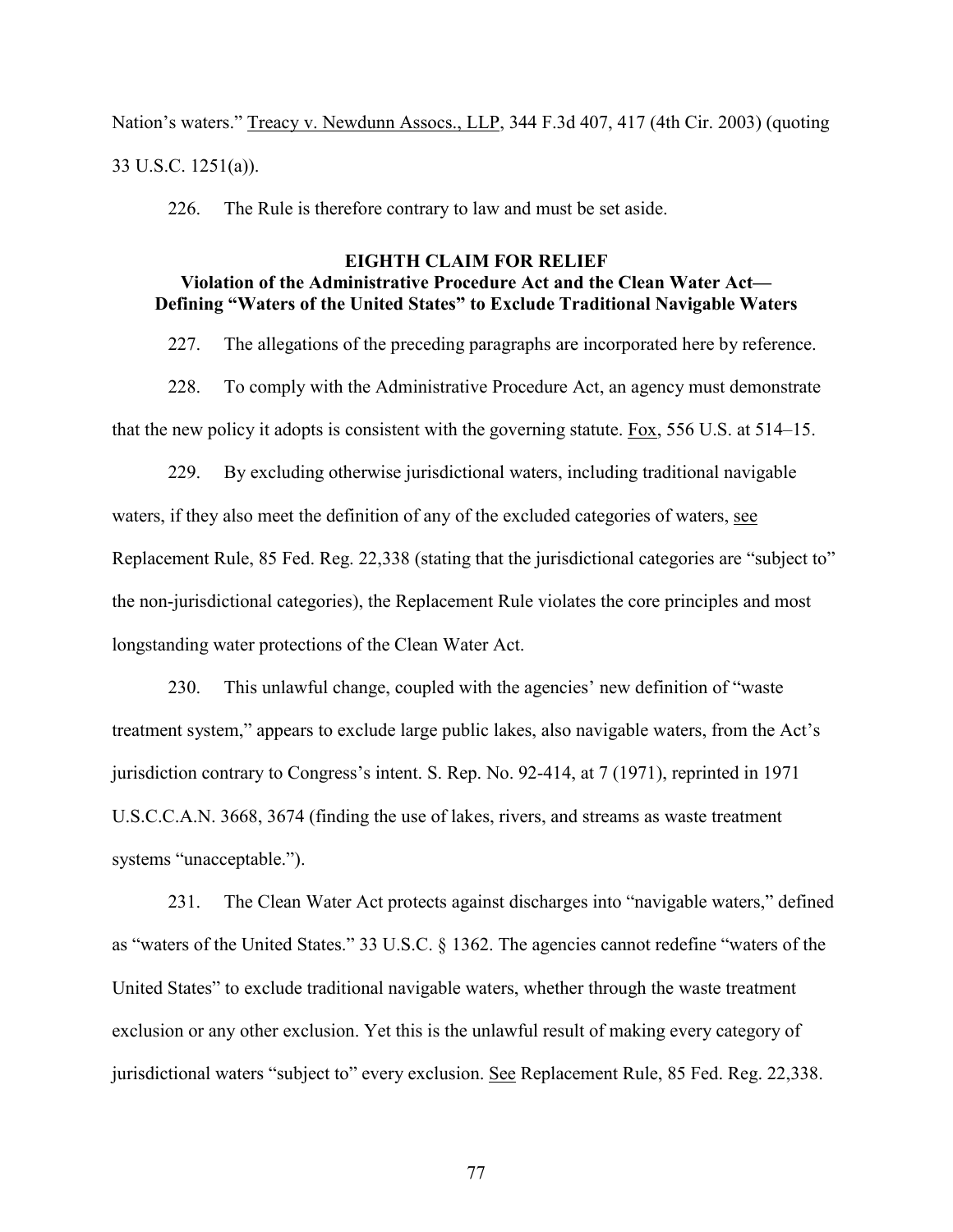232. These changes would allow polluters to claim that the Clean Water Act no longer protects traditional, navigable-in-fact waters used for boating, swimming, subsistence fishing, regional fishing tournaments, and drinking water. They violate even the restrictive interpretation of "waters of the United States" set out in Justice Scalia's plurality opinion in Rapanos, which provides that "'the waters of the United States' include only relatively permanent, standing or flowing bodies of water. . . . as found in 'streams,' 'oceans,' rivers,' 'lakes,' and 'bodies' of water 'forming geographical features.'" Rapanos, 547 U.S. 715, 732–33 (quoting Webster's New Intl. Dictionary). And they would allow polluters claiming the exclusion to undo decades of protections for waters currently recognized as "waters of the United States" and currently protected by Clean Water Act pollutant discharge permits regulating the addition of pollutants into navigable waters, including many public lakes.

233. These changes deny protections to core waters of the United States, including traditional navigable waters such as public lakes, and violate the Clean Water Act's protection of "waters of the United States," as well as the Act's primary objective "to restore and maintain the chemical, physical, and biological integrity of the Nation's waters." These changes abdicate the agencies' statutory authority over lakes that have been considered "waters of the United States" for decades.

234. For these and other reasons, the Replacement Rule's provision making navigable waters "subject to" the exclusions and its waste treatment system exclusion violate the Clean Water Act. The Replacement Rule is thus "in excess of statutory jurisdiction, authority, or limitations, or short of statutory right," 5 U.S.C. § 706(2)(C), and is "arbitrary, capricious, an abuse of discretion, or otherwise not in accordance with law." Id.  $\S$  706(2)(A).